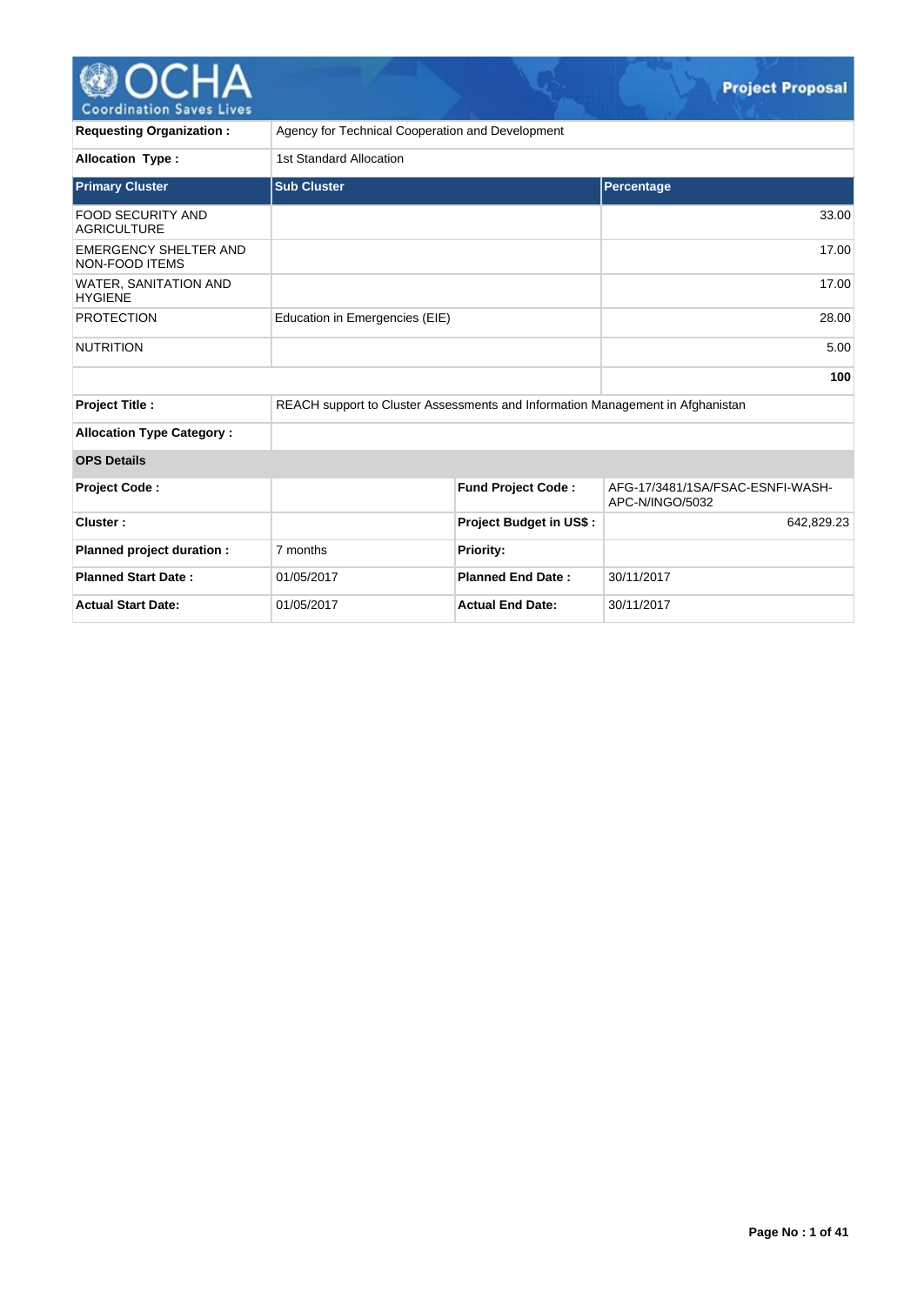| <b>Project Summary:</b> | The proposed action will aim to collect and disseminate key information on informal settlements (ISETs)<br>and the sector-specific needs and vulnerabilities of their inhabitants (Internally Displaced Persons<br>(IDPs), prolonged IDPs, returnees, etc.) in four regions of Afghanistan, as well as education and child<br>protection needs and vulnerabilities of displaced populations across the country.<br>In accordance with current Cluster priorities, REACH, a joint initiative of ACTED and IMPACT Initiatives,<br>ACTED's sister organization, will carry out:<br>1) a food security assessment in ISETs of Faryab, Jawzjan, Saripul, Balkh and Samangan provinces<br>(North region) and Herat, Farah, Ghor and Badghis provinces (Western region); and<br>2) a Water, Sanitation and Hygiene (WASH) and Shelter assessment in ISETs of Kabul, Kapisa, Logar<br>(Central region), Paktya, Khost and Paktika provinces (South Eastern region) and Nangarhar, Nuristan,<br>Kunar and Laghman provinces (Eastern region); and<br>3) a nationwide Education in Emergencies (EiE) and Child Protection in Emergencies (CPiE) Joint<br>Needs Assessment (JNA).                                                                                                                                                                |
|-------------------------|---------------------------------------------------------------------------------------------------------------------------------------------------------------------------------------------------------------------------------------------------------------------------------------------------------------------------------------------------------------------------------------------------------------------------------------------------------------------------------------------------------------------------------------------------------------------------------------------------------------------------------------------------------------------------------------------------------------------------------------------------------------------------------------------------------------------------------------------------------------------------------------------------------------------------------------------------------------------------------------------------------------------------------------------------------------------------------------------------------------------------------------------------------------------------------------------------------------------------------------------------------------------------------------------------------------------------------------|
|                         | The assessments will be conducted on the basis of Cluster-endorsed Terms of Reference (ToRs), tools<br>and indicators, and will aim to reach most vulnerable populations (e.g. women, female- or elderly-<br>headed households, etc.). Maps, factsheets and assessment reports will be disseminated, and will help<br>inform humanitarian programming. The project will directly benefit the members of the Afghanistan<br>Protection Cluster (APC), WASH, Emergency Shelter and Non-Food Items (ESNFI) and Food Security<br>and Agriculture (FSAC) Clusters, and will indirectly benefit the population of ISETs across 19 provinces<br>and other displaced populations nationwide.                                                                                                                                                                                                                                                                                                                                                                                                                                                                                                                                                                                                                                                  |
|                         | As demonstrated by a number of reports (e.g. REACH's Food Security Assessment in Kabul and<br>Nangarhar; Amnesty International's "My Children Will Die This Winter" in ISETs, ISETs are home to<br>vulnerable populations whose humanitarian needs are not sufficiently covered. ISETs populations'<br>vulnerability is compounded by their isolation and legal status, which increases their exposure to vital<br>threats such as food insecurity, severe acute malnutrition, water-borne and infectious diseases, etc.<br>ISETs are often left out of key national surveys, and therefore little is known about their needs.<br>Population groups that are represented in ISETs were identified as populations of concern in the 2017<br>HNO and HRP. Of particular concern is the creation or rapid expansion of ISETs, fueled by the arrival of<br>returnees or IDPs. In addition, in the context of widespread and large-scale population displacement,<br>access to education and child protection have become major interrelated concerns across the country.<br>As humanitarian resources allocated to EiE and CPIE are limited, the need for comprehensive<br>assessments to inform needs-based decision-making was stressed by the APC and the Ministry of<br>Education (MoE), and discussed amongst EiE and CPiE partners. |
|                         | Information collected as part of the action will support the development of life-saving WASH, ESNFI,<br>FSAC and Protection interventions, and will inform the Clusters regarding populations that are not at<br>present sufficiently understood or included in humanitarian planning, supporting the reevaluation of<br>humanitarian thresholds that will serve to determine the eligibility of specific caseloads for specific types<br>of humanitarian assistance and contributing to the development of the next HNO and HRP.                                                                                                                                                                                                                                                                                                                                                                                                                                                                                                                                                                                                                                                                                                                                                                                                     |
| Diroct honoficiarios    | In addition, REACH will provide capacity development to improve the efficiency and impact of the HCT-<br>endorsed Household Emergency Assessment Tool (HEAT) through the development of standard<br>analysis and reporting tools, and 11 trainings, including a Training of Trainers (ToT) aimed at<br>addressing data interpretation and management gaps.                                                                                                                                                                                                                                                                                                                                                                                                                                                                                                                                                                                                                                                                                                                                                                                                                                                                                                                                                                            |

## **Direct beneficiaries :**

| <b>Men</b>                                | Women | <b>Boys</b> | <b>Girls</b> | <b>Total</b> |
|-------------------------------------------|-------|-------------|--------------|--------------|
| 43                                        | 44    | 44          | 44           | 175          |
| $\sim$ $\sim$ $\sim$ $\sim$ $\sim$ $\sim$ |       |             |              |              |

## **Other Beneficiaries :**

| <b>Beneficiary name</b>        | <b>Men</b> | Women <sup>'</sup> | <b>Boys</b> | <b>Girls</b> | <b>Total</b> |
|--------------------------------|------------|--------------------|-------------|--------------|--------------|
| Other                          | 43         | 44                 | 44          | 44           | 175          |
| <b>Indirect Beneficiaries:</b> |            |                    |             |              |              |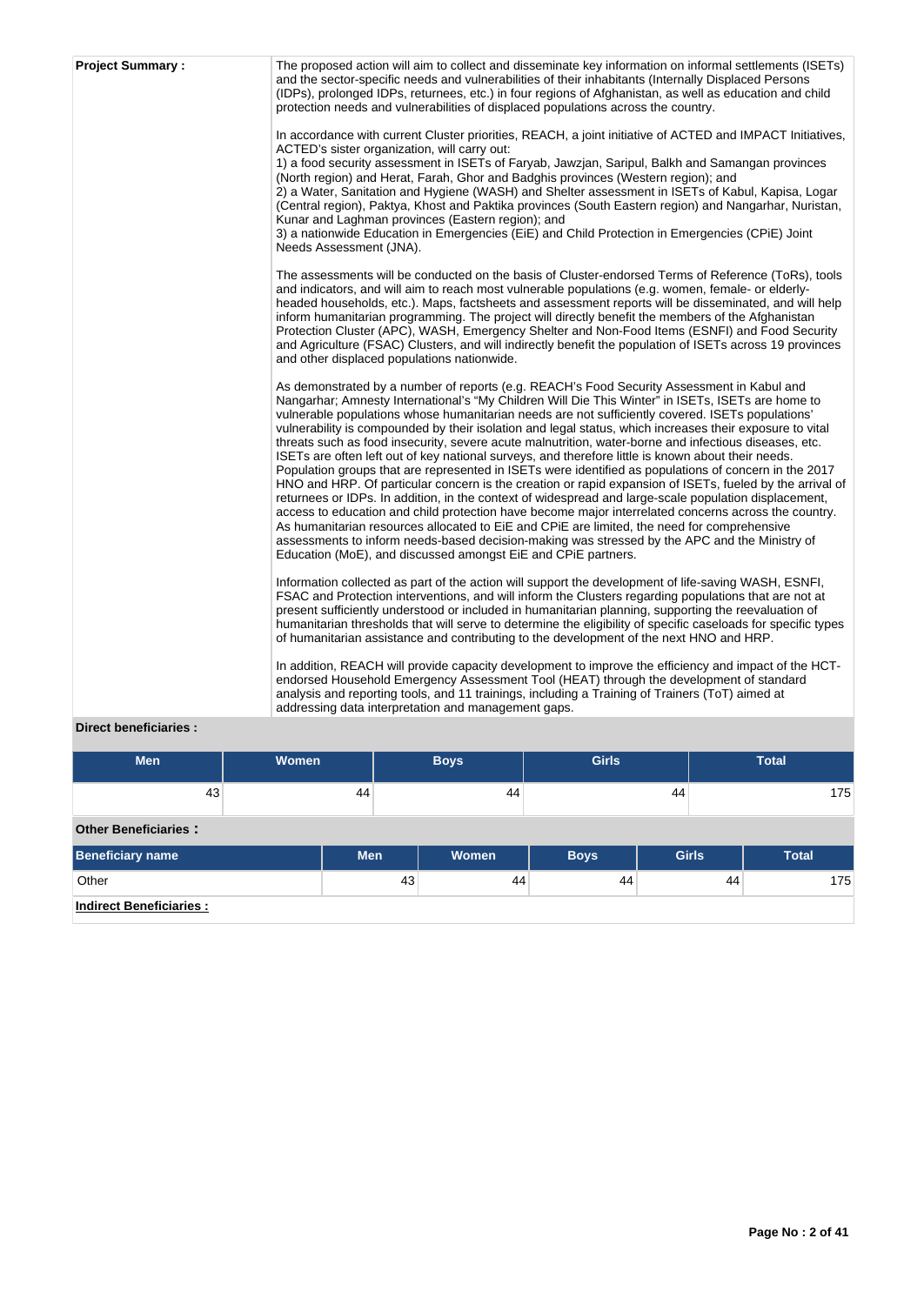The indirect beneficiaries of the intervention will be the population of ISETs across the 19 target provinces (4 Western provinces and 5 Northern provinces of the food security assessment; and 3 Central provinces, 3 South Eastern provinces and 4 Eastern provinces of the WASH/Shelter assessment). At present, these settlements include various vulnerable population groups, including IDPs and prolonged IDPs, as well as undocumented and registered returnees, in varying proportions depending on general displacement dynamics in Afghanistan and local dynamics. In addition, this project's JNA component will support the development of EiE and CPiE programming across the country, and will there indirectly benefit current and future displaced, returnee and refugee children, as well as their wider households. Through the reports published, many beneficiaries in these areas of concern will indirectly benefit from improved services and assistance provided by humanitarian actors who have access to REACH's informational product that will be developed through this action. REACH has worked to build a network of stakeholders interested in the issue of ISETs, and has notably liaised with OCHA's regional offices in Jalalabad, the Kabul Informal Settlement Task force, and the Housing, Land and Property Rights working group. REACH's information products on ISETs and on the needs of the vulnerable groups within ISETs and on displaced populations' child protection and education needs across Afghanistan will allow better advocacy by the UN agencies, task forces and I/NGOs towards the government and the wider donor community, notably contributing to the Displacement and Returnees Executive Committee (DiREC) and to the policy framework for returnees and IDPs. REACH will build up the information products, work closely with groups already advocating and provide information to support their advocacy efforts where needed. This advocacy component will be supported by ACTED, that is currently part of the Humanitarian Country Team and that will use assessment results to advocate towards improved government action on land allocation and provision of basic services. In addition, the government of Afghanistan will be engaged in the proposed action as part of the secondary data review, and as part of the design and completion of the data collection tools and analysis framework to strengthen the government's sense of ownership over the assessment.

Finally, this project will indirectly benefit populations in need of humanitarian attention in the medium to long run, as REACH will build the capacity of humanitarian stakeholders to undertake HEAT assessments, analyse and share information, therefore improving the rapidity and quality of humanitarian interventions.

## **Catchment Population:**

## **Link with allocation strategy :**

This proposal directly responds to the fourth priority area in the Allocation Strategy, "Emergency Response Preparedness", and more specifically to the "Cluster-led needs assessment" sub-envelope. To address the information needs of the clusters, REACH will design assessment tools and methodologies to fully understand the Cluster-specific needs of the vulnerable populations, collect and analyze data and disseminate the findings to the humanitarian community. The proposal's JNA component also relates to the second priority area in the first standard Allocation Strategy related to 'Addressing basic needs of undocumented returnees and their hosts' generally, and more specifically to its 'Access to Education for Returnees' sub-priority area, as well as to the third priority area 'Response to neglected needs exacerbated in a deteriorating humanitarian and protection environment'. By designing inclusive research with clusters and developing evidence based understandings of the needs and vulnerabilities of population groups of concern, REACH's proposed intervention will improve the quality and scope of data available to humanitarian actors. REACH will share and present this data and the resulting analysis through clear, action-oriented products that will enable humanitarian actors and clusters with limited funds to effectivity reach most vulnerable populations through evidence-based prioritization.

The proposed action was thoroughly discussed with key humanitarian stakeholders, including the Protection cluster and its affiliated groups, the Refugee and Return chapter and key agencies operating in the EiE service delivery, as well as the FSAC, WASH and ESNFI Clusters, so as to avoid any duplication in interventions. Target regions for both food security and WASH/Shelter assessments were selected in accordance with areas of concern for each relevant Cluster or group of Clusters. The type, aims and possible outputs of these assessments and their locations were also discussed with Clusters.

The development of HEAT analysis and reporting tools, as well as trainings provided at provincial and capital levels will also respond to the fourth priority area of the Allocation Strategy, and more specifically to its "Household Level Emergency Assessment Tool (HEAT) Training" component. REACH will build on the previous trainings that were delivered by NRC and that focused on HEAT data collection and will seek to expand humanitarian partners' related analysis, interpretation and reporting.

## **Sub-Grants to Implementing Partners :**

| <b>Partner Name</b>       | <b>Partner Type</b> | <b>Budget in US\$</b> |
|---------------------------|---------------------|-----------------------|
| <b>IMPACT Initiatives</b> | International NGO   | 35,820.00             |
|                           |                     | 35,820.00             |

**Other funding secured for the same project (to date) :**

| <b>Other Funding Source</b> | <b>Other Funding Amount</b> |
|-----------------------------|-----------------------------|
|                             |                             |

## **Organization focal point :**

| <b>Name</b>                      | <b>Title</b>                                | <b>Email</b>                          | Phone                |  |  |  |  |
|----------------------------------|---------------------------------------------|---------------------------------------|----------------------|--|--|--|--|
| <b>Thibault Larose</b>           | <b>ACTED Country Director</b>               | thibault.larose@acted.org             | +93 (0) 728 427 169  |  |  |  |  |
| Olivier Fabre                    | <b>ACTED Country Finance</b><br>Manager     | olivier.fabre@acted.org               | +93 (0) 728427156    |  |  |  |  |
| Jan Sindelar                     | <b>ACTED Project</b><br>Development Manager | jan.sindelar@acted.org                | +93 (0) 728 427 171  |  |  |  |  |
| Vincent Annoni                   | <b>REACH Global</b><br>Coordinator          | vincent.annoni@impact-initiatives.org | $+41(0)$ 22 566 2963 |  |  |  |  |
| <b>BACKGROUND</b>                |                                             |                                       |                      |  |  |  |  |
| 1. Humanitarian context analysis |                                             |                                       |                      |  |  |  |  |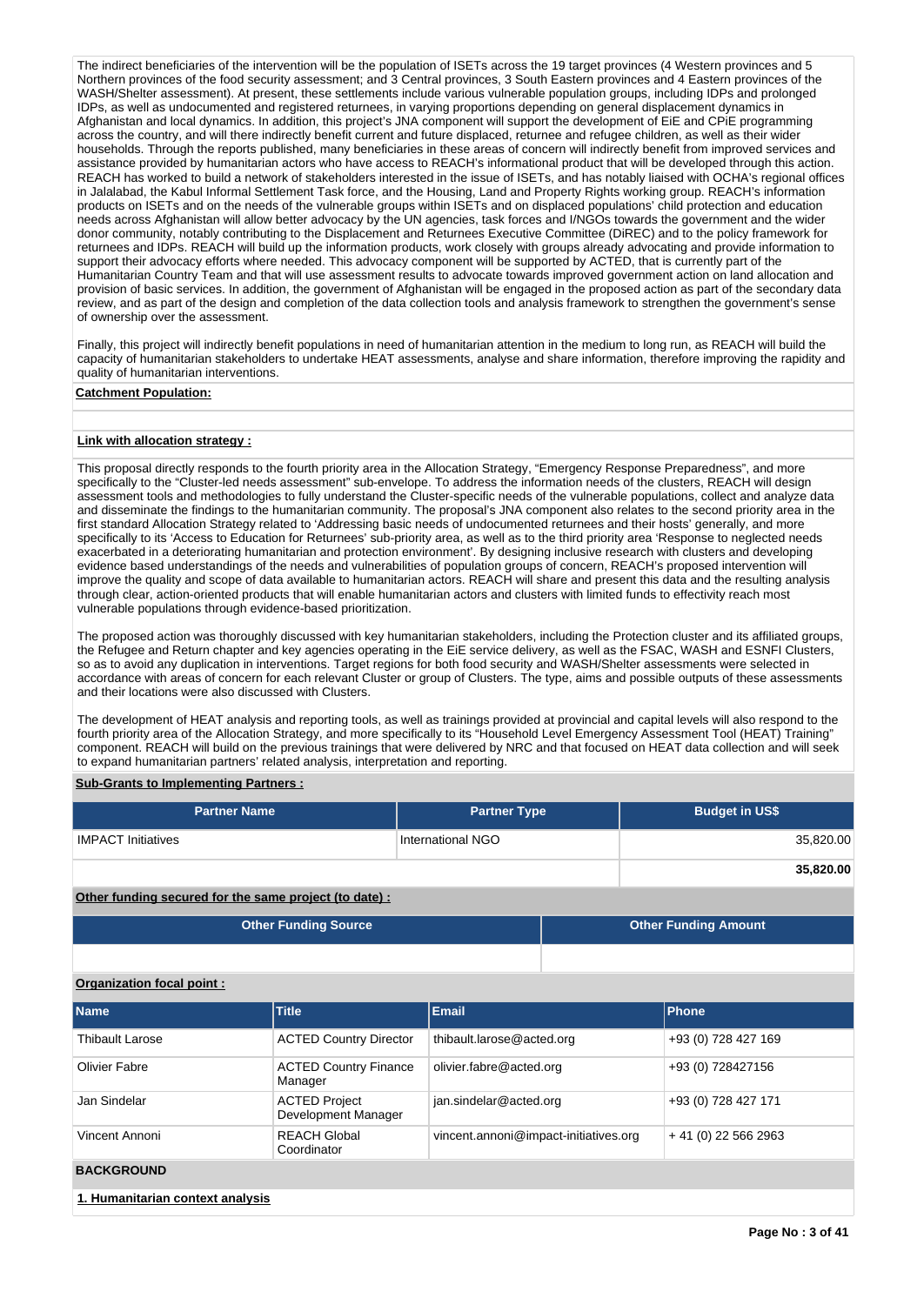Unprecedented levels of displacement have been observed in Afghanistan in 2016, notably with the return of approximately 618,291 registered and undocumented Afghans from Pakistan and Iran (OCHA, 2017). As the rate of return of Afghan families increased exponentially since July 2016, the returnee situation has become more prominent on the Afghan humanitarian agenda. Large numbers of Pakistani refugees have also arrived in Afghanistan. Sustained levels of internal displacement have been observed across the 34 provinces of Afghanistan, with 592,324 new conflict IDPs in 2016 alone. REACH's nationwide assessment of prolonged IDPs has identified 324,927 of them across Afghanistan. Meanwhile, Afghanistan remains highly exposed to natural disasters. Frequent floods, heavy rain, snow, landslides and avalanches in certain provinces result in widespread destruction of assets, resources and infrastructure and in population displacement, affecting 230,000 Afghans per year on average.

In this context, the issue of ISETs has become prevalent, as they often form pockets of vulnerability where households have limited access to essential services and livelihood opportunities, resulting in compounded exposure to vital threats. "(ISETs) are now a common feature of Afghan cities and represent an estimated 80% of the Kabul population. However, major food security surveys, tend to underestimate food insecurity in urban areas, and do not take into consideration the growth of informal settlements. "Urban (ISETs) (..) are excluded from national food security or living conditions assessments". REACH's assessment of Kabul and Nangarhar ISETs has found that inhabitants show high levels of food insecurity. This issue is also prevalent in rural ISETs. In addition, residents of ISETs in both rural and urban areas face high WASH and Shelter needs. Amnesty International has found that "in all displaced communities (..), access to water was a critical issue (..). A potable water source adequate to cover residents' needs is a rarity". The same report has identified high Shelter needs, as 'displaced people (..) invariably lived in extremely poor housing conditions". Such needs can only but increase in the context of unrelenting population displacement, and are often associated with protection issues. Recent findings in the East suggest high WASH and Shelter needs, largely expanded by the arrival of returnee caseloads.

Displacement also results in acute protection needs that particularly affect women and children. According to the APC 2017 Response Plan, 3.7 million individuals will require protection assistance in 2017. Displacement reduce populations' self-protection capacity, especially in ISETs where they live in substandard conditions and develop negative coping mechanisms, and where the lack of documentation impedes access to basic services. Conflict IDPs include high numbers of vulnerable households (including 9.5% female-headed). Returnees are also affected by protection threats, and include around 60% of children. Due to a number of constraints (insufficient service delivery, poverty, long distances, insecurity), Afghanistan counts 3.5 million of out-of-school children. Returnee populations' lack of access to education increases their exposure to abuse and exploitation. The top three barriers to education for returnees were lack of schools' capacity, civil documentation, and education costs. UNHCR has identified additional barriers, such as marginalization, discrimination, gender and language barriers. Besides, "70% of (respondents) said early marriage and child labour were major risks". Insufficient education service delivery also affects IDP children. The issues of access to education and child protection are deeply intertwined, and of critical importance in children's needs and vulnerabilities.

## **2. Needs assessment**

This project was designed based on the imperative identified in the Humanitarian Needs Overview and Humanitarian Response Plan for 2017 to improve evidence-based humanitarian resource allocation, in the context of high needs and scarce resources. It was notably highlighted that "further efforts are required to improve inter-sectoral needs assessment and availability of comparable data, to optimize data collection efforts and lay a foundation for more evidence-based decision making" (HRP 2017). Information gaps affect multiple Clusters, as well as their members' ability to design and implement needs-based programming across Afghanistan.

REACH's various assessments across Afghanistan, of which more is said below, have highlighted key gaps in essential service delivery in ISETs. Although ISETs are pockets of vulnerability that include much of Afghanistan's most vulnerable populations (e.g. conflict or natural disaster affected IDPs and PIDPs, returnees and refugees), no comprehensive mapping of these locations has been performed to date. With continual internal displacement and a rising number of returnees, the locations, conditions and populations of ISETs are continually fluid. Sites can remain active for a number of years, with changes in population throughout. Site residents are often a combination of IDPs and returnees, and the vulnerabilities are different for each group.

In addition, key information gaps remain regarding the specific needs of women and girls persist, as no dedicated food security, WASH or Shelter needs assessment have been conducted to date and as gender-specific needs are often overlooked in the face of humanitarian crises. The HRP has notably recognized that "men continue to dominate as both assessment respondents and recipients of aid, and do not accurately report and recognize the needs of women, children and other vulnerable household members, including the elderly and disabled". Failure to assess and understand the specific needs of vulnerable population groups may result in incomplete humanitarian programming, and may also result in harmful programming. Assessments therefore need to encompass a strong gender and age focus, as well as a focus on most vulnerable households among affected populations.

#### **3. Description Of Beneficiaries**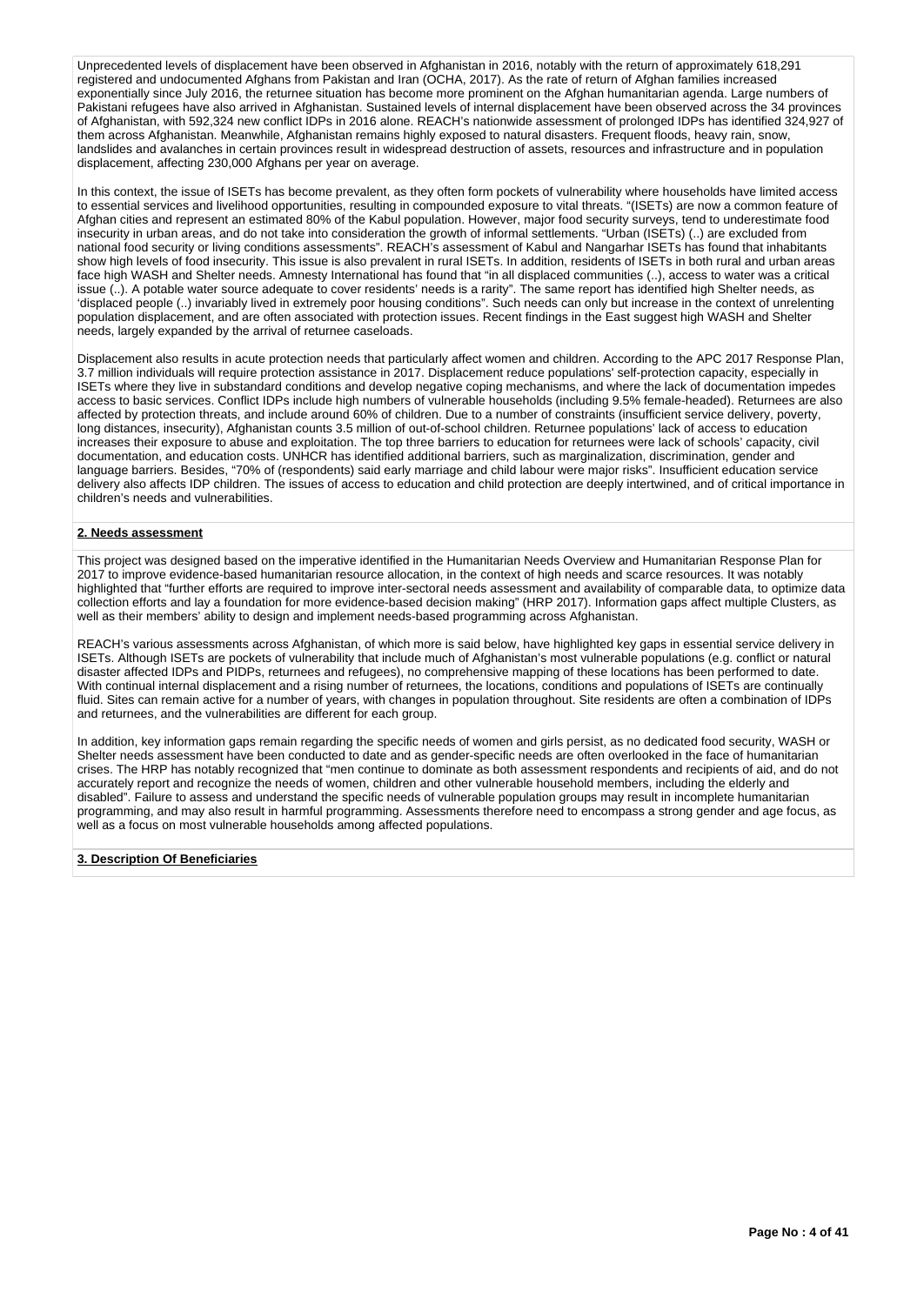The proposed action will directly benefit the members of the APC, FSAC, WASH and ESNFI clusters, as well as the wider humanitarian and development community in Afghanistan.

The direct beneficiaries of this action will include an estimated total of 63 UN agencies, national and international NGOs who will benefit from the results of the assessments and analysis conducted by REACH (based on the number of partners currently included in the Humanitarian Response Plan). This includes the 35 partners in the ESNFI Cluster, the 41 partners in the FSAC, and the 20 partners in the WASH cluster. Several partners participate in more than one cluster, which is why the total number of beneficiary organizations does not equal the sum of ESNFI, WASH and FSAC cluster members. Both the food security and the WASH/Shelter assessments will likely collect information on Protection and Livelihoods, and may therefore benefit additional humanitarian and development partner organizations across the country. This project will also indirectly benefit the inhabitants of ISETs (including IDPs, prolonged IDPs, returnees and refugees) across the nineteen target provinces.

The project's direct beneficiaries will also include the 43 United Nations agencies, national and international NGOs that form part of the Protection Cluster and that will benefit from the results of the JNA (based on the number of partners currently included in the Humanitarian Response Plan), as well as the wider humanitarian and development community in Afghanistan. This nationwide EiE and CPiE assessment will collect information on the demographics and profiles of internally displaced, returnee and refugee populations, and may therefore benefit additional humanitarian and development partner organizations, as well as national, provincial and local authorities across the country. This project will also indirectly reach these populations and the most vulnerable amongst them, as JNA information products will readily serve as basis for the design of well-informed, gender-sensitive interventions and policy.

The HEAT training component or this project, along with associated development and dissemination of analysis tool, will benefit the 175 members of the Afghan humanitarian community. At present, humanitarian partners' capacity to quickly and efficiently analyze and report on data collected as part of their emergency household-level assessment is low. The proposed development and dissemination of an analysis and reporting tool will support help humanitarian partners to analyse, interpret and share their findings, enabling the delivery of better targeted responses as well as their transparency, in line with Cluster-endorsed humanitarian thresholds.

## **4. Grant Request Justification**

IMPACT Initiatives is a Geneva based think-and-do-tank. The REACH Initiative was formed in 2010 as a joint initiative of IMPACT, its sister organisation ACTED, and UNOSAT to facilitate the development of information products that enhance the humanitarian community's decision-making and planning capacity. REACH is responsible for supporting humanitarian coordination mechanisms through nonproprietary information shared across organisations, and has significant experience implementing large-scale, multi-sector surveys, reaching most vulnerable individuals and households, including in disaster and conflict-affected countries and areas where most humanitarians face considerable access constraints. REACH arrived in Afghanistan in August 2016, with ACTED's support, and has already made significant contributions to the humanitarian community through mapping and assessment endeavours. With funding from the CHF, REACH is in the process of completing a nationwide assessment of PIDP locations, needs and vulnerabilities so as to inform the allocation of humanitarian resources. The preliminary findings of this assessment have already been shared with the humanitarian community and can readily be used by humanitarian partners to develop proposals for the current CHF 1st standard allocation for 2017, and other humanitarian, early recovery or development programming. In addition, with the Global Food Security Cluster's mandate, REACH has also publicly released key findings of its food security assessment in Nangarhar and Kabul ISETs. REACH has also published individual ISET profiles for 26 sites in Nangarhar province and 60 KIS, based on information collected from a network of key informants on the ground. REACH is in the process of conducting such ISET profiling in Balkh, Baghlan, Herat and Kandahar provinces, and may soon extend such research to Kunduz, Laghman and Kunar provinces. REACH also has a CHF-funded 'Supporting shelter/NFI needs assessments to inform humanitarian action in Afghanistan' project, that seeks to address specific information gaps identified by the Emergency Shelter/NFI (ES/NFI) Cluster; including shelter and other sector needs, estimated caseloads, and coping strategies of 2014 flood-affected populations in eight north and north eastern provinces of Afghanistan, including Faryab, Takhar, Baghlan, and Badakhshan.

Thanks to its nationwide PIDP assessment and other projects across Afghanistan, and with support from ACTED (particularly in northern, north-eastern and eastern provinces where ACTED has a long-standing presence and enjoys high community acceptance), REACH has established field presence and networks across the country. REACH has consistently been able to access hard-to-reach areas using flexible and efficient assessment and mapping approaches. Based on its successful experience implementing such programming in Afghanistan and abroad, especially in ISETs, REACH is particularly well positioned to undertake the WASH/ESNFI and FSAC assessments described below across target regions, as well as to assume a leading position in the proposed JNA and in the delivery of the HEAT training.

Besides conducting its own data collection, REACH is dedicated to working with UN agencies, Clusters and organizations to promote the use of quality data collection and analysis in programs. Through the HEAT component of this project, REACH will build on its expertise in assessments and information management to providing trainings to other organizations, thereby improving the overall capacity of the humanitarian community in Afghanistan and promoting the highest possible standard of data collection and analysis. In addition, REACH is to co-chair the HCAWG to ensure that partners of ECHO's Emergency Response Mechanism, OCHA, all members of the WG and other implementing partners collaborate towards the improvement of the HEAT data interpretation, analysis and reporting, feeding into future humanitarian assessments and programming.

**5. Complementarity**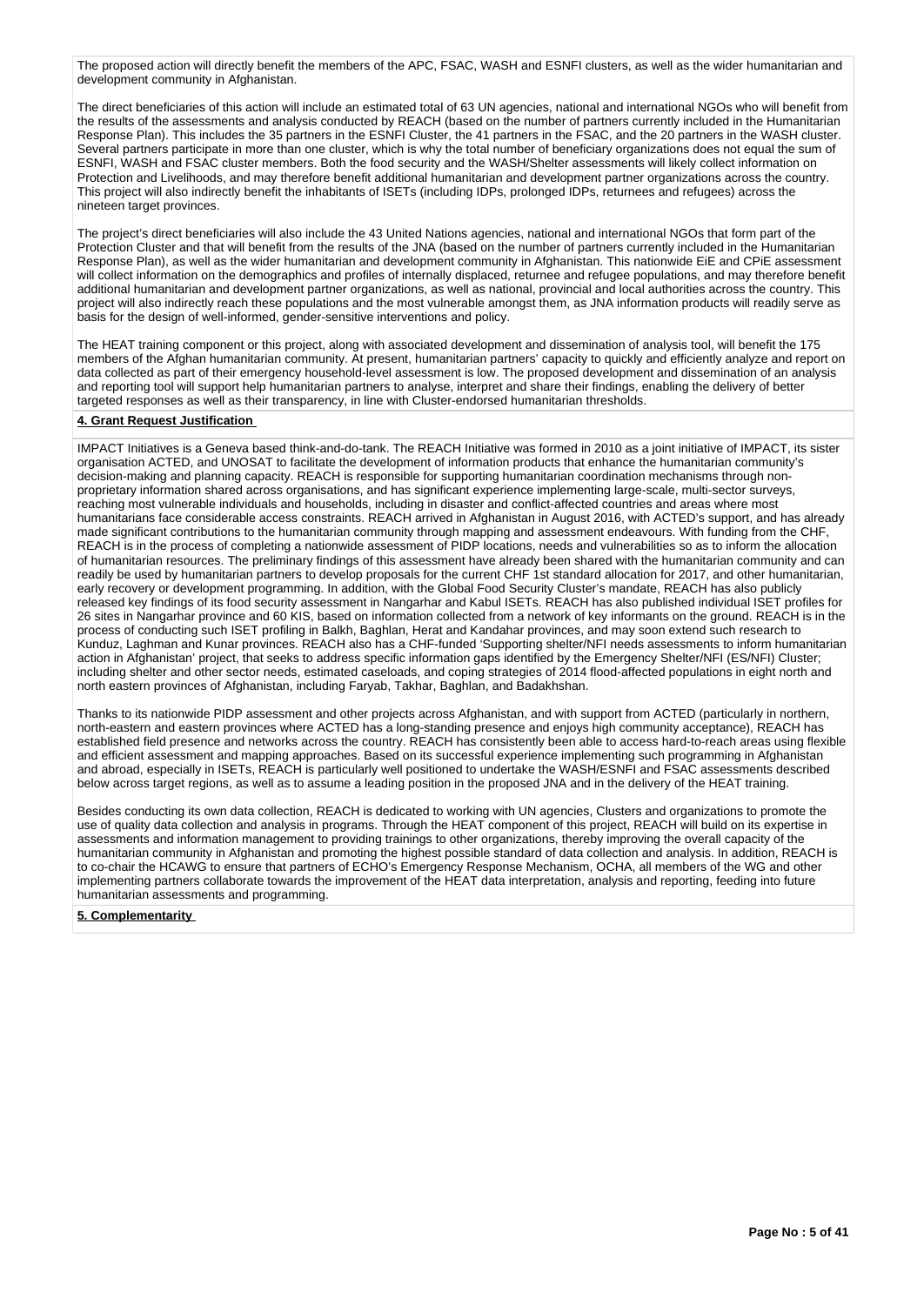The proposed assessments targeting ISETs and other displaced populations across Afghanistan will complement REACH's recent food security assessment of Nangarhar and Kabul ISETs, which provided key information on the food security situation of these locations to humanitarian partners, by reaching the ISETs of nine new provinces. The project will also complement REACH's CHF-funded nationwide assessment and mapping of PIDPs, as well as REACH's completed ISET profiling and mapping in Kabul and Nangarhar. REACH has also undertaken such ISET profiling and mapping in Balkh, Baghlan, and Herat provinces, and may extend these to Kunar and Laghman provinces over the coming months. REACH can therefore already leverage its field presence and expertise to successfully carry out proposed activities and produce much-needed humanitarian information contents and materials. The EiE and CPiEJNA will complement the UNOCHA-led recent HEAT findings indicating the low enrollment and attendance of returnee children in Nangarhar, as well as a number of surveys, such as the APC's "Protection Community Assessment in Nangarhar" whose findings were published in December 2016, and the EMIS 2016 school survey. The JNA will complement findings of EiE assessments that were conducted in Nangarhar and Kandahar, and Amnesty International's education findings in ISETs of Balkh, Kabul and Herat provinces. Samuel Hall is currently implementing a large study on out-of-school children in Afghanistan. The combined Samuel Hall study and REACH assessment will provide a comprehensive and statistically representative study on the number and location of out-of-school children and the challenges in accessing education. The MoE is interested to integrate the final JNA into its regular EMIS system. Organizations such as Save the Children and NRC have manifested interest in supporting the JNA TWG and field implementation. REACH will also mobilize interested national NGOs to participate in the TWG and assessment. The project will therefore build on the capacity and experience of all JNA partners, complementing their current and future programming.

The project will be implemented with and for humanitarian stakeholders and partners. REACH's approach will notably rely on an initial secondary data review, for the purposes of which any available reports or data will be collected from humanitarian partners, and will therefore largely build on existing knowledge to both identify ISETs and other areas in need of EiE and CPiE support, and elaborate an assessment methodologies that will address major information gaps. REACH will fully engage with the FSAC, ESNFI, WASH and APC clusters to collect any new information and guidelines, and share any relevant information and experience.

The HEAT component of this project will build on and complement NRC's delivery of the HEAT training in 2016 and 2017, and will directly feed into HCAWG's endeavours towards the harmonization of HEAT data interpretation. As the HEAT is designed to be used by all partners collecting data in an emergency, including partners with lower capacity, the proposed tools and training can benefit a large number of partners while strengthening OCHAs position. It will also lay the foundations for a possible future centralization of collected HEAT data and for the future development of a standardized post-distribution monitoring of humanitarian interventions across Afghanistan. The project will therefore contribute to an improved evaluation of the efficiency and relevance of current emergency response standards and approaches, informing emergency response practices in the future.

## **LOGICAL FRAMEWORK**

#### **Overall project objective**

The overall objective of the project is to enable the allocation of limited humanitarian financial resources across priority areas, through the provision of sound, comprehensive and evidence-based information on the Shelter, WASH, food security and protection needs amongst ISET and other displaced population, while enhancing humanitarian partners' capacity to analyse and report on findings of emergency household level assessments carried out using the HEAT.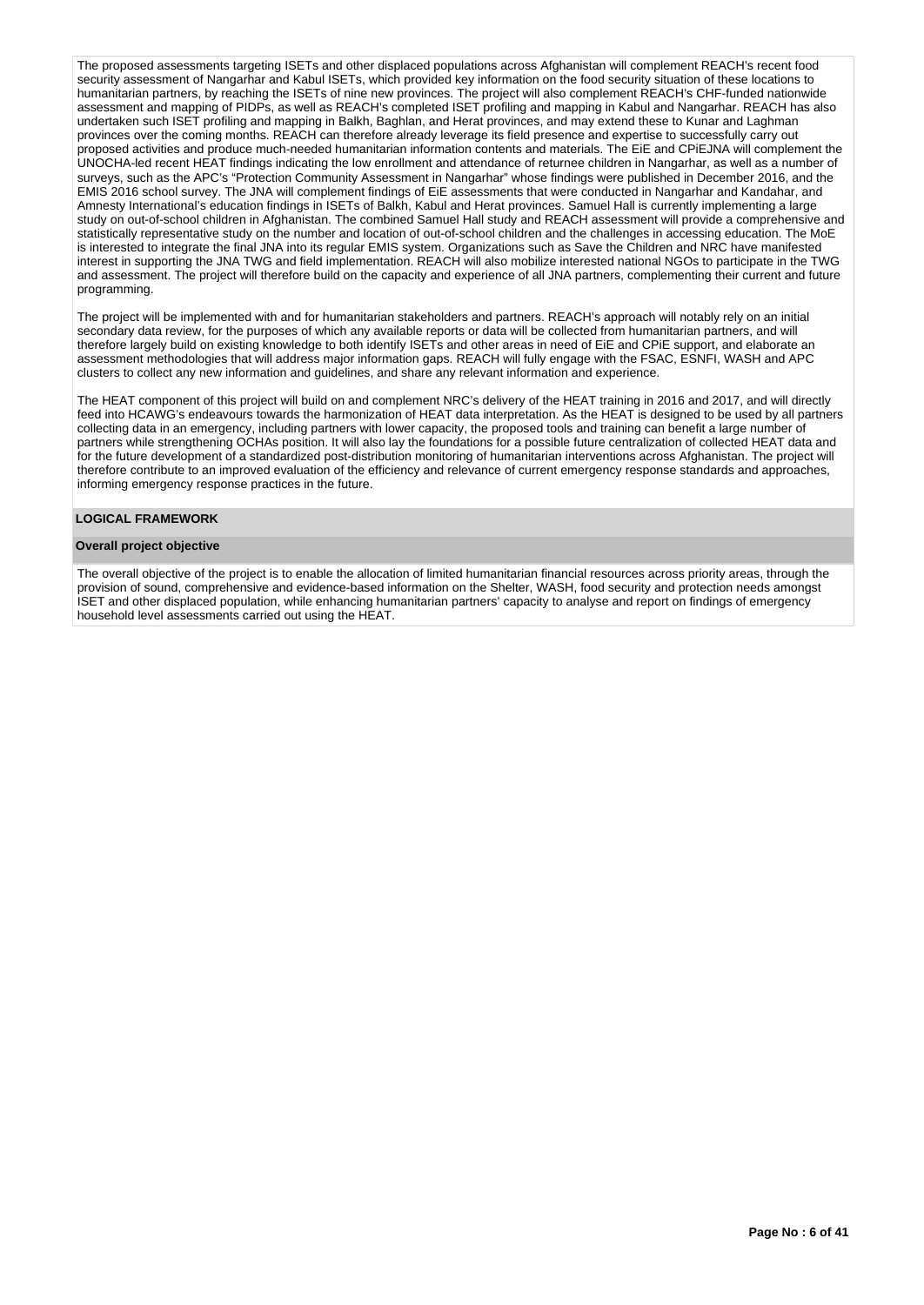| <b>FOOD SECURITY AND AGRICULTURE</b>                                                                                                                                                                                                                  |                                                               |                                 |  |  |  |  |  |  |  |
|-------------------------------------------------------------------------------------------------------------------------------------------------------------------------------------------------------------------------------------------------------|---------------------------------------------------------------|---------------------------------|--|--|--|--|--|--|--|
| <b>Cluster objectives</b>                                                                                                                                                                                                                             | Strategic Response Plan (SRP) objectives                      | <b>Percentage of activities</b> |  |  |  |  |  |  |  |
| Objective 3: Strengthen emergency<br>preparedness and response capabilities of<br>partners through development of contingency<br>plans, timely coordinated food security<br>assessments and capacity development<br>especially in hard to reach areas | SO5: Emergency Response Preparedness<br>(SA1 - Envelope Four) | 100                             |  |  |  |  |  |  |  |

**Contribution to Cluster/Sector Objectives :** REACH's intervention will directly contribute to FSAC's objective 3 ("Strengthen emergency preparedness and response capabilities of partners through development of contingency plans, timely and coordinated food security assessments and capacity development especially in hard to reach areas").REACH's food security assessment of Nangarhar and Kabul ISETs has found high unmet food security needs in both provinces. After discussions with FSAC, the relevance of extending this type of food security assessment to ISETs located in other regions, especially the North and Western regions, where ISETs gather large numbers of IDPs, prolonged IDPs, and returnees from Iran. This assessment will therefore complement and expand current food security findings, and inform further food security humanitarian programming, as well as potential longer-term recovery and development programming. In addition, this project will also contribute to the same FSAC objective (3) through the provision of HEAT training that will build the capacity of humanitarian partners to undertake, analyse and share the results of rapid assessments, improving the delivery of emergency food security assistance. .

As part of the development of this proposal, thorough discussions were undertaken with each of the three Clusters on its geographic area of highest needs, as well as on the relevance of conducting an assessment focused on ISETs. This helped highlight the areas each Cluster was interested in. The vast majority of the indicators are similar between the food security and ESNFI/WASH tools, and therefore large amounts of crossover are possible between the two assessments. By ensuring that the sample strategies and the manner in which the questions are asked are kept uniform between the two assessments, clear, statistically robust comparisons between geographic regions can be made. This means that the two parallel surveys can be merged to show the key vulnerabilities and needs of the entire geographic area covered, with each area containing additional indicators specific to the lead cluster. In addition, as part of the development of the final indicator list, tools and indicators used outside of REACH (including the HEAT, tools developed by IOM, etc.) will be compared, and aligned where possible, so as to allow comparison between research conducted by REACH in ISETs and surveys conducted by other humanitarian partners in other areas, therefore enabling the prioritization of funding to areas of highest need. While it may contribute to an improved understanding of long-term development needs in target areas, the primary purpose of the survey is to identify acute humanitarian vulnerabilities and needs to inform life-saving responses in accordance with humanitarian thresholds and Clusters priorities, and potentially to inform further assessments.

## **Outcome 1**

A thorough, evidence-based understanding of food security needs and vulnerabilities within ISETs in the northern and western regions is available for humanitarian actors.

## **Output 1.1**

## **Description**

A reliable estimate of the numbers and locations of ISETs is obtained through secondary data review and rapid field verification.

## **Assumptions & Risks**

REACH/ACTED have considered a number of risks as part of the elaboration of this proposal, including security constraints associated with the triangulation of ISETs locations and related counter-measures, of which more is said in the Security and Access sections below. REACH assumes that security conditions will allow for primary data collection in ISETs. REACH also assumes that partners will share any available secondary data in due course that will enable identification of locations of ISETs.

## **Indicators**

|                       |                                                               |                                                                                                                                                                                           | <b>End cycle beneficiaries</b> |       |                   | End<br>cycle  |
|-----------------------|---------------------------------------------------------------|-------------------------------------------------------------------------------------------------------------------------------------------------------------------------------------------|--------------------------------|-------|-------------------|---------------|
| Code                  | <b>Cluster</b>                                                | Indicator                                                                                                                                                                                 | <b>Men</b>                     | Women | <b>Boys</b> Girls | <b>Target</b> |
| Indicator 1.1.1       | <b>FOOD SECURITY AND</b><br><b>AGRICULTURE</b>                | SA1-Envelope Four: Number of sector specific<br>needs assessments designed and implemented to<br>enhance humanitarian needs analysis and inform<br>strategic targeting and prioritisation |                                |       |                   |               |
|                       | <b>Means of Verification:</b> Research ToR, assessment report |                                                                                                                                                                                           |                                |       |                   |               |
| Indicator 1.1.2       | FOOD SECURITY AND<br><b>AGRICULTURE</b>                       | Number of datasets created that include the<br>estimated location and numbers of ISETs,<br>validated through field assessments.                                                           |                                |       |                   |               |
|                       | <b>Means of Verification: Published dataset</b>               |                                                                                                                                                                                           |                                |       |                   |               |
|                       | Indicator 1.1.3   FOOD SECURITY AND<br><b>AGRICULTURE</b>     | Number of maps produced identifying the location<br>of ISET <sub>S</sub>                                                                                                                  |                                |       |                   |               |
|                       | <b>Means of Verification:</b> Published map                   |                                                                                                                                                                                           |                                |       |                   |               |
| <b>Activities</b>     |                                                               |                                                                                                                                                                                           |                                |       |                   |               |
| Activity 1.1.1        |                                                               |                                                                                                                                                                                           |                                |       |                   |               |
|                       | <b>Standard Activity: Not Selected</b>                        |                                                                                                                                                                                           |                                |       |                   |               |
| SECONDARY DATA REVIEW |                                                               |                                                                                                                                                                                           |                                |       |                   |               |

A secondary data review of FSAC vulnerabilities within Afghanistan will be conducted to understand the key previous studies and datasets available, to aid in streamlining this assessment to previous work. REACH will undertake a secondary data review to identify the locations of informal settlement locations in Herat, Farah, Ghor, Badghis (Western region) and Balkh, Samangan, Faryab, Saripul, and Jawzjan provinces, supported by its own available data on ISETs in Herat and Balkh provinces. For this purpose, REACH will engage key aid actors (UN agencies, international and national NGOs) and other aid stakeholders (GoA and relevant local authorities), including the Clusters, ICCT, and the Assessment Working Group, both at the capital and provincial level.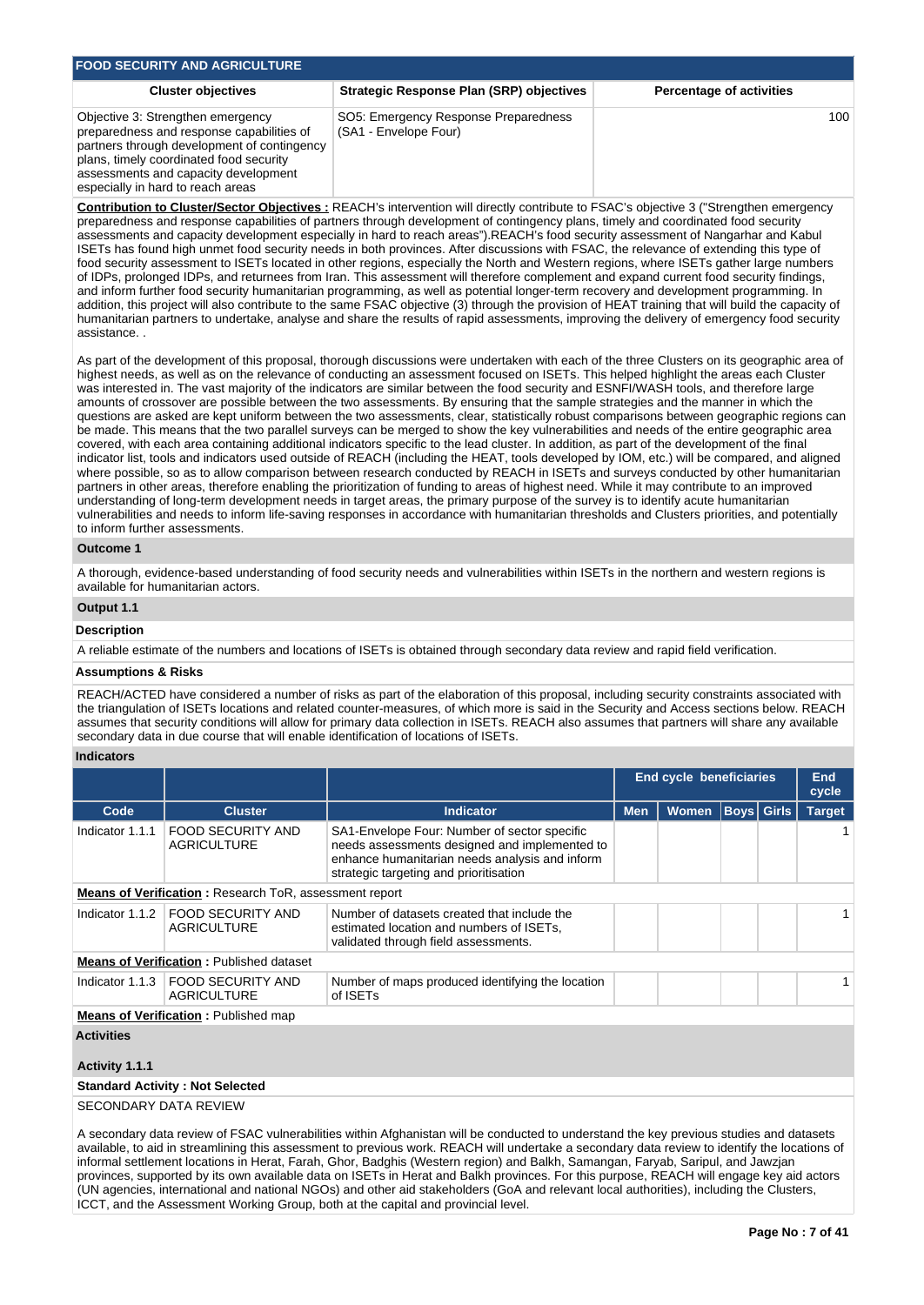## **Standard Activity : Not Selected**

## INFORMAL SETTLEMENTS MAPPING

Information collected through the secondary data review will be triangulated through rapid field verification visits to confirm the existence and location of ISETs, and estimated population figures (e.g., IDPs, prolonged IDPs, returnees). When security and access permits, this data will be collected through key informant interviews and direct observation at the field level. When primary data collection is not possible due to access and security, remote data or the use of local organisations collection will be considered.

REACH will verify settlement locations to map new settlements, confirm old sites are currently occupied, identify settlement representatives and identify estimated populations and groups. This information will be consolidated into a dataset that will be made available to the Clusters, the ICCT and other humanitarian or development stakeholders. Based on information collected and triangulated as part of the previous activity, REACH will produce a mapping of existing ISETs across the Northern and Western regions. Where possible, this mapping will include a mapping of infrastructure (e.g. health facilities) in ISETs. REACH will produce maps of ISETs in each province, as well as a consolidated ISETs map covering all target provinces, and share these with the Clusters and ICCT.

## **Output 1.2**

## **Description**

Findings from ISETs outlining food security and other cluster needs, vulnerabilities and population characteristics are obtained through data collection, analysis and mapping.

## **Assumptions & Risks**

REACH/ACTED have considered a number of risks as part of the elaboration of this proposal, including security constraints associated with household-level surveys in ISETs (e.g. limited access) and related counter-measures, of which more is said in the Security and Access sections below. REACH assumes that security conditions will allow for primary data collection in ISETs. Given the security situation will be monitored on a continuous basis, thereby allowing/constraining field deployments, REACH will adapt activities should security constraints prevail at a given time. REACH also assumes that partners will share any available secondary data in due course that will enable identification of locations of ISETs as part of the previous output, and that relevant partners will fully collaborate in the development and endorsement of the household-level survey ToR, tool and indicators. Current interaction with cluster members and an early engagement in the initial phase of the project with clusters will contribute to ensure buy in and participation in the project from stakeholders.

## **Indicators**

|                   |                                                               |                                                                                                                                                                                           | End cycle beneficiaries |              |                   | End<br>cycle  |
|-------------------|---------------------------------------------------------------|-------------------------------------------------------------------------------------------------------------------------------------------------------------------------------------------|-------------------------|--------------|-------------------|---------------|
| Code              | <b>Cluster</b>                                                | <b>Indicator</b>                                                                                                                                                                          | <b>Men</b>              | <b>Women</b> | <b>Boys</b> Girls | <b>Target</b> |
| Indicator 1.2.1   | FOOD SECURITY AND<br><b>AGRICULTURE</b>                       | SA1-Envelope Four: Number of sector specific<br>needs assessments designed and implemented to<br>enhance humanitarian needs analysis and inform<br>strategic targeting and prioritisation |                         |              |                   |               |
|                   | <b>Means of Verification:</b> Research ToR, assessment report |                                                                                                                                                                                           |                         |              |                   |               |
| Indicator 1.2.2   | <b>FOOD SECURITY AND</b><br><b>AGRICULTURE</b>                | Number of WASH/Shelter assessment ToRs<br>developed and Cluster-endorsed                                                                                                                  |                         |              |                   |               |
|                   | <b>Means of Verification: Assessment ToR</b>                  |                                                                                                                                                                                           |                         |              |                   |               |
| Indicator 1.2.3   | <b>FOOD SECURITY AND</b><br><b>AGRICULTURE</b>                | Number of datasets published                                                                                                                                                              |                         |              |                   |               |
|                   | <b>Means of Verification: Published dataset</b>               |                                                                                                                                                                                           |                         |              |                   |               |
| Indicator 1.2.4   | <b>FOOD SECURITY AND</b><br><b>AGRICULTURE</b>                | Number of provincial factsheets produced based<br>on the results of the household-level food security<br>assessment in ISETs                                                              |                         |              |                   | 9             |
|                   | <b>Means of Verification: Published factsheets</b>            |                                                                                                                                                                                           |                         |              |                   |               |
| Indicator 1.2.5   | <b>FOOD SECURITY AND</b><br><b>AGRICULTURE</b>                | Number of household-level food security<br>assessment reports produced                                                                                                                    |                         |              |                   |               |
|                   | <b>Means of Verification:</b> Published report                |                                                                                                                                                                                           |                         |              |                   |               |
| <b>Activities</b> |                                                               |                                                                                                                                                                                           |                         |              |                   |               |

#### **Activity 1.2.1**

#### **Standard Activity : Not Selected**

TERMS OF REFERENCE AND TOOL DEVELOPMENT FOR HOUSEHOLD-LEVEL SURVEY

While collecting secondary information, REACH will design a household-level tool in close collaboration with FSAC and other interested parties, that will serve as basis for the household-level survey to be launched in ISETs identified through the previous activity. REACH will liaise with the above mentioned actors on the data collection tools and analysis framework to strengthen assessment ownership from key stakeholders, and consider access constraints to develop methodologies appropriate for each target area. Research ToRs, tool and indicators will be reviewed by the Protection cluster and Gender in Humanitarian Action working group, and endorsed by FSAC. These will then be presented to the ICCT and the Assessment Working Group, and shared publicly.

## **Activity 1.2.2**

**Standard Activity : Not Selected**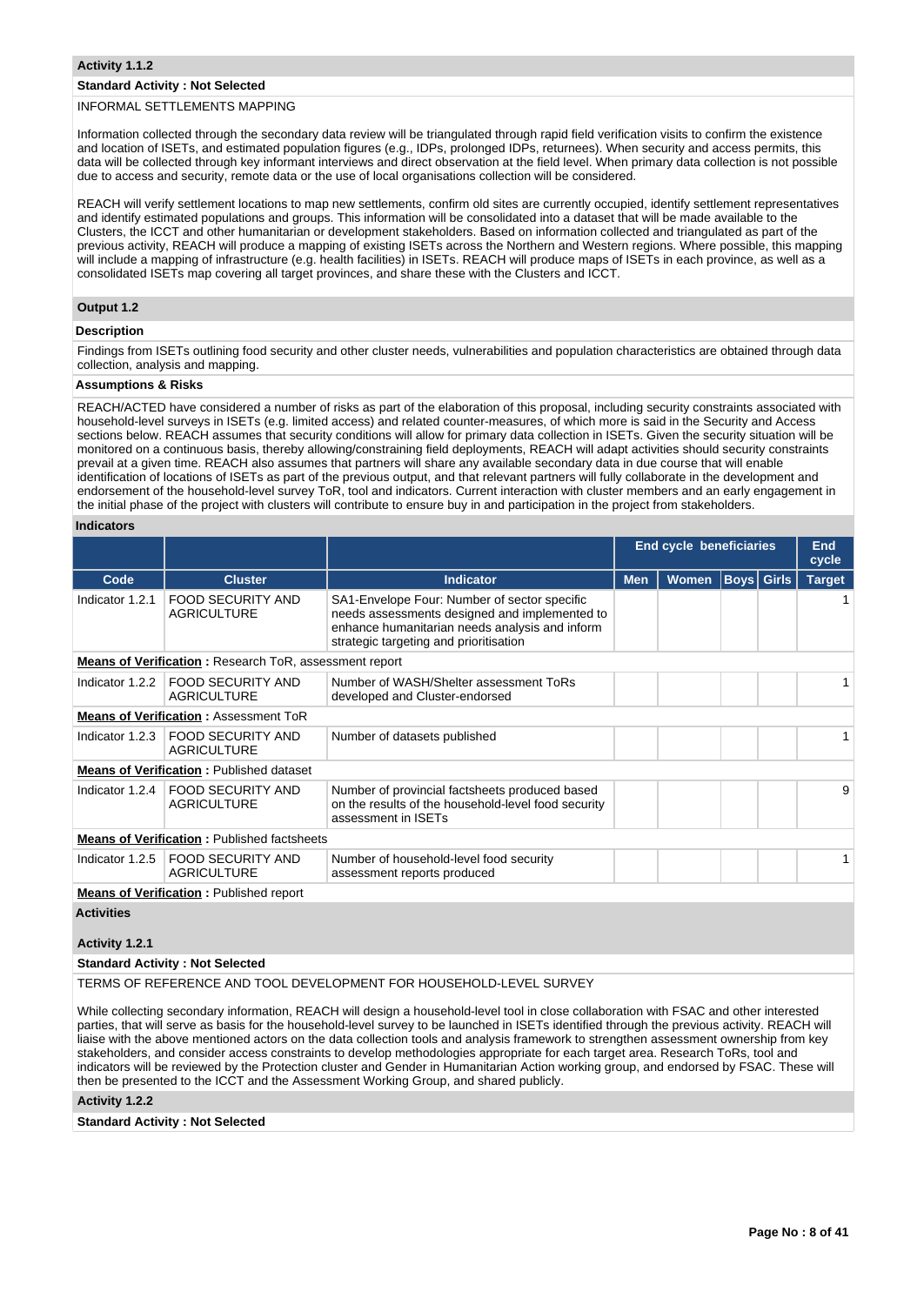## IMPLEMENTATION OF THE HOUSEHOLD LEVEL SURVEY

The household-level survey proposed under this outcome will focus primarily on food security needs. The survey may also seek to collect information on other related critical needs, such as livelihoods, protection and nutrition. Whenever possible, random sampling will be used to select the households that will be interviewed in each ISET. The target number of households will be determined by the total number of populations and with the objective of enabling the generalization of findings, with a 95% level of confidence and a 5% margin of error at the province level, and may be adjusted depending on local access conditions. REACH will aim to interview a minimum of 390 households per province. As much as possible, REACH will use both male and female enumerators to ensure that sex-disaggregated data is collected and that women's specific needs and vulnerabilities are identified. REACH will also seek to identify needs and vulnerabilities associated with age, disabilities, etc., in line with recommendations from the Protection cluster and the Gender in Humanitarian Action working group. If data collection cannot be performed due to access issues, local organizations will be approached to help in data collection. All enumerators will be fully trained in the tool and its delivery prior to their deployment in the field. Regular progress updates on data collection will be provided to the donor and the ICCT. Where relevant, sensitive protection information will be passed to the Protection Cluster, in order to support interventions and planning. If agencies request the raw data containing household identifiers, then the sensitive name/contact details will be removed and replaced with a unique key so that the identifier information can be restored at a later date, based on the respect of protection standards.

#### **Activity 1.2.3**

## **Standard Activity : Not Selected**

## COMPILATION AND PUBLICATION OF RESULTS

REACH will take charge of data entry (where necessary), data cleaning, and data analysis. Based on the secondary data review results and on the household-level data collected by REACH teams in ISETs, a series of information products will be created. Preliminary findings and a clean dataset will be released publicly on appropriate platforms (e.g. ReliefWeb, HDX, etc.), followed by a single report and factsheets on the findings for each province. A preliminary findings workshop will be organized to allow the cluster, and interested stakeholders to partake in forming the narrative and guiding further analysis of the data. The results will be presented through all appropriate Cluster or coordination meetings to ensure that they are widely broadcast across the humanitarian community and can best be used to inform further programming.

## **Outcome 2**

The capacity of humanitarian organizations to identify, analyse and respond to humanitarian needs using the HEAT is enhanced.

## **Output 2.1**

## **Description**

Humanitarian organizations' capacity to use the HEAT, analyze and report HEAT findings is strengthened through adapted tools and training.

#### **Assumptions & Risks**

While the key constraints associated with conducting assessments mostly relate to access and security, such risks may not have a high incidence on the implementation of the HEAT activities described below. As such, it is assumed that the training team as well as training participants will be able to travel to selected training locations. It is also assumed that humanitarian partners (including I/NGOs, Clusters, and the ICCT and HCAWG) will show a continuous interesting in and support towards the HEAT training. ACTED/REACH also assume that they will be able to mobilize in-kind contributions from partners (e.g. hosting of REACH trainers during the provincial trainings), as well as the expertise of technical partners.

## **Indicators**

|                 |                                                                                                  |                                                                                                  | End cycle beneficiaries |              |  | <b>End</b><br>cycle |                 |
|-----------------|--------------------------------------------------------------------------------------------------|--------------------------------------------------------------------------------------------------|-------------------------|--------------|--|---------------------|-----------------|
| Code            | <b>Cluster</b>                                                                                   | <b>Indicator</b>                                                                                 | <b>Men</b>              | <b>Women</b> |  | <b>Boys Girls</b>   | <b>Target</b>   |
| Indicator 2.1.1 | <b>FOOD SECURITY AND</b><br><b>AGRICULTURE</b>                                                   | SA1-Envelope Four: Number of HEAT trainings<br>carried out nationwide                            |                         |              |  |                     | 10 <sup>1</sup> |
|                 | <b>Means of Verification:</b> Attendance sheets; training reports; pre and post training surveys |                                                                                                  |                         |              |  |                     |                 |
| Indicator 2.1.2 | FOOD SECURITY AND<br><b>AGRICULTURE</b>                                                          | Number of HEAT ToT conducted nationwide                                                          |                         |              |  |                     |                 |
|                 |                                                                                                  | <b>Means of Verification:</b> Attendance sheets; training reports; pre and post training surveys |                         |              |  |                     |                 |
| Indicator 2.1.3 | <b>FOOD SECURITY AND</b><br><b>AGRICULTURE</b>                                                   | Number of HEAT complementary tools developed<br>and endorsed                                     |                         |              |  |                     | $\mathcal{P}$   |
|                 |                                                                                                  | Means of Verification • HCAWG-endorsed HEAT analysis tool: HCAWG-endorsed HEAT reporting tool    |                         |              |  |                     |                 |

ed HEAT analysis tool; HCAWG

## **Activities**

## **Activity 2.1.1**

## **Standard Activity : Countrywide Household Level Emergency Assessment Tool (HEAT) training and Training of Trainers;**

DEVELOPMENT OF HEAT ANALYSIS AND REPORTING TOOLS

In the early stages of the project, REACH will undertake a review of discussions and possible solutions regarding the development of a dedicated HEAT analysis tool and of a related reporting tool. REACH will then design simple, comprehensive tools to standardize the analysis of and reporting on data collected by humanitarian partners through the HEAT as part of their emergency assessments. These tools will be presented to and endorsed by OCHA through the HCAWG. This standard form of analysis and reporting for each of the HEAT indicators will serve to maintain the quality of analyses, while harmonizing data interpretation and enabling comparisons between assessment findings from each implementing partner. REACH will also develop a SOP to facilitate the understanding of the tool and its appropriation by partners.

## **Activity 2.1.2**

**Standard Activity : Countrywide Household Level Emergency Assessment Tool (HEAT) training and Training of Trainers;**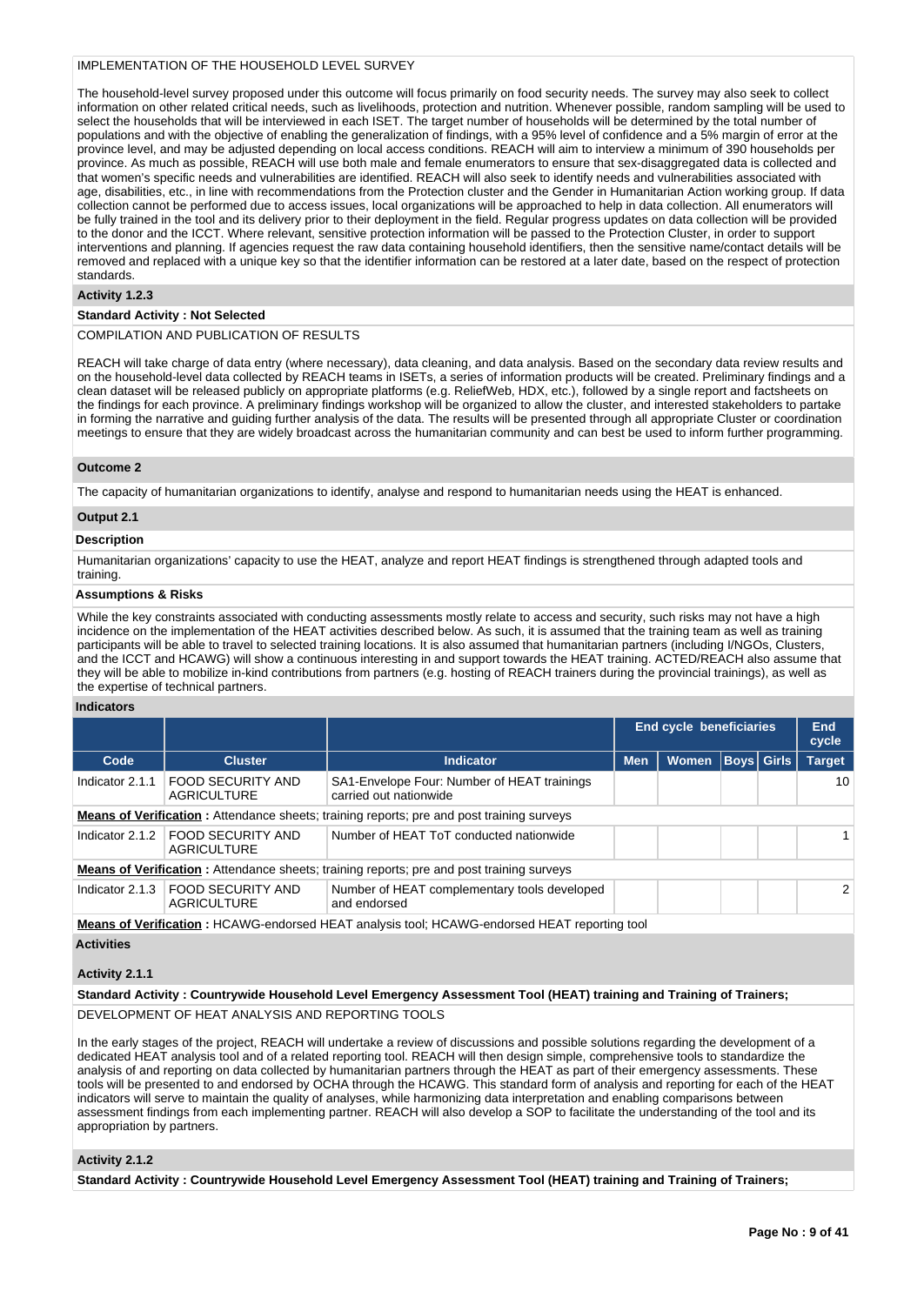## DEVELOPMENT OF TRAINING CURRICULA AND MATERIALS

REACH will closely coordinate with NRC in the early stages of the project in order to get the full details of what trainings have been delivered, where and to whom by NRC under its CHF 2016 1st Standard Allocation programming. This endeavours will provide REACH with a clear understanding of what has been achieved and of the remaining gaps. REACH will build on these previous trainings and related materials to develop capacity building packages for coordinated humanitarian HEAT assessments, including guidance on the analysis and reporting tools developed as part of the previous activity. REACH will develop training materials, including a handbook produced in English, Dari, and Pashto, supporting PowerPoint presentations and fabricated analysis examples to be used during trainings.

## **Activity 2.1.3**

## **Standard Activity : Countrywide Household Level Emergency Assessment Tool (HEAT) training and Training of Trainers;**

DELIVERY OF HEAT TRAINING SESSIONS

Based on gaps identified as part of the previous activity, REACH will organize 10 trainings (3-day sessions) at the provincial level aimed at programme managers and other relevant I/NGO personnel operating in the field, focusing on higher level skills and additional gaps in assessment capacity. REACH's trainings will notably aim to ensure that the HEAT questions are well understood by all partners, while focusing on how to undertake analysis, interpret the results in light of Cluster-endorsed humanitarian thresholds, store and report on data. At the time of writing, suggested training locations include Herat, Jalalabad, Mazar-e-Sharif, and Kandahar. REACH will mobilize partners through Clusters and regional-level Clusters, as well as other coordination bodies, national and local networks.

## **Activity 2.1.4**

#### **Standard Activity : Countrywide Household Level Emergency Assessment Tool (HEAT) training and Training of Trainers;**

DELIVERY OF A HEAT TRAINING OF TRAINERS

In addition to the provincial training sessions, REACH will organize and deliver a ToT training (split into two 3-day trainings sessions) aimed at I/NGOs and UN agencies staff at capital-level. Each participant will therefore benefit from 6 days of training. This ToT will serve to ensure that key staff in humanitarian organizations or agencies get a thorough understanding of HEAT analysis and reporting, and to increase partner agencies' in-house capacity to disseminate this understanding to lower level staff that may be involved in data collection, analysis and reporting. This ToT will therefore increase the number of humanitarian organizations' staff benefitting directly or indirectly from the proposed HEAT training.

## **Activity 2.1.5**

## **Standard Activity : Countrywide Household Level Emergency Assessment Tool (HEAT) training and Training of Trainers;**

## POST-TRAINING MONITORING AND SUPPORT

REACH will provide a regular post-training monitoring and a helpline through its focal points (whose contact details will be disseminated during provincial trainings and the ToT) so that all trained partner agencies can raise any questions that they may have regarding the HEAT, and related data collection, analysis and reporting. REACH will provide technical support and trouble-shooting, and will regularly update a problem-solving log-sheet.

## **Additional Targets :**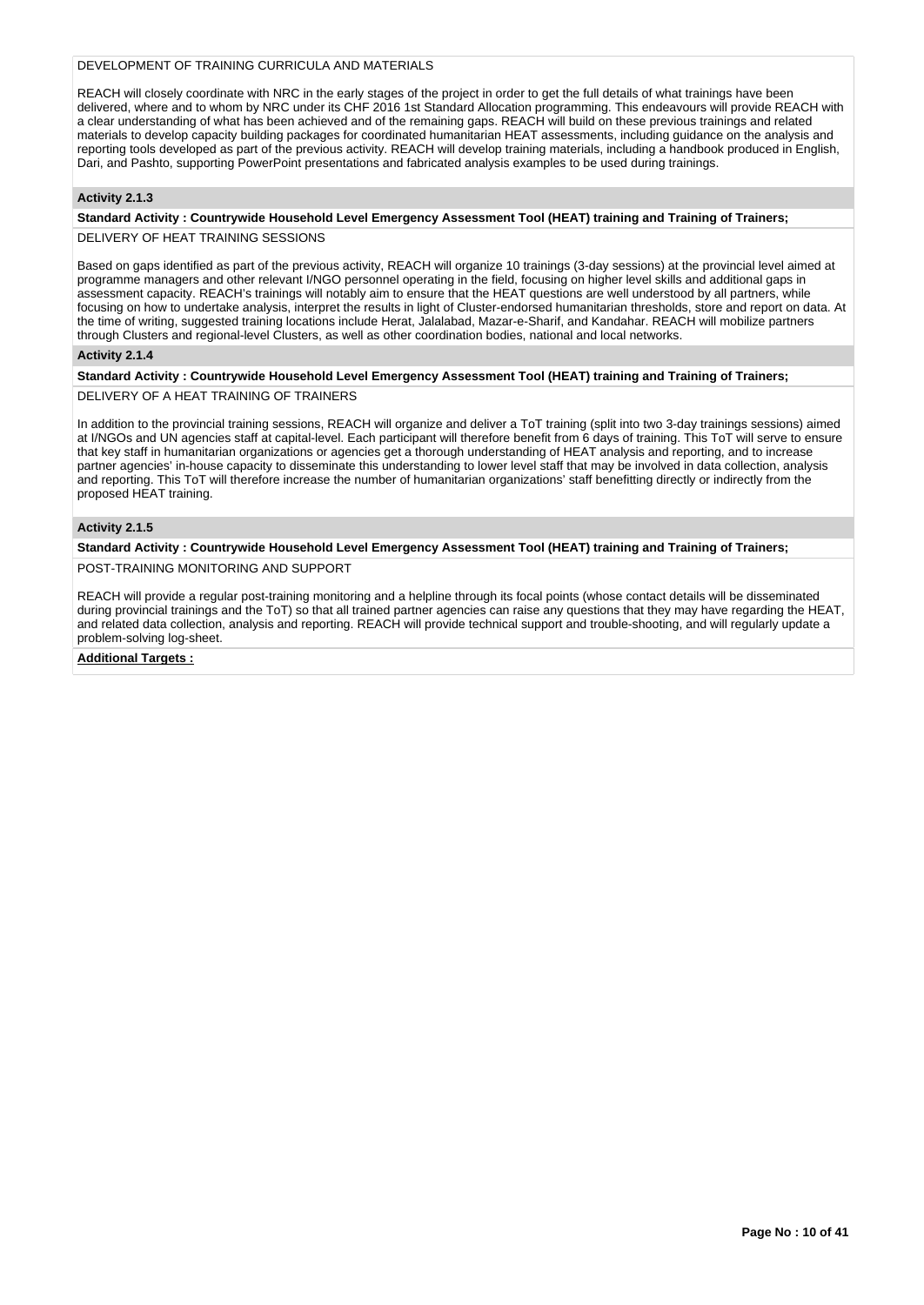## **EMERGENCY SHELTER AND NON-FOOD ITEMS**

## **Cluster objectives Strategic Response Plan (SRP) objectives Percentage of activities**

100

Objective 1: Coordinated and timely ES-NFI response to families affected and displaced by natural disaster and armed conflict

SO5: Emergency Response Preparedness (SA1 - Envelope Four)

**Contribution to Cluster/Sector Objectives :** REACH's intervention will contribute to both ESNFI objectives 1 ("Coordinated and timely ES/NFI response to families affected and displaced by natural disaster and conflict") and 2 ("Coordinated and timely ESNFI response to returnees"). Since July 2016 and the unexpected surge in returns from Pakistan, large influxes of returnee populations have settled in the Eastern and Central region provinces, that already had important caseloads of IDPs and prolonged IDPs, often overstretching local resources. Most of these returnee, IDP and PIDP are located in ISETs whose exact location, population numbers and Shelter conditions are often unclear. REACH will contribute to the ESNFI Cluster's priorities by providing a thorough mapping of these ISETs across ten provinces, and identifying their populations' basic Shelter needs and vulnerabilities so as to inform allocation of humanitarian resources going forward, as well as longer-term Shelter programming. In addition, this project will also contribute to the same ESNFI objective (1) through the provision of HEAT training that will build the capacity of humanitarian partners to undertake, analyse and share the results of rapid assessments, improving the delivery of emergency Shelter and NFI assistance. .

As part of the development of this proposal, thorough discussions were undertaken with each of the three Clusters on its geographic area of highest needs, as well as on the relevance of conducting an assessment focused on ISETs. This helped highlight the areas each Cluster was interested in. The vast majority of the indicators are similar between the food security and ESNFI/WASH tools, and therefore large amounts of crossover are possible between the two assessments. By ensuring that the sample strategies and the manner in which the questions are asked are kept uniform between the two assessments, clear, statistically robust comparisons between geographic regions can be made. This means that the two parallel surveys can be merged to show the key vulnerabilities and needs of the entire geographic area covered, with each area containing additional indicators specific to the lead cluster. In addition, as part of the development of the final indicator list, tools and indicators used outside of REACH (including the Household Emergency Assessment Tool, tools developed by IOM, etc.) will be compared, and aligned where possible, so as to allow comparison between research conducted by REACH in ISETs and surveys conducted by other humanitarian partners in other areas, therefore enabling the prioritization of funding to areas of highest need. While it may contribute to an improved understanding of long-term development needs in target areas, the primary purpose of the survey is to identify acute humanitarian vulnerabilities and needs to inform life-saving responses in accordance with humanitarian thresholds and Clusters priorities, and potentially to inform further assessments.

## **Outcome 1**

A thorough, evidence-based understanding of WASH and Shelter needs and vulnerabilities within ISETs in the Central, South Eastern and Eastern regions is available for humanitarian actors.

# **Output 1.1**

## **Description**

A reliable estimate of the numbers and locations of ISETs is obtained through secondary data review and rapid field verification.

#### **Assumptions & Risks**

REACH/ACTED have considered a number of risks as part of the elaboration of this proposal, including security constraints associated with the triangulation of ISETs locations and related counter-measures, of which more is said in the Security and Access sections below. REACH assumes that security conditions will allow for primary data collection in ISETs. REACH also assumes that partners will share any available secondary data in due course that will enable identification of locations of ISETs.

## **Indicators**

|                   |                                                               |                                                                                                                                                                                           | <b>End cycle beneficiaries</b> |              |  | End<br>cycle      |               |  |
|-------------------|---------------------------------------------------------------|-------------------------------------------------------------------------------------------------------------------------------------------------------------------------------------------|--------------------------------|--------------|--|-------------------|---------------|--|
| Code              | <b>Cluster</b>                                                | <b>Indicator</b>                                                                                                                                                                          | <b>Men</b>                     | <b>Women</b> |  | <b>Boys</b> Girls | <b>Target</b> |  |
| Indicator 1.1.1   | <b>EMERGENCY SHELTER</b><br>AND NON-FOOD ITEMS                | SA1-Envelope Four: Number of sector specific<br>needs assessments designed and implemented to<br>enhance humanitarian needs analysis and inform<br>strategic targeting and prioritisation |                                |              |  |                   |               |  |
|                   | <b>Means of Verification:</b> Research ToR, assessment report |                                                                                                                                                                                           |                                |              |  |                   |               |  |
| Indicator 1.1.2   | <b>EMERGENCY SHELTER</b><br>AND NON-FOOD ITEMS                | Number of datasets created that include the<br>estimated location and numbers of ISETs,<br>validated through field assessments                                                            |                                |              |  |                   |               |  |
|                   | <b>Means of Verification: Published datasets</b>              |                                                                                                                                                                                           |                                |              |  |                   |               |  |
| Indicator 1.1.3   | <b>EMERGENCY SHELTER</b><br>AND NON-FOOD ITEMS                | Number of maps produced identifying the location<br>of ISET <sub>S</sub>                                                                                                                  |                                |              |  |                   |               |  |
|                   | <b>Means of Verification:</b> Published maps                  |                                                                                                                                                                                           |                                |              |  |                   |               |  |
| <b>Activities</b> |                                                               |                                                                                                                                                                                           |                                |              |  |                   |               |  |

## **Activity 1.1.1**

## **Standard Activity : Not Selected**

SECONDARY DATA REVIEW

A secondary data review of WASH and Shelter vulnerabilities within Afghanistan will be conducted to understand the key previous studies and datasets available, to aid in streamlining this assessment to previous work. REACH will undertake a secondary data review to identify the locations of informal settlement locations in Nangarhar, Nuristan, Kunar and Laghman (Eastern region) and Kabul, Kapisa, Logar (Central region), Paktya, Khost and Paktika provinces (South Eastern region), supported by its own available data on ISETs in Nangarhar and Kabul provinces. For this purpose, REACH will engage key aid actors (UN agencies, international and national NGOs) and other aid stakeholders (GoA and relevant local authorities), including the Clusters, ICCT, and the Assessment Working Group, both at the capital and provincial level.

## **Activity 1.1.2**

**Standard Activity : Not Selected**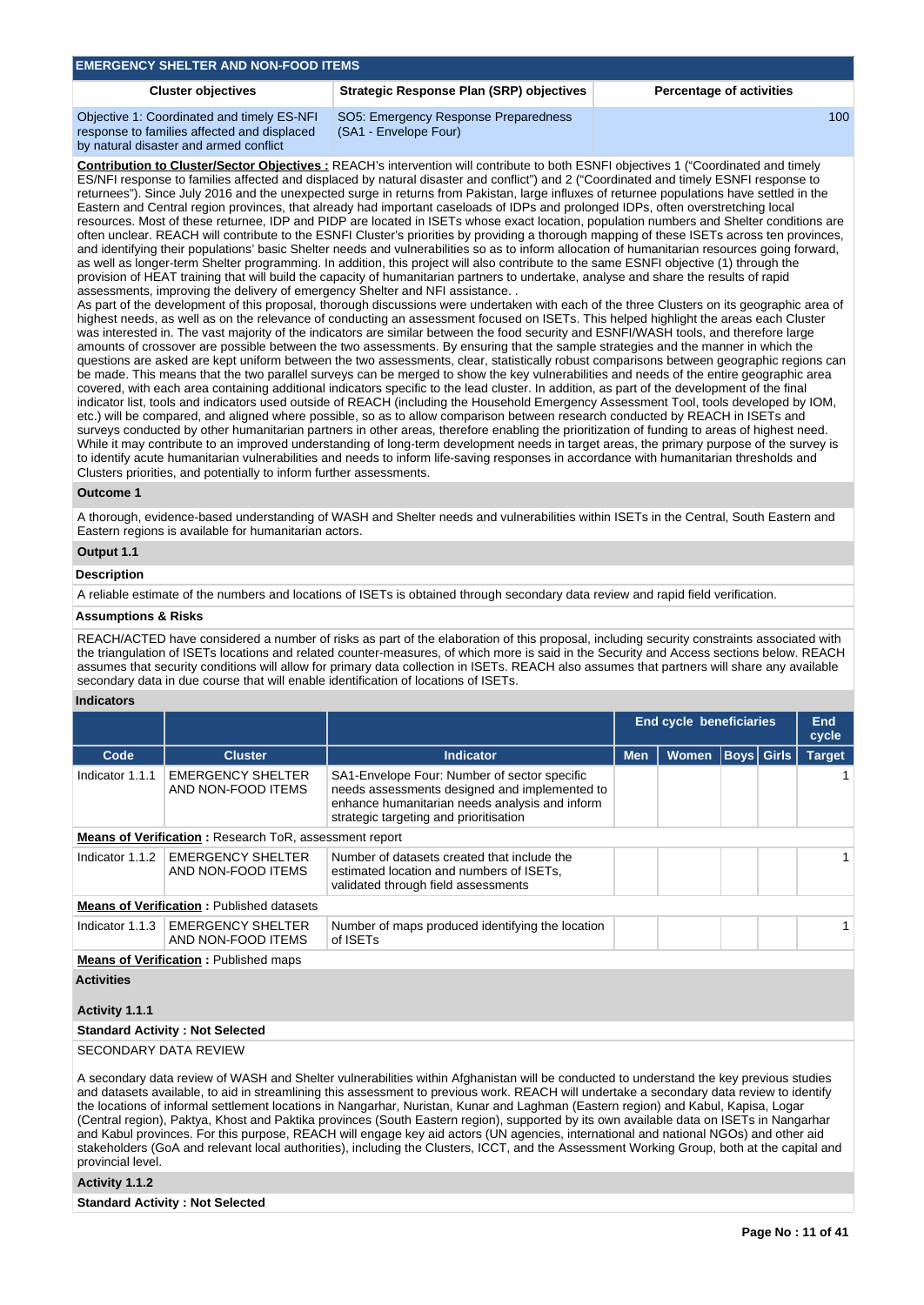## INFORMAL SETTI FMENTS MAPPING

This information will be triangulated through rapid field verification visits to confirm the existence and location of ISETs, and estimated population figures (e.g., IDPs, prolonged IDPs, returnees). When security and access permits, this data will be collected through key informant interviews and direct observation at the field level. When primary data collection is not possible due to access and security, remote data collection will be considered.

REACH will verify settlement locations to map new settlements, confirm old sites are currently occupied, identify settlement representatives and identify estimated populations and groups. Based on information collected and triangulated as part of the previous activity, REACH will produce a mapping of existing ISETs across the Eastern, South Eastern and Central regions. Where possible, this mapping will include a mapping of infrastructure (e.g. health facilities) in ISETs. REACH will produce maps of ISETs in each province, as well as a consolidated ISETs map covering all target provinces, and share these with the Clusters and ICCT.

## **Output 1.2**

#### **Description**

Findings from ISETs outlining WASH, Shelter and related cluster needs, vulnerabilities and population characteristics are obtained through data collection, analysis and mapping.

## **Assumptions & Risks**

REACH/ACTED have considered a number of risks as part of the elaboration of this proposal, including security constraints associated with household-level surveys in ISETs (e.g. limited access) and related counter-measures, of which more is said in the Security and Access sections below. REACH assumes that security conditions will allow for primary data collection in ISETs. REACH also assumes that partners will share any available secondary data in due course that will enable identification of locations of ISETs as part of the previous output, and that relevant partners will fully collaborate in the development and endorsement of the household-level survey ToR, tool and indicators.

#### **Indicators**

|                                            |                                                        |                                                                                                                                                                                           | <b>End cycle beneficiaries</b> |              | End<br>cycle      |  |               |
|--------------------------------------------|--------------------------------------------------------|-------------------------------------------------------------------------------------------------------------------------------------------------------------------------------------------|--------------------------------|--------------|-------------------|--|---------------|
| Code                                       | <b>Cluster</b>                                         | <b>Indicator</b>                                                                                                                                                                          | <b>Men</b>                     | <b>Women</b> | <b>Boys</b> Girls |  | <b>Target</b> |
| Indicator 1.2.1                            | <b>EMERGENCY SHELTER</b><br>AND NON-FOOD ITEMS         | SA1-Envelope Four: Number of sector specific<br>needs assessments designed and implemented to<br>enhance humanitarian needs analysis and inform<br>strategic targeting and prioritisation |                                |              |                   |  |               |
|                                            | Means of Verification: Research ToR, assessment report |                                                                                                                                                                                           |                                |              |                   |  |               |
| Indicator 1.2.2                            | <b>EMERGENCY SHELTER</b><br>AND NON-FOOD ITEMS         | Number of maps produced identifying the location<br>of ISETs                                                                                                                              |                                |              |                   |  |               |
| <b>Means of Verification: Research ToR</b> |                                                        |                                                                                                                                                                                           |                                |              |                   |  |               |
| Indicator 1.2.3                            | <b>EMERGENCY SHELTER</b><br>AND NON-FOOD ITEMS         | Number of datasets published                                                                                                                                                              |                                |              |                   |  | 1             |
|                                            | <b>Means of Verification: published dataset</b>        |                                                                                                                                                                                           |                                |              |                   |  |               |
| Indicator 1.2.4                            | <b>EMERGENCY SHELTER</b><br>AND NON-FOOD ITEMS         | Number of provincial factsheets produced based<br>on the results of the household-level<br>WASH/Shelter assessment in ISETs                                                               |                                |              |                   |  | 10            |
|                                            | <b>Means of Verification: Published factsheets</b>     |                                                                                                                                                                                           |                                |              |                   |  |               |
| Indicator 1.2.5                            | <b>EMERGENCY SHELTER</b><br>AND NON-FOOD ITEMS         | Number of household-level WASH/Shelter<br>assessment reports produced                                                                                                                     |                                |              |                   |  |               |
|                                            | <b>Means of Verification: Assessment report</b>        |                                                                                                                                                                                           |                                |              |                   |  |               |
| <b>Activities</b>                          |                                                        |                                                                                                                                                                                           |                                |              |                   |  |               |
| Activity 1.2.1                             |                                                        |                                                                                                                                                                                           |                                |              |                   |  |               |
|                                            | <b>Standard Activity: Not Selected</b>                 |                                                                                                                                                                                           |                                |              |                   |  |               |
|                                            |                                                        | TERMS OF REFERENCE AND TOOL DEVELOPMENT FOR HOUSEHOLD-LEVEL SURVEY                                                                                                                        |                                |              |                   |  |               |
|                                            |                                                        | While collecting secondary information. REACH will docign a bousehold lovel tool in close collaboration with the WASH and ESNEL Clusters                                                  |                                |              |                   |  |               |

While collecting secondary information, REACH will design a household-level tool in close collaboration with the WASH and ESNFI Clusters and other interested parties, that will serve as basis for the household-level survey to be launched in ISETs identified through the previous activity. REACH will liaise with the above mentioned actors on the data collection tools and analysis framework to strengthen assessment ownership from key stakeholders, and consider access constraints to develop methodologies appropriate for each target area. Research ToRs, tool and indicators will be reviewed by the Protection cluster and Gender in Humanitarian Action working group, and endorsed by the WASH and ES/NFI Clusters. These will then be presented to the ICCT and the Assessment Working Group, and shared publicly.

## **Activity 1.2.2**

**Standard Activity : Not Selected**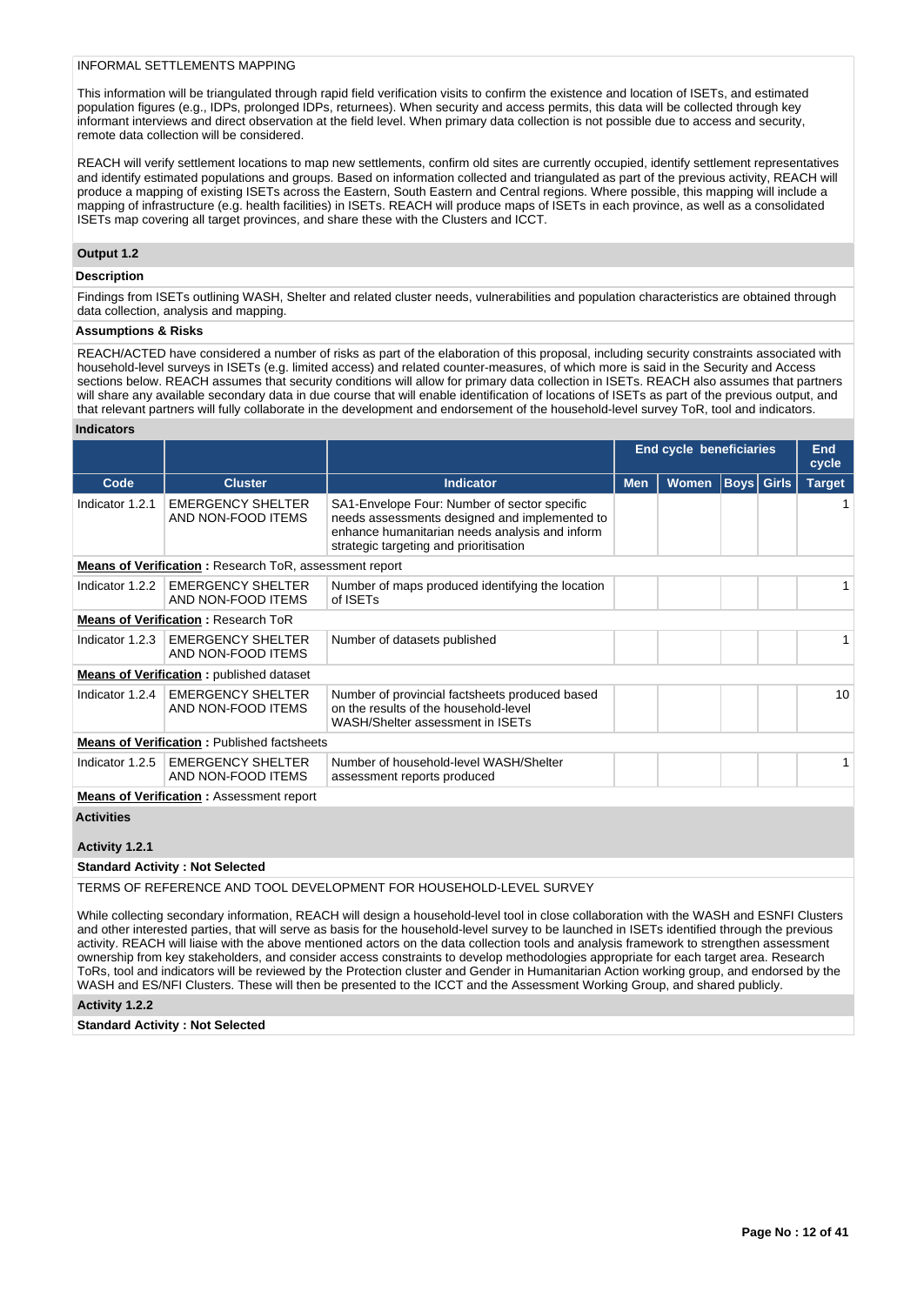## IMPLEMENTATION OF THE HOUSEHOLD LEVEL SURVEY

The household-level survey proposed under this outcome will focus primarily on WASH and Shelter needs. The survey may also seek to collect information on other related critical needs, such as livelihoods and protection. Whenever possible, random sampling will be used to select the households that will be interviewed in each ISET. The target number of households will be determined by the total number of populations and with the objective of enabling the generalization of findings, with a 95% level of confidence and a 5% margin of error, and may be adjusted depending on local access conditions. REACH will aim to interview a minimum of 390 households per province. As much as possible, REACH will use both male and female enumerators to ensure that sex-disaggregated data is collected and that women's specific needs and vulnerabilities are identified. REACH will also seek to identify needs and vulnerabilities associated with age, disabilities, etc through recommendation from the Protection cluster and Gender in Humanitarian Action working group. If data collection cannot be performed due to access issues, local organizations will be approached to help in data collection. All enumerators will be fully trained in the tool and its delivery prior to their deployment in the field. Regular progress updates on data collection will be provided to the donor and the ICCT. Where relevant, sensitive protection information will be passed to the Pprotection Ccluster, in order to support interventions and planning. If agencies request the raw data containing household identifiers, then the sensitive name/contact details will be removed and replaced with a unique key so that the identifier information can be restored at a later date, based on the respect of protection standards.

## **Activity 1.2.3**

## **Standard Activity : Not Selected**

## COMPILATION AND PUBLICATION OF RESULTS

REACH will take charge of data entry (where necessary), data cleaning, and data analysis. Based on the secondary data review results and on the household-level data collected by REACH teams in ISETs, a series of information products will be created. Preliminary findings and a clean dataset will be released publicly on appropriate platforms (e.g. ReliefWeb, HDX, etc.), followed by a single report and factsheets on the findings for each province. A preliminary findings workshop will be organized to allow the cluster, and interested parties to partake in forming the narrative and guiding further analysis of the data. The results will be presented through all appropriate Cluster or coordination meetings to ensure that they are widely broadcast across the humanitarian community and can best be used to inform further programming.

## **Outcome 2**

The capacity of humanitarian organizations to identify, analyse and respond to humanitarian needs using the HEAT is enhanced.

## **Output 2.1**

#### **Description**

Humanitarian organizations' capacity to use the HEAT, analyze and report HEAT findings is strengthened through adapted tools and training

## **Assumptions & Risks**

While the key constraints associated with conducting assessments mostly relate to access and security, such risks may not have a high incidence on the implementation of the HEAT activities described below. As such, it is assumed that the training team as well as training participants will be able to travel to selected training locations. It is also assumed that humanitarian partners (including I/NGOs, Clusters, and the ICCT and HCAWG) will show a continuous interesting in and support towards the HEAT training. ACTED/REACH also assume that they will be able to mobilize in-kind contributions from partners (e.g. hosting of REACH trainers during the provincial trainings), as well as the expertise of technical partners.

#### **Indicators**

|                                                                                                  |                                                |                                                                                                  | End cycle beneficiaries | End<br>cycle |   |                   |               |
|--------------------------------------------------------------------------------------------------|------------------------------------------------|--------------------------------------------------------------------------------------------------|-------------------------|--------------|---|-------------------|---------------|
| Code                                                                                             | <b>Cluster</b>                                 | <b>Indicator</b>                                                                                 | <b>Men</b>              | <b>Women</b> |   | <b>Boys</b> Girls | <b>Target</b> |
| Indicator 2.1.1                                                                                  | <b>EMERGENCY SHELTER</b><br>AND NON-FOOD ITEMS | SA1-Envelope Four: Number of HEAT trainings<br>carried out nationwide                            |                         |              | 3 | 3                 | 10            |
| <b>Means of Verification:</b> Attendance sheets; training reports; pre and post training surveys |                                                |                                                                                                  |                         |              |   |                   |               |
| Indicator 2.1.2                                                                                  | <b>EMERGENCY SHELTER</b><br>AND NON-FOOD ITEMS | SA1-Envelope Four: Number of HEAT Training of<br>Trainers carried out nationwide                 | 0                       |              | 0 |                   |               |
|                                                                                                  |                                                | <b>Means of Verification:</b> Attendance sheets; training reports; pre and post training surveys |                         |              |   |                   |               |
| Indicator 2.1.3                                                                                  | <b>EMERGENCY SHELTER</b><br>AND NON-FOOD ITEMS | Number of HEAT complementary tools developed<br>and endorsed                                     |                         |              |   |                   | $\mathcal{P}$ |
|                                                                                                  |                                                | Moans of Verification : HCANIC endersed HEAT applysis tool: HCANIC endersed HEAT reporting tool  |                         |              |   |                   |               |

**Means of Verification :** HCAWG-endorsed HEAT analysis tool; HCAWG-endorsed HEAT reporting tool **Activities**

## **Activity 2.1.1**

**Standard Activity : Countrywide Household Level Emergency Assessment Tool (HEAT) training and Training of Trainers;**

DEVELOPMENT OF HEAT ANALYSIS AND REPORTING TOOLS

In the early stages of the project, REACH will undertake a review of discussions and possible solutions regarding the development of a dedicated HEAT analysis tool and of a related reporting tool. REACH will then design simple, comprehensive tools to standardize the analysis of and reporting on data collected by humanitarian partners through the HEAT as part of their emergency assessments. These tools will be presented to and endorsed by OCHA through the HCAWG. This standard form of analysis and reporting for each of the HEAT indicators will serve to maintain the quality of analyses, while harmonizing data interpretation and enabling comparisons between assessment findings from each implementing partner. REACH will also develop a SOP to facilitate the understanding of the tool and its appropriation by partners.

## **Activity 2.1.2**

**Standard Activity : Countrywide Household Level Emergency Assessment Tool (HEAT) training and Training of Trainers;**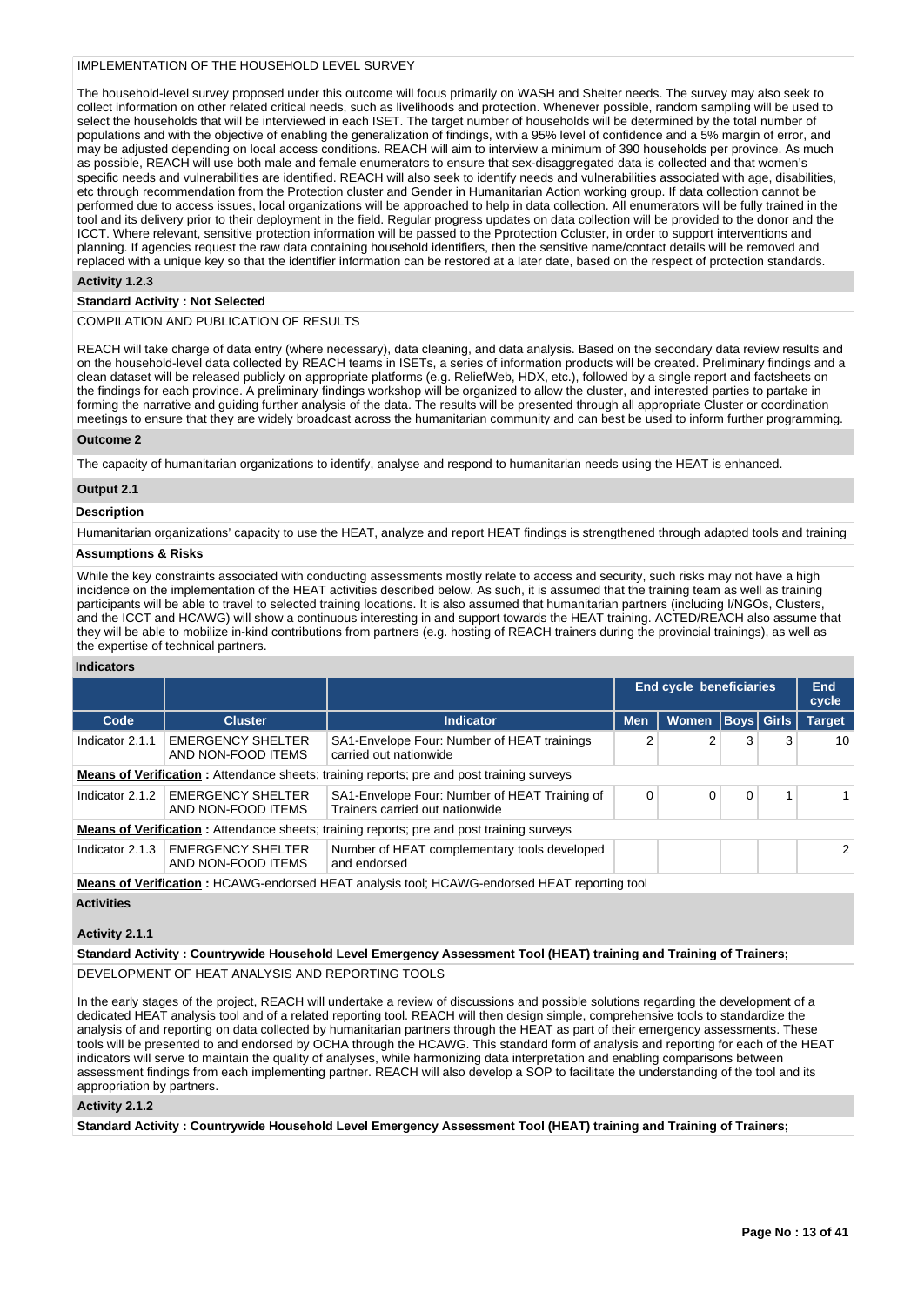## DEVELOPMENT OF TRAINING CURRICULA AND MATERIALS

REACH will closely coordinate with NRC in the early stages of the project in order to get the full details of what trainings have been delivered, where and to whom by NRC under its CHF 2016 1st Standard Allocation programming. This endeavours will provide REACH with a clear understanding of what has been achieved and of the remaining gaps. REACH will build on these previous trainings and related materials to develop capacity building packages for coordinated humanitarian HEAT assessments, including guidance on the analysis and reporting tools developed as part of the previous activity. REACH will develop training materials, including a handbook produced in English, Dari, and Pashto, supporting PowerPoint presentations and fabricated analysis examples to be used during trainings.

#### **Activity 2.1.3**

**Standard Activity : Countrywide Household Level Emergency Assessment Tool (HEAT) training and Training of Trainers;** DELIVERY OF HEAT TRAINING SESSIONS

Based on gaps identified as part of the previous activity, REACH will organize 10 trainings (3-day sessions) at the provincial level aimed at programme managers and other relevant I/NGO personnel operating in the field, focusing on higher level skills and additional gaps in assessment capacity. REACH's trainings will notably aim to ensure that the HEAT questions are well understood by all partners, while focusing on how to undertake analysis, interpret the results in light of Cluster-endorsed humanitarian thresholds, store and report on data. At the time of writing, suggested training locations include Herat, Jalalabad, Mazar-e-Sharif, and Kandahar. REACH will mobilize partners through Clusters and regional-level Clusters, as well as other coordination bodies, national and local networks.

#### **Activity 2.1.4**

## **Standard Activity : Countrywide Household Level Emergency Assessment Tool (HEAT) training and Training of Trainers;**

DELIVERY OF A HEAT TRAINING OF TRAINERS

In addition to the provincial training sessions, REACH will organize and deliver a ToT training (split into two 3-day trainings sessions) aimed at I/NGOs and UN agencies staff at capital-level. Each participant will therefore benefit from 6 days of training. This ToT will serve to ensure that key staff in humanitarian organizations or agencies get a thorough understanding of HEAT analysis and reporting, and to increase partner agencies' in-house capacity to disseminate this understanding to lower level staff that may be involved in data collection, analysis and reporting. This ToT will therefore increase the number of humanitarian organizations' staff benefitting directly or indirectly from the proposed HEAT training.

## **Activity 2.1.5**

**Standard Activity : Countrywide Household Level Emergency Assessment Tool (HEAT) training and Training of Trainers;**

## POST-TRAINING MONITORING AND SUPPORT

REACH will provide a regular post-training monitoring and a helpline through its focal points (whose contact details will be disseminated during provincial trainings and the ToT) so that all trained partner agencies can raise any questions that they may have regarding the HEAT, and related data collection, analysis and reporting. REACH will provide technical support and trouble-shooting, and will regularly update a problem-solving log-sheet.

#### **Additional Targets :**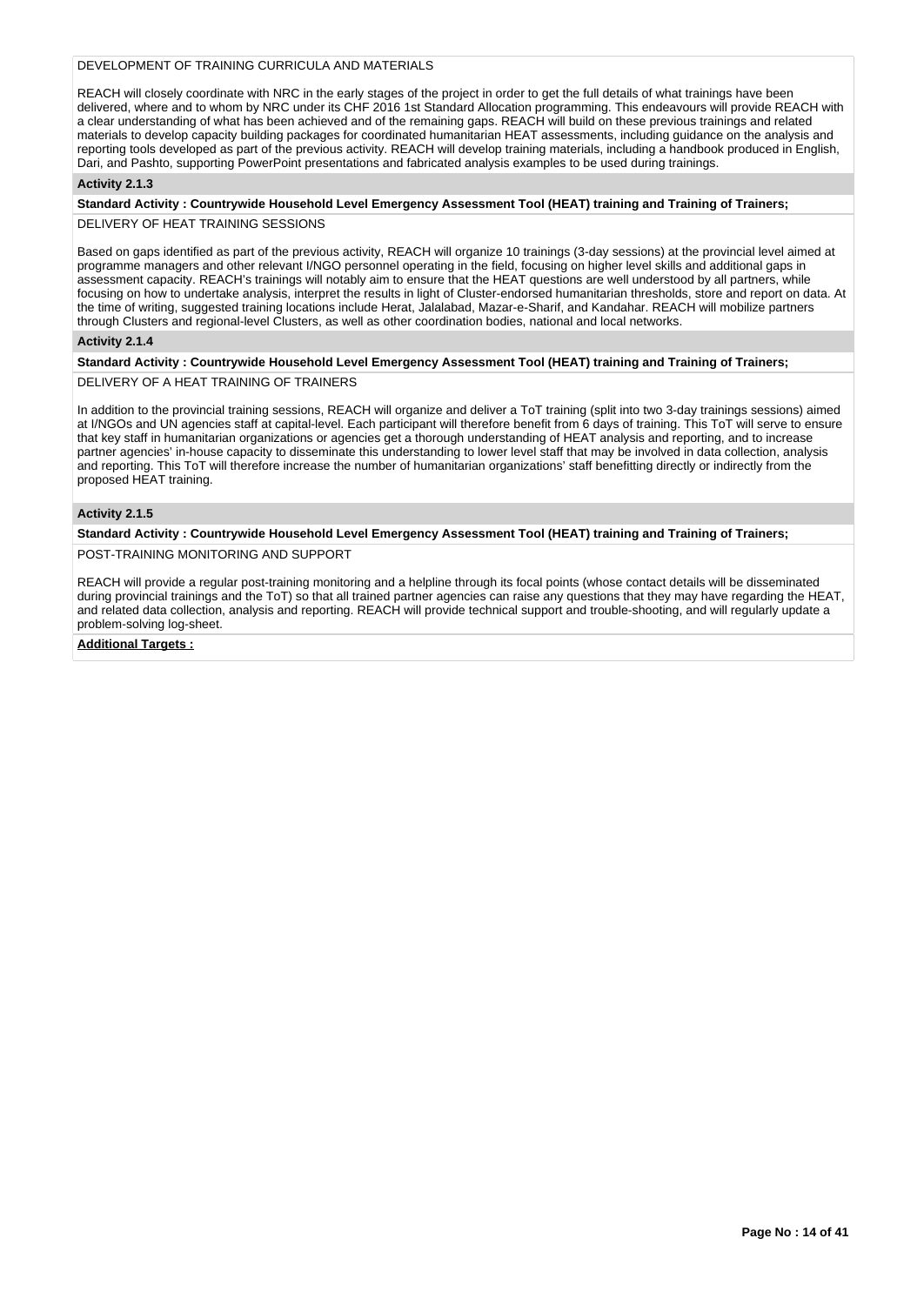| Strategic Response Plan (SRP) objectives<br><b>Cluster objectives</b><br><b>Percentage of activities</b>                                                           | <b>WATER, SANITATION AND HYGIENE</b> |  |     |
|--------------------------------------------------------------------------------------------------------------------------------------------------------------------|--------------------------------------|--|-----|
|                                                                                                                                                                    |                                      |  |     |
| Objective 3: Ensure timely and adequate<br>SO5: Emergency Response Preparedness<br>(SA1 - Envelope Four)<br>assessment of WASH needs of the affected<br>population |                                      |  | 100 |

**Contribution to Cluster/Sector Objectives :** REACH's intervention will contribute to both ESNFI objectives 1 ("Coordinated and timely ES/NFI response to families affected and displaced by natural disaster and conflict") and 2 ("Coordinated and timely ESNFI response to returnees"). Since July 2016 and the unexpected surge in returns from Pakistan, large influxes of returnee populations have settled in the Eastern and Central region provinces, that already had important caseloads of IDPs and prolonged IDPs, often overstretching local resources. Most of these returnee, IDP and PIDP are located in ISETs whose exact location, population numbers and Shelter conditions are often unclear. REACH will contribute to the ESNFI Cluster's priorities by providing a thorough mapping of these ISETs across ten provinces, and identifying their populations' basic Shelter needs and vulnerabilities so as to inform allocation of humanitarian resources going forward, as well as longer-term Shelter programming. In addition, this project will also contribute to the same ESNFI objective (1) through the provision of HEAT training that will build the capacity of humanitarian partners to undertake, analyse and share the results of rapid assessments, improving the delivery of emergency Shelter and NFI assistance. .

As part of the development of this proposal, thorough discussions were undertaken with each of the three Clusters on its geographic area of highest needs, as well as on the relevance of conducting an assessment focused on ISETs. This helped highlight the areas each Cluster was interested in. The vast majority of the indicators are similar between the food security and ESNFI/WASH tools, and therefore large amounts of crossover are possible between the two assessments. By ensuring that the sample strategies and the manner in which the questions are asked are kept uniform between the two assessments, clear, statistically robust comparisons between geographic regions can be made. This means that the two parallel surveys can be merged to show the key vulnerabilities and needs of the entire geographic area covered, with each area containing additional indicators specific to the lead cluster. In addition, as part of the development of the final indicator list, tools and indicators used outside of REACH (including the Household Emergency Assessment Tool, tools developed by IOM, etc.) will be compared, and aligned where possible, so as to allow comparison between research conducted by REACH in ISETs and surveys conducted by other humanitarian partners in other areas, therefore enabling the prioritization of funding to areas of highest need. While it may contribute to an improved understanding of long-term development needs in target areas, the primary purpose of the survey is to identify acute humanitarian vulnerabilities and needs to inform life-saving responses in accordance with humanitarian thresholds and Clusters priorities, and potentially to inform further assessments.

## **Outcome 1**

A thorough, evidence-based understanding of WASH and Shelter needs and vulnerabilities within ISETs in the Central, South Eastern and Eastern regions is available for humanitarian actors.

## **Output 1.1**

## **Description**

A reliable estimate of the numbers and locations of ISETs is obtained through secondary data review and rapid field verification.

#### **Assumptions & Risks**

REACH/ACTED have considered a number of risks as part of the elaboration of this proposal, including security constraints associated with the triangulation of ISETs locations and related counter-measures, of which more is said in the Security and Access sections below. REACH assumes that security conditions will allow for primary data collection in ISETs. REACH also assumes that partners will share any available secondary data in due course that will enable identification of locations of ISETs.

## **Indicators**

|                                                        |                                                 |                                                                                                                                                                                                          | End cycle beneficiaries | <b>End</b><br>cycle |                   |               |  |  |  |  |
|--------------------------------------------------------|-------------------------------------------------|----------------------------------------------------------------------------------------------------------------------------------------------------------------------------------------------------------|-------------------------|---------------------|-------------------|---------------|--|--|--|--|
| Code                                                   | <b>Cluster</b>                                  | <b>Indicator</b>                                                                                                                                                                                         | <b>Men</b>              | <b>Women</b>        | <b>Boys</b> Girls | <b>Target</b> |  |  |  |  |
| Indicator 1.1.1                                        | <b>WATER, SANITATION</b><br>AND HYGIENE         | SA1-Envelope Four: Number of cluster led sector<br>specific needs assessments designed and<br>implemented to enhance humanitarian needs<br>analysis and inform strategic targeting and<br>prioritisation |                         |                     |                   |               |  |  |  |  |
| Means of Verification: Research ToR, assessment report |                                                 |                                                                                                                                                                                                          |                         |                     |                   |               |  |  |  |  |
| Indicator 1.1.2                                        | <b>WATER, SANITATION</b><br><b>AND HYGIENE</b>  | Number of datasets created that include the<br>estimated location and numbers of ISETs,<br>validated through field assessments                                                                           |                         |                     |                   |               |  |  |  |  |
|                                                        | <b>Means of Verification: Published dataset</b> |                                                                                                                                                                                                          |                         |                     |                   |               |  |  |  |  |
| Indicator 1.1.3                                        | <b>WATER, SANITATION</b><br>AND HYGIENE         | Number of maps produced identifying the location<br>of ISET <sub>S</sub>                                                                                                                                 |                         |                     |                   |               |  |  |  |  |
|                                                        | <b>Means of Verification:</b> Published maps    |                                                                                                                                                                                                          |                         |                     |                   |               |  |  |  |  |
| <b>Activities</b><br>Activity 1.1.1                    |                                                 |                                                                                                                                                                                                          |                         |                     |                   |               |  |  |  |  |
|                                                        | <b>Standard Activity: Not Selected</b>          |                                                                                                                                                                                                          |                         |                     |                   |               |  |  |  |  |
| CECONDADY DATA DEVIEMI                                 |                                                 |                                                                                                                                                                                                          |                         |                     |                   |               |  |  |  |  |

SECONDARY DATA REVIEW

A secondary data review of WASH and Shelter vulnerabilities within Afghanistan will be conducted to understand the key previous studies and datasets available, to aid in streamlining this assessment to previous work. REACH will undertake a secondary data review to identify the locations of informal settlement locations in Nangarhar, Nuristan, Kunar and Laghman (Eastern region) and Kabul, Kapisa, Logar (Central region), Paktya, Khost and Paktika provinces (South Eastern region), supported by its own available data on ISETs in Nangarhar and Kabul provinces. For this purpose, REACH will engage key aid actors (UN agencies, international and national NGOs) and other aid stakeholders (GoA and relevant local authorities), including the Clusters, ICCT, and the Assessment Working Group, both at the capital and provincial level.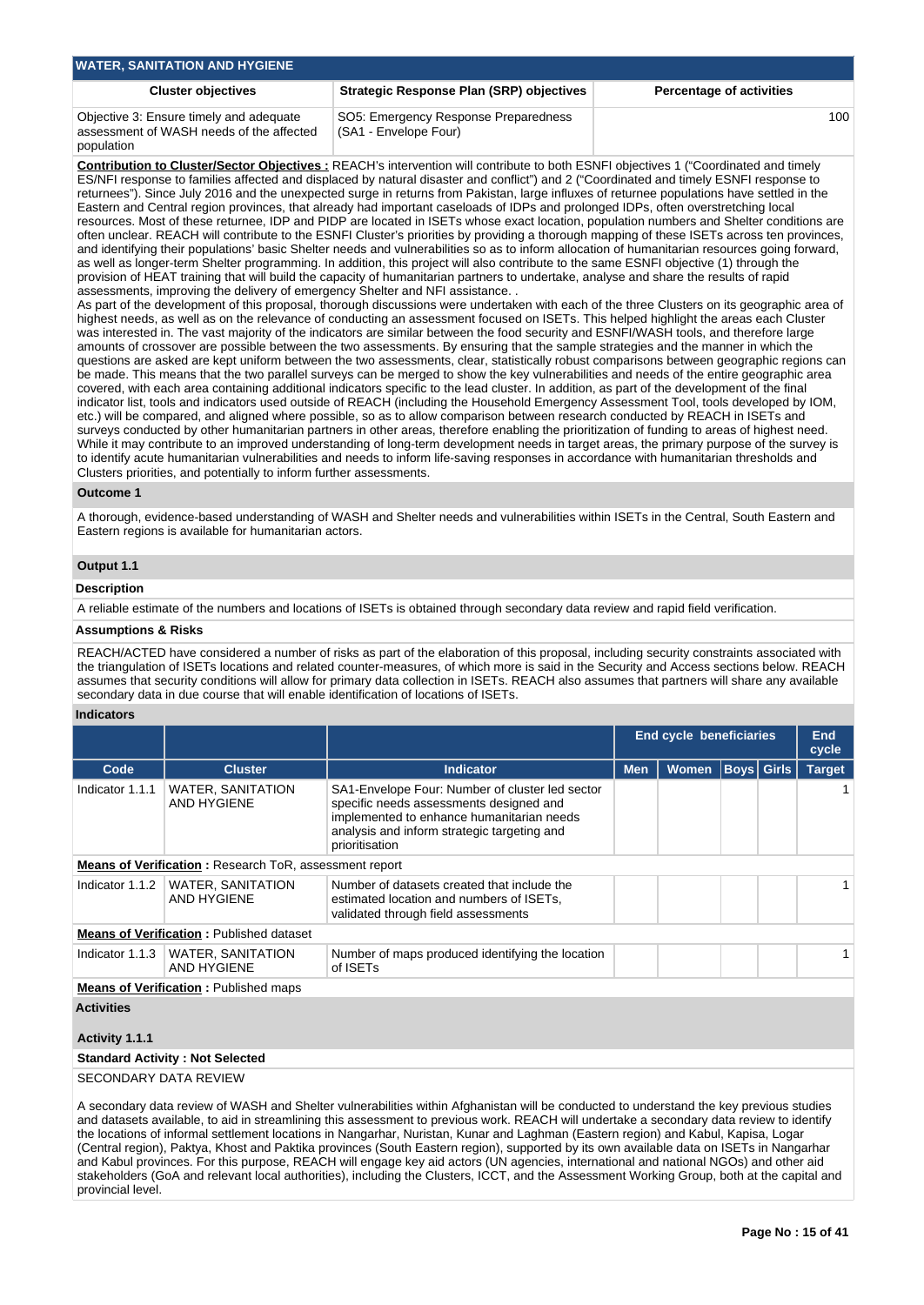## **Standard Activity : Not Selected**

## INFORMAL SETTLEMENTS MAPPING

This information will be triangulated through rapid field verification visits to confirm the existence and location of ISETs, and estimated population figures (e.g., IDPs, prolonged IDPs, returnees). When security and access permits, this data will be collected through key informant interviews and direct observation at the field level. When primary data collection is not possible due to access and security, remote data collection will be considered.

REACH will verify settlement locations to map new settlements, confirm old sites are currently occupied, identify settlement representatives and identify estimated populations and groups. Based on information collected and triangulated as part of the previous activity, REACH will produce a mapping of existing ISETs across the Eastern, South Eastern and Central regions. Where possible, this mapping will include a mapping of infrastructure (e.g. health facilities) in ISETs. REACH will produce maps of ISETs in each province, as well as a consolidated ISETs map covering all target provinces, and share these with the Clusters and ICCT.

## **Output 1.2**

## **Description**

Findings from ISETs outlining WASH, Shelter and related cluster needs, vulnerabilities and population characteristics are obtained through data collection, analysis and mapping.

## **Assumptions & Risks**

REACH/ACTED have considered a number of risks as part of the elaboration of this proposal, including security constraints associated with household-level surveys in ISETs (e.g. limited access) and related counter-measures, of which more is said in the Security and Access sections below. REACH assumes that security conditions will allow for primary data collection in ISETs. REACH also assumes that partners will share any available secondary data in due course that will enable identification of locations of ISETs as part of the previous output, and that relevant partners will fully collaborate in the development and endorsement of the household-level survey ToR, tool and indicators.

#### **Indicators**

|                 |                                                               |                                                                                                                                                                                                          | <b>End cycle beneficiaries</b> |       | End<br>cycle      |  |               |  |  |  |
|-----------------|---------------------------------------------------------------|----------------------------------------------------------------------------------------------------------------------------------------------------------------------------------------------------------|--------------------------------|-------|-------------------|--|---------------|--|--|--|
| Code            | <b>Cluster</b>                                                | <b>Indicator</b>                                                                                                                                                                                         | <b>Men</b>                     | Women | <b>Boys Girls</b> |  | <b>Target</b> |  |  |  |
| Indicator 1.2.1 | <b>WATER, SANITATION</b><br><b>AND HYGIENE</b>                | SA1-Envelope Four: Number of cluster led sector<br>specific needs assessments designed and<br>implemented to enhance humanitarian needs<br>analysis and inform strategic targeting and<br>prioritisation |                                |       |                   |  |               |  |  |  |
|                 | <b>Means of Verification: Research ToR, assessment report</b> |                                                                                                                                                                                                          |                                |       |                   |  |               |  |  |  |
| Indicator 1.2.2 | <b>WATER, SANITATION</b><br><b>AND HYGIENE</b>                | Number of WASH/Shelter assessment ToRs<br>developed and Cluster-endorsed                                                                                                                                 |                                |       |                   |  |               |  |  |  |
|                 | <b>Means of Verification: Research ToR</b>                    |                                                                                                                                                                                                          |                                |       |                   |  |               |  |  |  |
| Indicator 1.2.3 | WATER, SANITATION<br><b>AND HYGIENE</b>                       | Number of datasets published                                                                                                                                                                             |                                |       |                   |  |               |  |  |  |
|                 | <b>Means of Verification: Published dataset</b>               |                                                                                                                                                                                                          |                                |       |                   |  |               |  |  |  |
| Indicator 1.2.4 | <b>WATER, SANITATION</b><br><b>AND HYGIENE</b>                | Number of provincial factsheets produced based<br>on the results of the household-level<br>WASH/Shelter assessment in ISETs                                                                              |                                |       |                   |  | 10            |  |  |  |
|                 | <b>Means of Verification: Published factsheets</b>            |                                                                                                                                                                                                          |                                |       |                   |  |               |  |  |  |
| Indicator 1.2.5 | <b>WATER, SANITATION</b><br><b>AND HYGIENE</b>                | Number of household-level WASH/Shelter<br>assessment reports produced                                                                                                                                    |                                |       |                   |  |               |  |  |  |
|                 | <b>Means of Verification:</b> Report published                |                                                                                                                                                                                                          |                                |       |                   |  |               |  |  |  |

## **Activities**

## **Activity 1.2.1**

## **Standard Activity : Not Selected**

TERMS OF REFERENCE AND TOOL DEVELOPMENT FOR HOUSEHOLD-LEVEL SURVEY

While collecting secondary information, REACH will design a household-level tool in close collaboration with the WASH and ESNFI Clusters and other interested parties, that will serve as basis for the household-level survey to be launched in ISETs identified through the previous activity. REACH will liaise with the above mentioned actors on the data collection tools and analysis framework to strengthen assessment ownership from key stakeholders, and consider access constraints to develop methodologies appropriate for each target area. Research ToRs, tool and indicators will be reviewed by the Protection cluster and Gender in Humanitarian Action working group, and endorsed by the WASH and ES/NFI Clusters. These will then be presented to the ICCT and the Assessment Working Group, and shared publicly.

## **Activity 1.2.2**

#### **Standard Activity : Not Selected**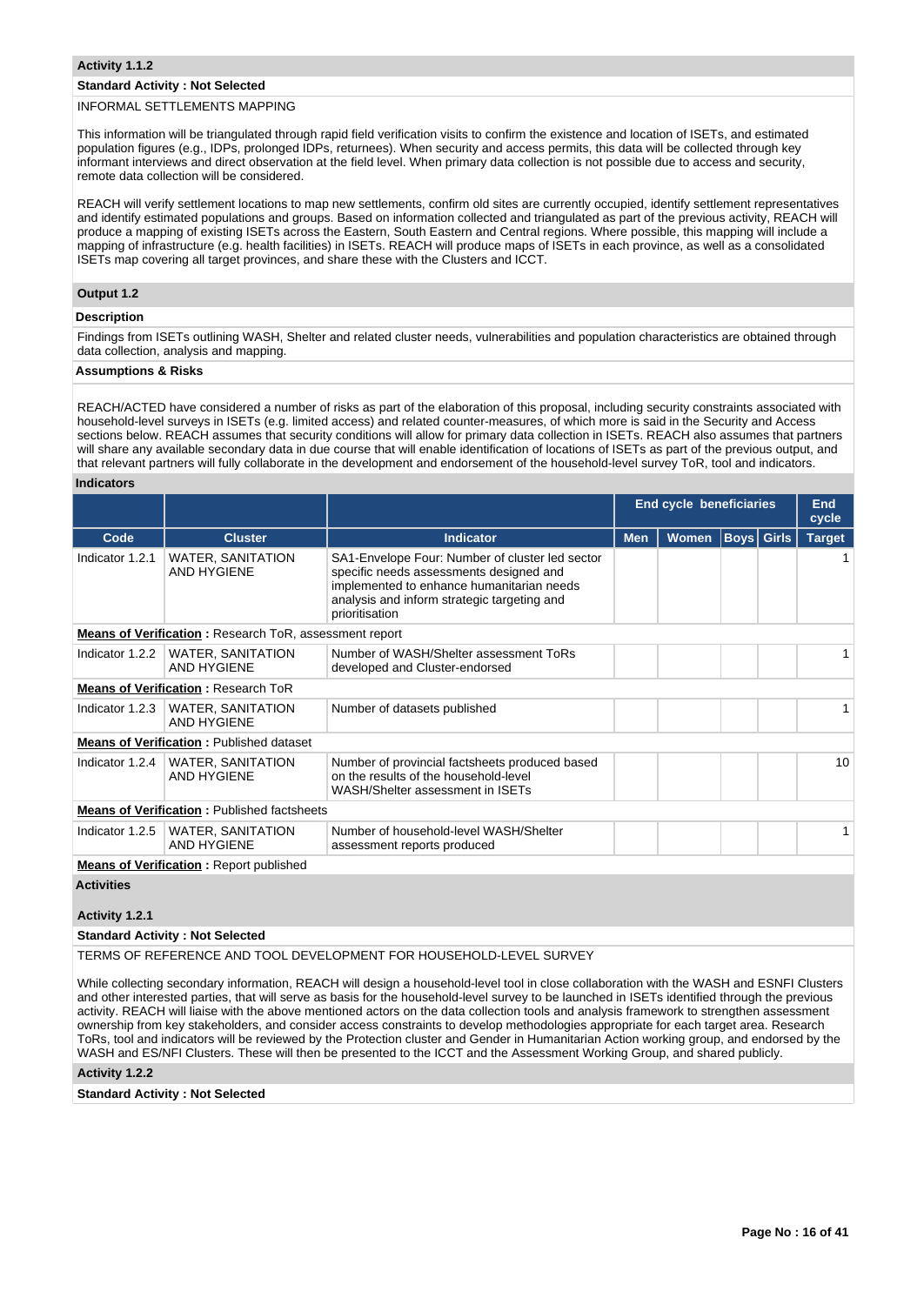## IMPLEMENTATION OF THE HOUSEHOLD LEVEL SURVEY

The household-level survey proposed under this outcome will focus primarily on WASH and Shelter needs. The survey may also seek to collect information on other related critical needs, such as livelihoods and protection. Whenever possible, random sampling will be used to select the households that will be interviewed in each ISET. The target number of households will be determined by the total number of populations and with the objective of enabling the generalization of findings, with a 95% level of confidence and a 5% margin of error, and may be adjusted depending on local access conditions. REACH will aim to interview a minimum of 390 households per province. As much as possible, REACH will use both male and female enumerators to ensure that sex-disaggregated data is collected and that women's specific needs and vulnerabilities are identified. REACH will also seek to identify needs and vulnerabilities associated with age, disabilities, etc through recommendation from the Protection cluster and Gender in Humanitarian Action working group. If data collection cannot be performed due to access issues, local organizations will be approached to help in data collection. All enumerators will be fully trained in the tool and its delivery prior to their deployment in the field. Regular progress updates on data collection will be provided to the donor and the ICCT. Where relevant, sensitive protection information will be passed to the Pprotection Ccluster, in order to support interventions and planning. If agencies request the raw data containing household identifiers, then the sensitive name/contact details will be removed and replaced with a unique key so that the identifier information can be restored at a later date, based on the respect of protection standards.

## **Activity 1.2.3**

## **Standard Activity : Not Selected**

## COMPILATION AND PUBLICATION OF RESULTS

REACH will take charge of data entry (where necessary), data cleaning, and data analysis. Based on the secondary data review results and on the household-level data collected by REACH teams in ISETs, a series of information products will be created. Preliminary findings and a clean dataset will be released publicly on appropriate platforms (e.g. ReliefWeb, HDX, etc.), followed by a single report and factsheets on the findings for each province. A preliminary findings workshop will be organized to allow the cluster, and interested parties to partake in forming the narrative and guiding further analysis of the data. The results will be presented through all appropriate Cluster or coordination meetings to ensure that they are widely broadcast across the humanitarian community and can best be used to inform further programming.

#### **Outcome 2**

The capacity of humanitarian organizations to identify, analyse and respond to humanitarian needs using the HEAT is enhanced.

## **Output 2.1**

#### **Description**

Humanitarian organizations' capacity to use the HEAT, analyze and report HEAT findings is strengthened through adapted tools and training

## **Assumptions & Risks**

While the key constraints associated with conducting assessments mostly relate to access and security, such risks may not have a high incidence on the implementation of the HEAT activities described below. As such, it is assumed that the training team as well as training participants will be able to travel to selected training locations. It is also assumed that humanitarian partners (including I/NGOs, Clusters, and the ICCT and HCAWG) will show a continuous interesting in and support towards the HEAT training. ACTED/REACH also assume that they will be able to mobilize in-kind contributions from partners (e.g. hosting of REACH trainers during the provincial trainings), as well as the expertise of technical partners.

#### **Indicators**

|                                                                                                   |                                         |                                                                                                     | End cycle beneficiaries | <b>End</b><br>cycle |  |                   |               |  |
|---------------------------------------------------------------------------------------------------|-----------------------------------------|-----------------------------------------------------------------------------------------------------|-------------------------|---------------------|--|-------------------|---------------|--|
| Code                                                                                              | <b>Cluster</b>                          | <b>Indicator</b>                                                                                    | <b>Men</b>              | <b>Women</b>        |  | <b>Boys</b> Girls | <b>Target</b> |  |
| Indicator 2.1.1                                                                                   | WATER, SANITATION<br>AND HYGIENE        | SA1-Envelope Four: Number of HEAT trainings<br>carried out nationwide                               |                         |                     |  |                   | 10            |  |
| <b>Means of Verification</b> : Attendance sheets; training reports; pre and post training surveys |                                         |                                                                                                     |                         |                     |  |                   |               |  |
| Indicator 2.1.2                                                                                   | <b>WATER, SANITATION</b><br>AND HYGIENE | SA1-Envelope Four: Number of HEAT trainings<br>carried out nationwide                               |                         |                     |  |                   |               |  |
|                                                                                                   |                                         | <b>Means of Verification:</b> Attendance sheets; training reports; pre and post training surveys    |                         |                     |  |                   |               |  |
| Indicator 2.1.3                                                                                   | WATER, SANITATION<br>AND HYGIENE        | Number of HEAT complementary tools developed<br>and endorsed                                        |                         |                     |  |                   | 2             |  |
|                                                                                                   |                                         | <b>Means of Verification: HCAWG-endorsed HEAT analysis tool: HCAWG-endorsed HEAT reporting tool</b> |                         |                     |  |                   |               |  |

**Activities**

## **Activity 2.1.1**

**Standard Activity : Countrywide Household Level Emergency Assessment Tool (HEAT) training and Training of Trainers;**

DEVELOPMENT OF HEAT ANALYSIS AND REPORTING TOOLS

In the early stages of the project, REACH will undertake a review of discussions and possible solutions regarding the development of a dedicated HEAT analysis tool and of a related reporting tool. REACH will then design simple, comprehensive tools to standardize the analysis of and reporting on data collected by humanitarian partners through the HEAT as part of their emergency assessments. These tools will be presented to and endorsed by OCHA through the HCAWG. This standard form of analysis and reporting for each of the HEAT indicators will serve to maintain the quality of analyses, while harmonizing data interpretation and enabling comparisons between assessment findings from each implementing partner. REACH will also develop a SOP to facilitate the understanding of the tool and its appropriation by partners.

## **Activity 2.1.2**

**Standard Activity : Countrywide Household Level Emergency Assessment Tool (HEAT) training and Training of Trainers;**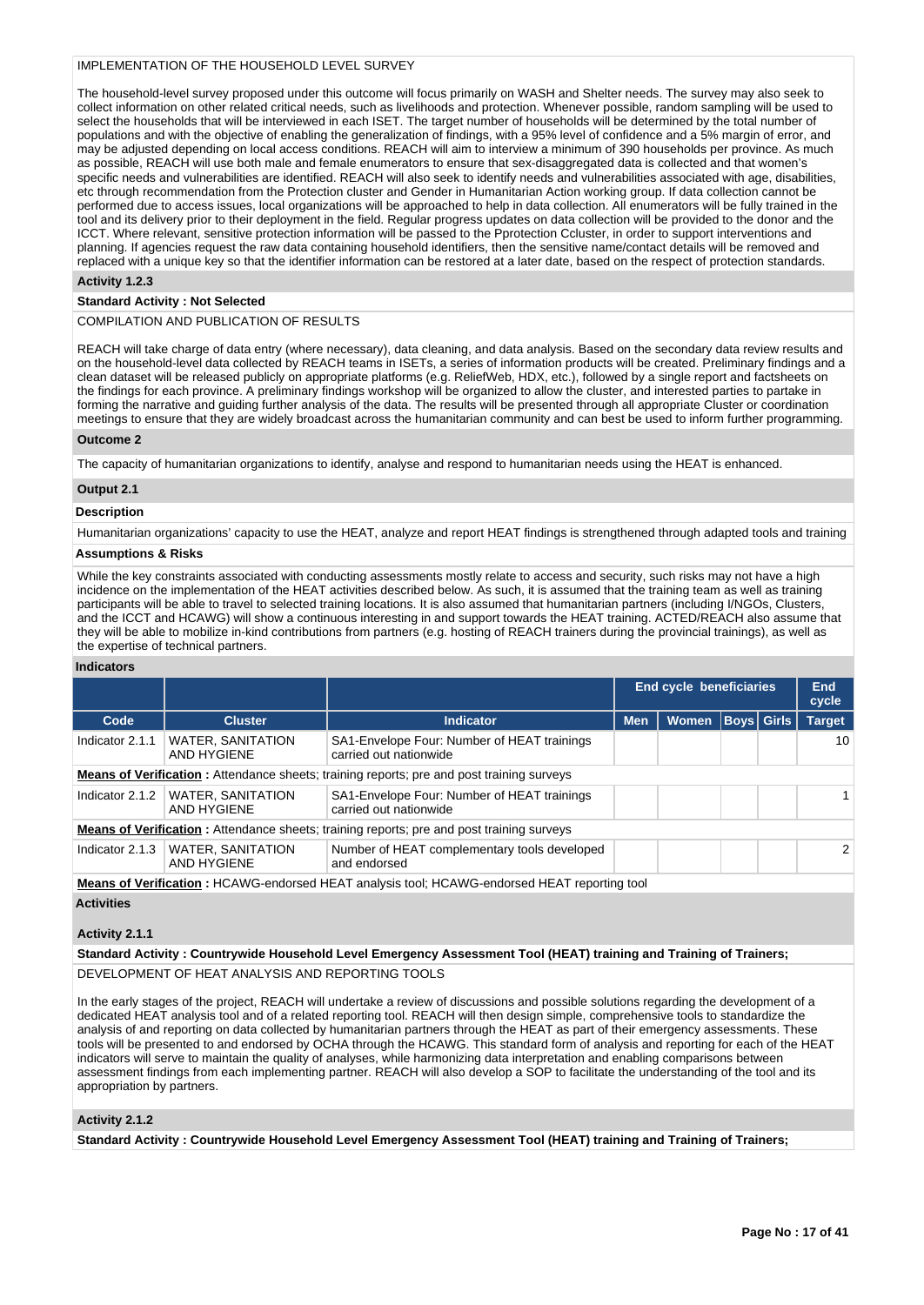## DEVELOPMENT OF TRAINING CURRICULA AND MATERIALS

REACH will closely coordinate with NRC in the early stages of the project in order to get the full details of what trainings have been delivered, where and to whom by NRC under its CHF 2016 1st Standard Allocation programming. This endeavours will provide REACH with a clear understanding of what has been achieved and of the remaining gaps. REACH will build on these previous trainings and related materials to develop capacity building packages for coordinated humanitarian HEAT assessments, including guidance on the analysis and reporting tools developed as part of the previous activity. REACH will develop training materials, including a handbook produced in English, Dari, and Pashto, supporting PowerPoint presentations and fabricated analysis examples to be used during trainings.

## **Activity 2.1.3**

## **Standard Activity : Countrywide Household Level Emergency Assessment Tool (HEAT) training and Training of Trainers;**

DELIVERY OF HEAT TRAINING SESSIONS

Based on gaps identified as part of the previous activity, REACH will organize 10 trainings (3-day sessions) at the provincial level aimed at programme managers and other relevant I/NGO personnel operating in the field, focusing on higher level skills and additional gaps in assessment capacity. REACH's trainings will notably aim to ensure that the HEAT questions are well understood by all partners, while focusing on how to undertake analysis, interpret the results in light of Cluster-endorsed humanitarian thresholds, store and report on data. At the time of writing, suggested training locations include Herat, Jalalabad, Mazar-e-Sharif, and Kandahar. REACH will mobilize partners through Clusters and regional-level Clusters, as well as other coordination bodies, national and local networks.

## **Activity 2.1.4**

## **Standard Activity : Countrywide Household Level Emergency Assessment Tool (HEAT) training and Training of Trainers;**

DELIVERY OF A HEAT TRAINING OF TRAINERS

In addition to the provincial training sessions, REACH will organize and deliver a ToT training (split into two 3-day trainings sessions) aimed at I/NGOs and UN agencies staff at capital-level. Each participant will therefore benefit from 6 days of training. This ToT will serve to ensure that key staff in humanitarian organizations or agencies get a thorough understanding of HEAT analysis and reporting, and to increase partner agencies' in-house capacity to disseminate this understanding to lower level staff that may be involved in data collection, analysis and reporting. This ToT will therefore increase the number of humanitarian organizations' staff benefitting directly or indirectly from the proposed HEAT training.

#### **Activity 2.1.5**

## **Standard Activity : Countrywide Household Level Emergency Assessment Tool (HEAT) training and Training of Trainers;**

POST-TRAINING MONITORING AND SUPPORT

REACH will provide a regular post-training monitoring and a helpline through its focal points (whose contact details will be disseminated during provincial trainings and the ToT) so that all trained partner agencies can raise any questions that they may have regarding the HEAT, and related data collection, analysis and reporting. REACH will provide technical support and trouble-shooting, and will regularly update a problem-solving log-sheet.

## **Additional Targets :**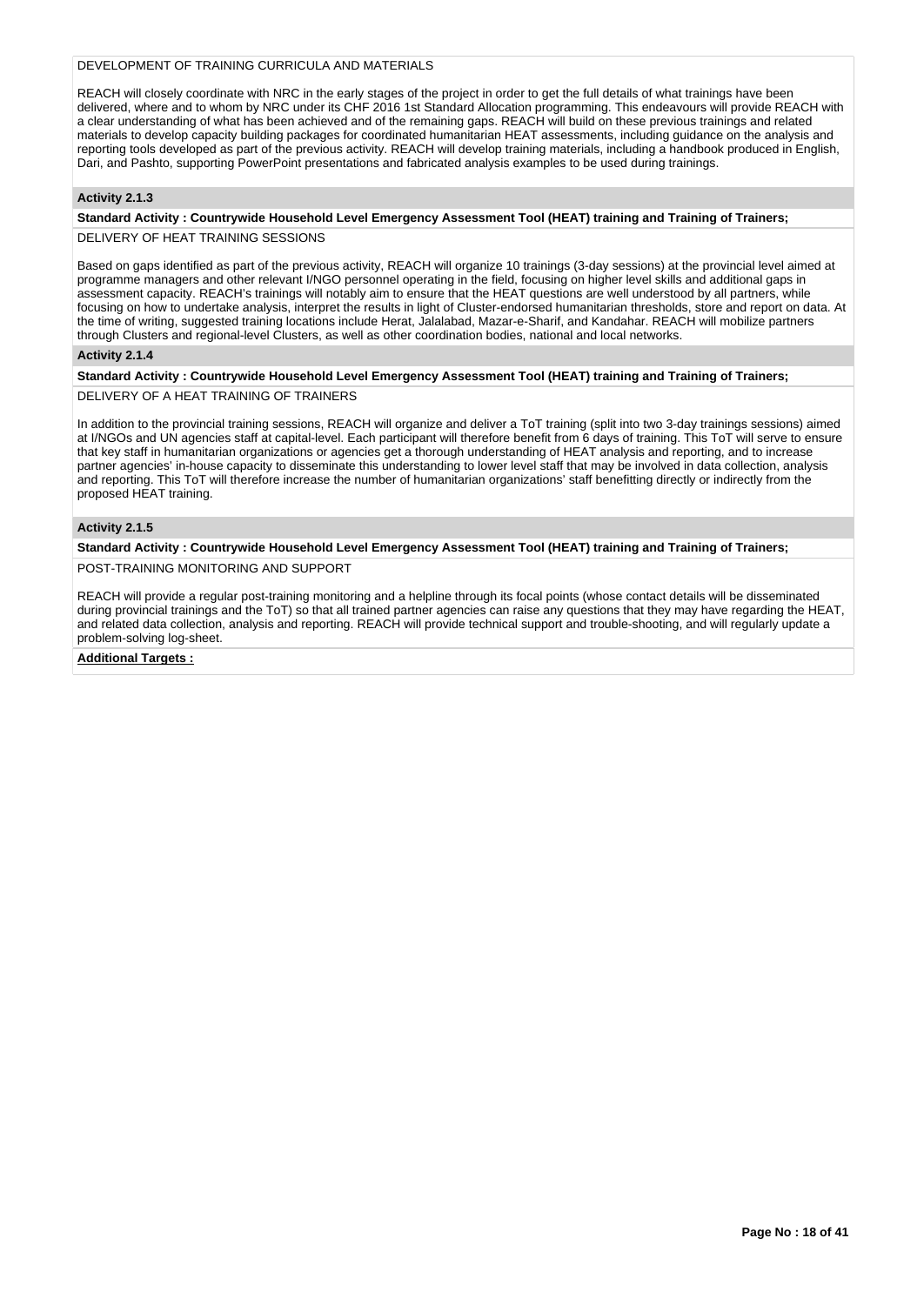| <b>PROTECTION</b>                                                                                                                                                                                                                       |                                                                                                                                                                                                                                                                                  |                                 |
|-----------------------------------------------------------------------------------------------------------------------------------------------------------------------------------------------------------------------------------------|----------------------------------------------------------------------------------------------------------------------------------------------------------------------------------------------------------------------------------------------------------------------------------|---------------------------------|
| <b>Cluster objectives</b>                                                                                                                                                                                                               | <b>Strategic Response Plan (SRP) objectives</b>                                                                                                                                                                                                                                  | <b>Percentage of activities</b> |
| Objective 2: Evolving protection concerns,<br>needs and violations are monitored.<br>analysed, and responded to upholding<br>fundamental rights and restoring the dignity<br>and well-being of vulnerable shock affected<br>populations | SO5: Emergency Response Preparedness<br>(SA1 - Envelope Four)                                                                                                                                                                                                                    | 100                             |
|                                                                                                                                                                                                                                         | <b>Contribution to Cluster/Sector Objectives:</b> The proposed action will contribute to the Protection Cluster's objective 2: "Evolving"<br>protection concerns, needs and violations are monitored, analysed, and responded to, upholding fundamental rights and restoring the |                                 |

protection concerns, needs and violations are monitored, analysed, and responded to, upholding fundamental rights and restoring the dignity and well-being of vulnerable sock-affected populations". As part of the Humanitarian Response Plan for 2017, the Protection Cluster targets 2.6 million individuals, largely composed by returnee and conflict-displaced populations, and has identified the need for coordinated monitoring and analysis of affected populations to inform "preventive, responsive and remedial interventions". The activities proposed below will evaluate the education and protection needs and vulnerabilities of some of the most vulnerable groups across Afghanistan, and will largely contribute to the elaboration of further EiE and CPiE programming and to MoE policy-making. The HEAT training component of this action will also contribute towards the same APC objective by enhancing the capacity of humanitarian partners to conduct rapid HEAT assessments, analyse and share results, with a focus on gender and protection sensitiveness.

#### **Outcome 1**

A thorough, evidence-based understanding of educational and protection needs and vulnerabilities of displaced, returnee and refugee children is available for humanitarian stakeholders.

## **Output 1.1**

## **Description**

Findings from a mixed methods assessment (household-level data collection and FGDs/KIIs) outlining educational and child protection needs, vulnerabilities and population characteristics are obtained through data collection and analysis.

#### **Assumptions & Risks**

As part of the elaboration of the proposed action, ACTED and REACH have identified a number of risks whose occurrence might undermine REACH from successfully carrying out the activities described below. These risks include the potential inaccessibility of certain sites due to security constraints or natural disasters that would affect partners' ability to reach data collection (household-level survey, FGDs, KIIs) sites. It is assumed that REACH and other JNA partners' respective presence and experience in the field will help overcome such constraints. It is also assumed that the MoE and PEDs, EiE, CPiE and other relevant humanitarian and development partners will readily share any secondary information they may have, and collaborate with the implementation of the survey in the field. UNICEF offered its support in facilitating access to certain access constrained areas.

## **Indicators**

|                                                        |                                                               |                                                                                                                                                                                                          | <b>End cycle beneficiaries</b> |              | End<br>cycle      |  |               |  |  |
|--------------------------------------------------------|---------------------------------------------------------------|----------------------------------------------------------------------------------------------------------------------------------------------------------------------------------------------------------|--------------------------------|--------------|-------------------|--|---------------|--|--|
| Code                                                   | <b>Cluster</b>                                                | <b>Indicator</b>                                                                                                                                                                                         | <b>Men</b>                     | <b>Women</b> | <b>Boys</b> Girls |  | <b>Target</b> |  |  |
| Indicator 1.1.1                                        | <b>PROTECTION</b>                                             | SA1-Envelope Four: Number of cluster led sector<br>specific needs assessments designed and<br>implemented to enhance humanitarian needs<br>analysis and inform strategic targeting and<br>prioritisation |                                |              |                   |  |               |  |  |
|                                                        | <b>Means of Verification:</b> Research ToR, assessment report |                                                                                                                                                                                                          |                                |              |                   |  |               |  |  |
| Indicator 1.1.2                                        | <b>PROTECTION</b>                                             | Number of EiE/CPIE assessment ToRs developed<br>and Cluster-endorsed                                                                                                                                     |                                |              |                   |  |               |  |  |
| <b>Means of Verification:</b> Published assessment ToR |                                                               |                                                                                                                                                                                                          |                                |              |                   |  |               |  |  |
| Indicator 1.1.3                                        | <b>PROTECTION</b>                                             | Number of EiE assessment handbooks produced                                                                                                                                                              |                                |              |                   |  |               |  |  |
|                                                        | <b>Means of Verification: Published handbook</b>              |                                                                                                                                                                                                          |                                |              |                   |  |               |  |  |
| Indicator 1.1.4                                        | <b>PROTECTION</b>                                             | Number of EiE/CPIE datasets published                                                                                                                                                                    |                                |              |                   |  |               |  |  |
|                                                        | <b>Means of Verification: Published dataset</b>               |                                                                                                                                                                                                          |                                |              |                   |  |               |  |  |
| Indicator 1.1.5                                        | <b>PROTECTION</b>                                             | Number of regional factsheets produced based on<br>the results of the household-level EiE/CPIE<br>assessment                                                                                             |                                |              |                   |  | 6             |  |  |
|                                                        | <b>Means of Verification: Published factsheets</b>            |                                                                                                                                                                                                          |                                |              |                   |  |               |  |  |
| Indicator 1.1.6                                        | <b>PROTECTION</b>                                             | Number of EiE/CPIE assessment reports<br>produced                                                                                                                                                        |                                |              |                   |  |               |  |  |
|                                                        | <b>Means of Verification:</b> Published report                |                                                                                                                                                                                                          |                                |              |                   |  |               |  |  |
| <b>Activities</b>                                      |                                                               |                                                                                                                                                                                                          |                                |              |                   |  |               |  |  |

## **Activity 1.1.1**

**Standard Activity : Sector specific needs assessments that address current humanitarian data gaps and inform strategic cluster programming approaches. Proposals to undertake humanitarian assessments that cater for a wide range of actors and their information needs across sectors as well as between geographic localities would be given precedence;**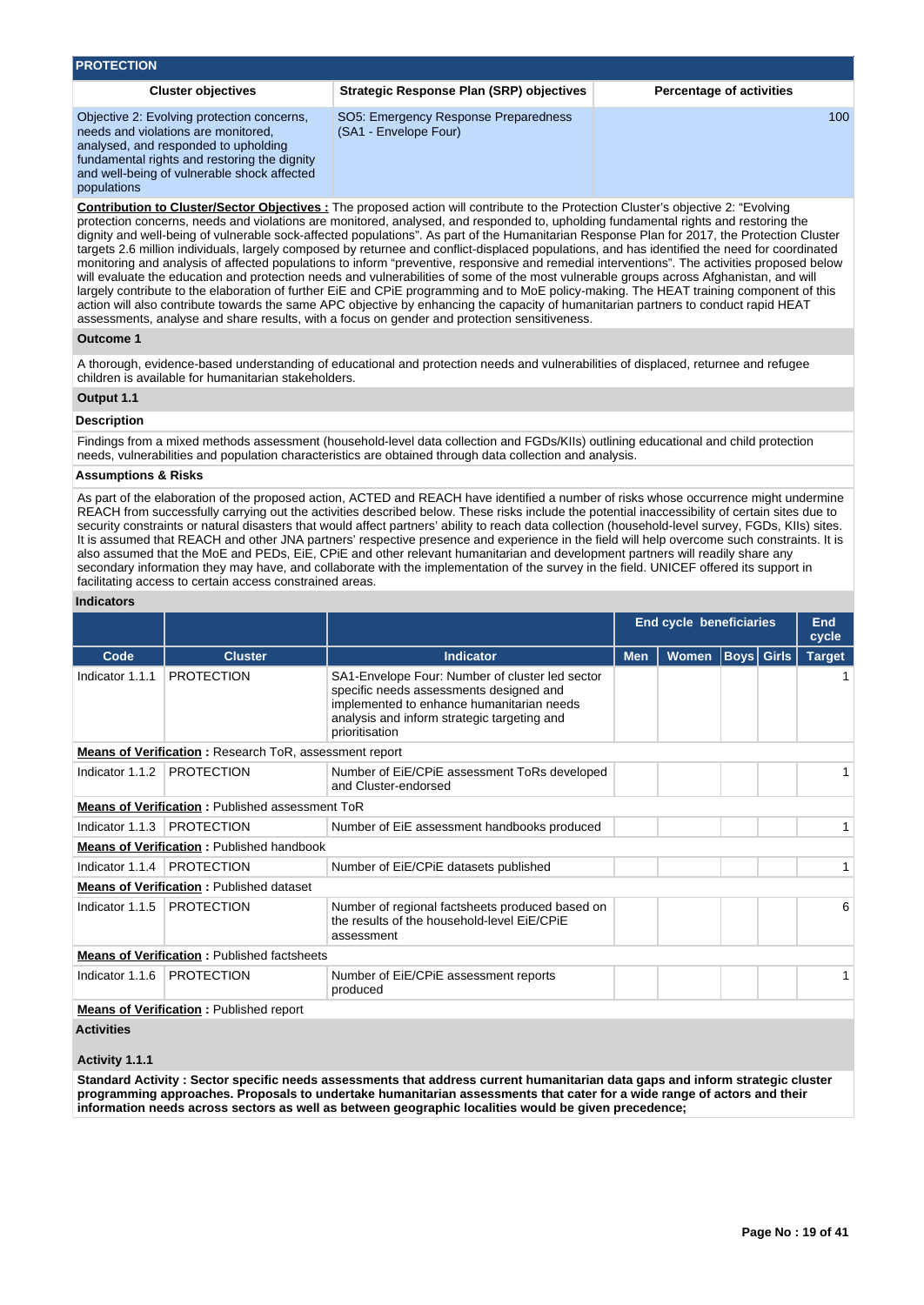## SECONDARY DATA REVIEW

In the early stages of the project, REACH will carry out a thorough secondary data review of educational and protection needs and vulnerabilities, and of datasets pertaining to returnee, refugee and displaced population and locations. For this purpose, REACH will coordinate with the EiE working group and the CPiE and their members, the MoE and PEDs, as well as any other agency or network that may have relevant information. REACH will collect and review any available reports, datasets or information.

This endeavour will allow identified key themes for educational barriers and vulnerabilities, and child protection issues, to be explored. In addition, existing tools and assessment data will be analyzed to ensure the proposed assessment fits into wider educational and protection information management.

## **Activity 1.1.2**

**Standard Activity : Sector specific needs assessments that address current humanitarian data gaps and inform strategic cluster programming approaches. Proposals to undertake humanitarian assessments that cater for a wide range of actors and their information needs across sectors as well as between geographic localities would be given precedence;**

#### TOOL DEVELOPMENT AND ENDORSEMENT

Through sustained engagement with EiE and CPiE partners, REACH will establish a dedicated TWG for the purposes of the proposed assessment. This TWG will be co-led by the MoE, as well as CPiE and EiE working group leads, and will serve as the key coordination platform for the assessment's design, implementation and reporting. Organizations such as Save the Children and the Norwegian Refugee Council, as well as other national NGOs, have expressed their interest in being part of the TWG and supporting the JNA in the field.

REACH will revise the research ToR that was drafted by the EiE working group, and design a gender-sensitive assessment tool and indicators that will serve as basis for both the EiE and CPiE household-level survey (activity 1.1.3) and FGDs (activity 1.1.4). These will be presented to the TWG and the Protection Cluster. REACH will take into consideration their respective feedback, if any, and adjust the ToR, tool and indicators as needed. The TOR, tool and indicators will then be endorsed by the TWG and shared publicly.

#### **Activity 1.1.3**

**Standard Activity : Sector specific needs assessments that address current humanitarian data gaps and inform strategic cluster programming approaches. Proposals to undertake humanitarian assessments that cater for a wide range of actors and their information needs across sectors as well as between geographic localities would be given precedence;**

#### TRAINING / WORKHOPS

The JNA provides a unique opportunity to leverage and build on existing assessment experience. At the same time the project aims on advancing knowledge and experience in assessment planning, implementation and analysis.

REACH will closely involve government (i.e. MoE and PED) and local partners in all aspects of the assessment process to build capacity, buy-in and ensure the use of collected data and sustainability of developed tools. This will notably be done through a one-day workshop that will be organized upon validation of the research ToRs, indicators and tool. This workshop will aim to present findings of the secondary data review; explain how indicators were chosen; how these relate to other pieces of research that have been published (i.e. comparison with other survey findings); how assessment questions have been formulated, which indicators were selected for the household-level survey and FGDs respectively, and why; sampling methodologies that are to be used; etc. This workshop will be opened to all interested partners, and will aim not only to build the capacity of TWG partners for the proposed assessment, but also to build their capacity for future assessments. During this workshop, REACH will present a Handbook for EiE assessment. This handbook may be edited based on feedback collected during this session, and will then be disseminated.

A second one-day workshop will be organized once preliminary findings of the household-level survey and FGDs are available, and will aim to discuss among all interested TWG parties their take on these findings; how the dataset should be used; which issues needs to be investigated further; and draw key recommendations. These will be encompassed in the assessment report.

#### **Activity 1.1.4**

**Standard Activity : Sector specific needs assessments that address current humanitarian data gaps and inform strategic cluster programming approaches. Proposals to undertake humanitarian assessments that cater for a wide range of actors and their information needs across sectors as well as between geographic localities would be given precedence;**

## HOUSEHOLD LEVEL SURVEY

Once the research ToR, tool and indicators have been agreed upon, and based on the results of the secondary data review, REACH will launch a household-level survey. The data collection will be conducted in the course of a two-month period, by trained assessment teams consisting of enumerators from REACH, EiE working group/CPiE partners and the MoE, coordinated by ACTED/REACH. REACH will seek to conduct an average of 377 households interviews per region. This target will be adjusted in each region with regards to the presence and accessibility of caseloads.

This household-level survey will target internally displaced, returnee and refugee households. It will help identify key demographic and socio-economic characteristics of target populations, and will aim to evaluate education and protection specific indicators, and may also include related indicators (e.g. livelihoods). JNA data collection partners will particularly aim to access female respondents and collect information and girls' specific protection and education needs.

#### **Activity 1.1.5**

**Standard Activity : Sector specific needs assessments that address current humanitarian data gaps and inform strategic cluster programming approaches. Proposals to undertake humanitarian assessments that cater for a wide range of actors and their information needs across sectors as well as between geographic localities would be given precedence;**

#### FOCUS GROUP DISCUSSIONS AND KEY INFORMANT INTERVIEWS

After the household-level survey has started and once its preliminary findings are identified, a round of FGDs and KIIs will be held in selected locations in each region of Afghanistan, targeting schools located near and affected by the presence of internally displaced, returnee or refugee caseloads.

This qualitative survey will serve to explore in depth barriers to education and related vulnerabilities from the education supply side, as well as child protection concerns. FGDs and KIIs will play a key role in the identification of service delivery gaps and needs, and in the elaboration of recommendations on how to safely and sustainably improve or resume education services in areas where internally displaced, returnee and refugee caseloads can be found.

## **Activity 1.1.6**

**Standard Activity : Sector specific needs assessments that address current humanitarian data gaps and inform strategic cluster programming approaches. Proposals to undertake humanitarian assessments that cater for a wide range of actors and their information needs across sectors as well as between geographic localities would be given precedence;**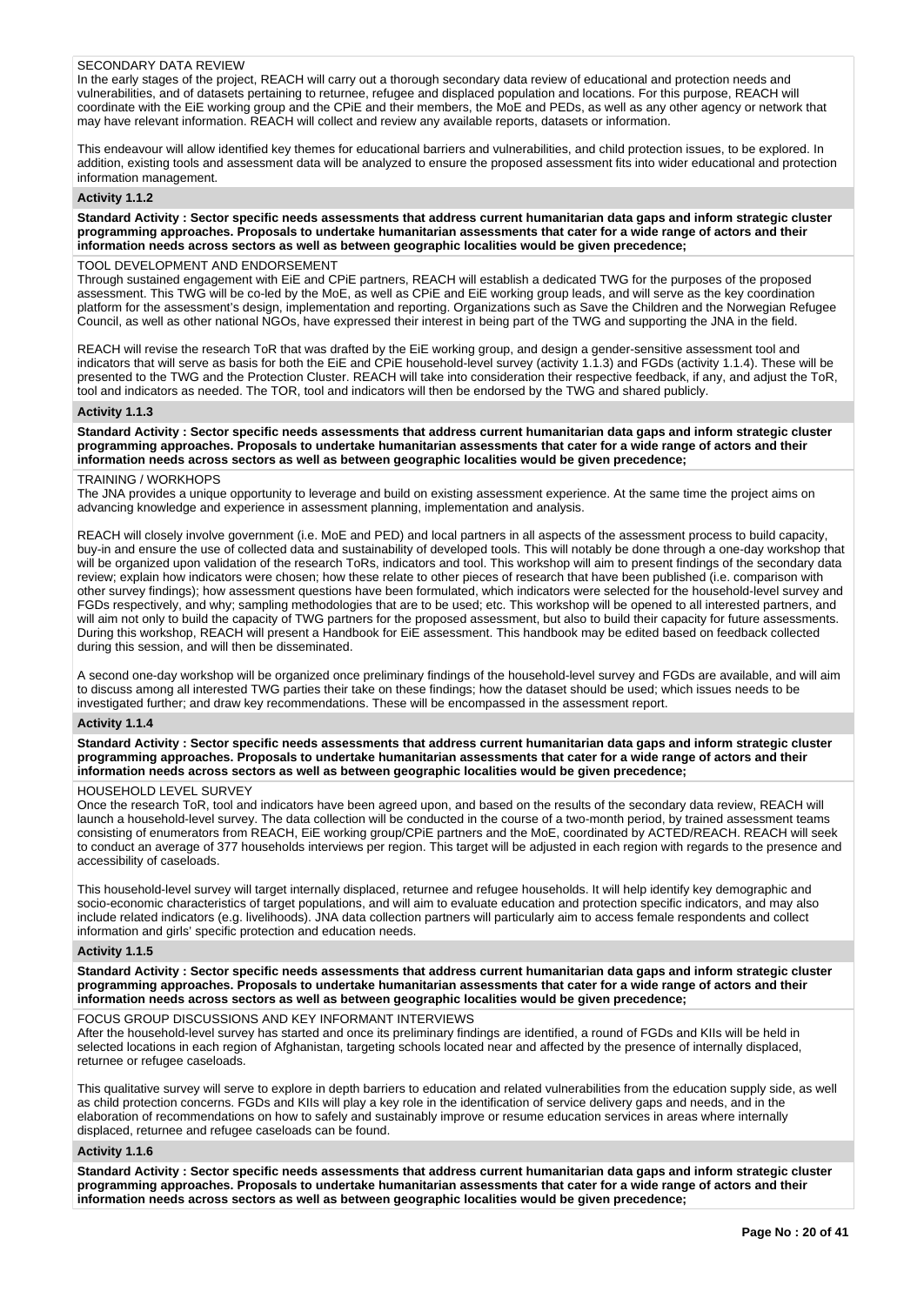## COMPILATION AND PUBLICATION OF RESULTS

The data collected by REACH and JNA partners through the household-level assessment will be entered in the specific data collection and analysis tool that will be developed by REACH for this assessment. FGD and KII qualitative data will be compiled into anonymized transcripts. Data analysis will conducted by REACH, in close collaboration with the MoE and the TWG. For each region, REACH will produce a comparative analysis of access to education and protection concerns by population group (returnees, refugees, internally displaced).

Based on the secondary data review, and primary household and FGD/KII data collected, information products will be created. REACH will publicly release preliminary findings and a clean dataset, followed by a single comprehensive report (including maps, tables and graphs), detailing findings and recommendations, and regional profiles (in the form of factsheets) summarizing findings for each province. The results will be presented through all appropriate cluster and coordination meetings. REACH will also release a contact list of schools visited as part of FGD and KIIs.

## **Outcome 2**

The capacity of humanitarian organizations to identify, analyse and respond to humanitarian needs using the HEAT is enhanced.

## **Output 2.1**

## **Description**

Humanitarian organizations' capacity to use the HEAT, analyze and report HEAT findings is strengthened through adapted tools and training

#### **Assumptions & Risks**

While the key constraints associated with conducting assessments mostly relate to access and security, such risks may not have a high incidence on the implementation of the HEAT activities described below. As such, it is assumed that the training team as well as training participants will be able to travel to selected training locations. It is also assumed that humanitarian partners (including I/NGOs, Clusters, and the ICCT and HCAWG) will show a continuous interesting in and support towards the HEAT training. ACTED/REACH also assume that they will be able to mobilize in-kind contributions from partners (e.g. hosting of REACH trainers during the provincial trainings), as well as the expertise of technical partners.

#### **Indicators**

|                                                                                                  |                   |                                                                                                  | <b>End cycle beneficiaries</b> | End<br>cycle |  |                   |                 |
|--------------------------------------------------------------------------------------------------|-------------------|--------------------------------------------------------------------------------------------------|--------------------------------|--------------|--|-------------------|-----------------|
| Code                                                                                             | <b>Cluster</b>    | <b>Indicator</b>                                                                                 | <b>Men</b>                     | <b>Women</b> |  | <b>Boys Girls</b> | <b>Target</b>   |
| Indicator 2.1.1                                                                                  | PROTECTION        | SA1-Envelope Four: Number of HEAT trainings<br>carried out nationwide                            |                                |              |  |                   | 10 <sup>1</sup> |
| <b>Means of Verification:</b> Attendance sheets; training reports; pre and post training surveys |                   |                                                                                                  |                                |              |  |                   |                 |
| Indicator 2.1.2                                                                                  | <b>PROTECTION</b> | SA1-Envelope Four: Number of HEAT Training of<br>Trainers carried out nationwide                 |                                |              |  |                   |                 |
|                                                                                                  |                   | <b>Means of Verification:</b> Attendance sheets; training reports; pre and post training surveys |                                |              |  |                   |                 |
| Indicator 2.1.3                                                                                  | <b>PROTECTION</b> | Number of HEAT complementary tools developed<br>and endorsed                                     |                                |              |  |                   | $\mathcal{P}$   |
|                                                                                                  |                   | Means of Verification : HCAMC endersed HEAT enableis teal: HCAMC endersed HEAT reporting tool    |                                |              |  |                   |                 |

**Means of Verification :** HCAWG-endorsed HEAT analysis tool; HCAWG-endorsed HEAT reporting tool **Activities**

## **Activity 2.1.1**

## **Standard Activity : Countrywide Household Level Emergency Assessment Tool (HEAT) training and Training of Trainers;**

DEVELOPMENT OF HEAT ANALYSIS AND REPORTING TOOLS

In the early stages of the project, REACH will undertake a review of discussions and possible solutions regarding the development of a dedicated HEAT analysis tool and of a related reporting tool. REACH will then design simple, comprehensive tools to standardize the analysis of and reporting on data collected by humanitarian partners through the HEAT as part of their emergency assessments. These tools will be presented to and endorsed by OCHA through the HCAWG. This standard form of analysis and reporting for each of the HEAT indicators will serve to maintain the quality of analyses, while harmonizing data interpretation and enabling comparisons between assessment findings from each implementing partner. REACH will also develop a SOP to facilitate the understanding of the tool and its appropriation by partners.

#### **Activity 2.1.2**

## **Standard Activity : Countrywide Household Level Emergency Assessment Tool (HEAT) training and Training of Trainers;**

DEVELOPMENT OF TRAINING CURRICULA AND MATERIALS

REACH will closely coordinate with NRC in the early stages of the project in order to get the full details of what trainings have been delivered, where and to whom by NRC under its CHF 2016 1st Standard Allocation programming. This endeavours will provide REACH with a clear understanding of what has been achieved and of the remaining gaps. REACH will build on these previous trainings and related materials to develop capacity building packages for coordinated humanitarian HEAT assessments, including guidance on the analysis and reporting tools developed as part of the previous activity. REACH will develop training materials, including a handbook produced in English, Dari, and Pashto, supporting PowerPoint presentations and fabricated analysis examples to be used during trainings.

## **Activity 2.1.3**

**Standard Activity : Countrywide Household Level Emergency Assessment Tool (HEAT) training and Training of Trainers;**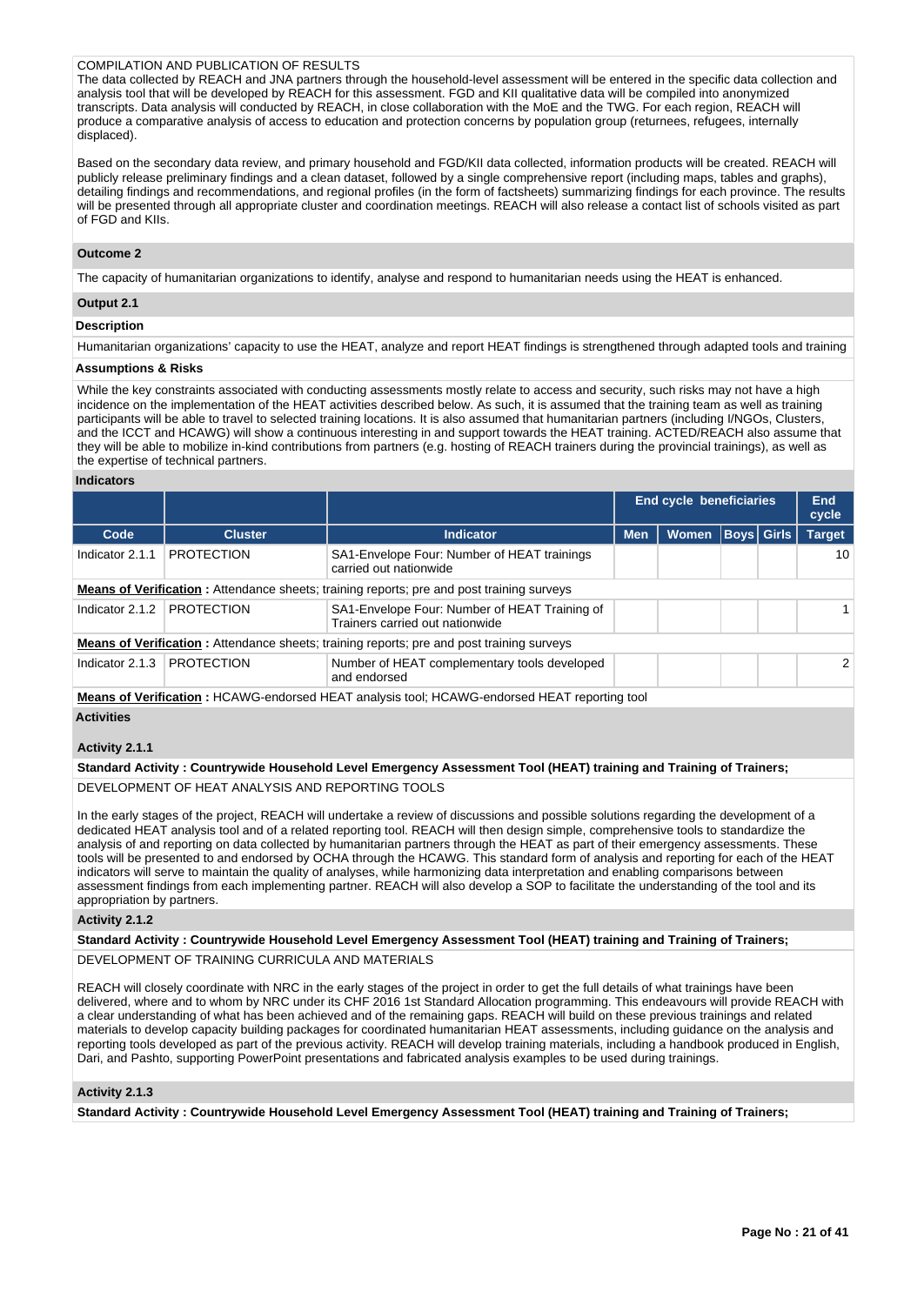## DELIVERY OF HEAT TRAINING SESSIONS

Based on gaps identified as part of the previous activity, REACH will organize 10 trainings (3-day sessions) at the provincial level aimed at programme managers and other relevant I/NGO personnel operating in the field, focusing on higher level skills and additional gaps in assessment capacity. REACH's trainings will notably aim to ensure that the HEAT questions are well understood by all partners, while focusing on how to undertake analysis, interpret the results in light of Cluster-endorsed humanitarian thresholds, store and report on data. At the time of writing, suggested training locations include Herat, Jalalabad, Mazar-e-Sharif, and Kandahar. REACH will mobilize partners through Clusters and regional-level Clusters, as well as other coordination bodies, national and local networks.

## **Activity 2.1.4**

**Standard Activity : Countrywide Household Level Emergency Assessment Tool (HEAT) training and Training of Trainers;** DELIVERY OF A HEAT TRAINING OF TRAINERS

In addition to the provincial training sessions, REACH will organize and deliver a ToT training (split into two 3-day trainings sessions) aimed at I/NGOs and UN agencies staff at capital-level. Each participant will therefore benefit from 6 days of training. This ToT will serve to ensure that key staff in humanitarian organizations or agencies get a thorough understanding of HEAT analysis and reporting, and to increase partner agencies' in-house capacity to disseminate this understanding to lower level staff that may be involved in data collection, analysis and reporting. This ToT will therefore increase the number of humanitarian organizations' staff benefitting directly or indirectly from the proposed HEAT training.

## **Activity 2.1.5**

## **Standard Activity : Countrywide Household Level Emergency Assessment Tool (HEAT) training and Training of Trainers;**

POST-TRAINING MONITORING AND SUPPORT

REACH will provide a regular post-training monitoring and a helpline through its focal points (whose contact details will be disseminated during provincial trainings and the ToT) so that all trained partner agencies can raise any questions that they may have regarding the HEAT, and related data collection, analysis and reporting. REACH will provide technical support and trouble-shooting, and will regularly update a problem-solving log-sheet.

**Additional Targets :**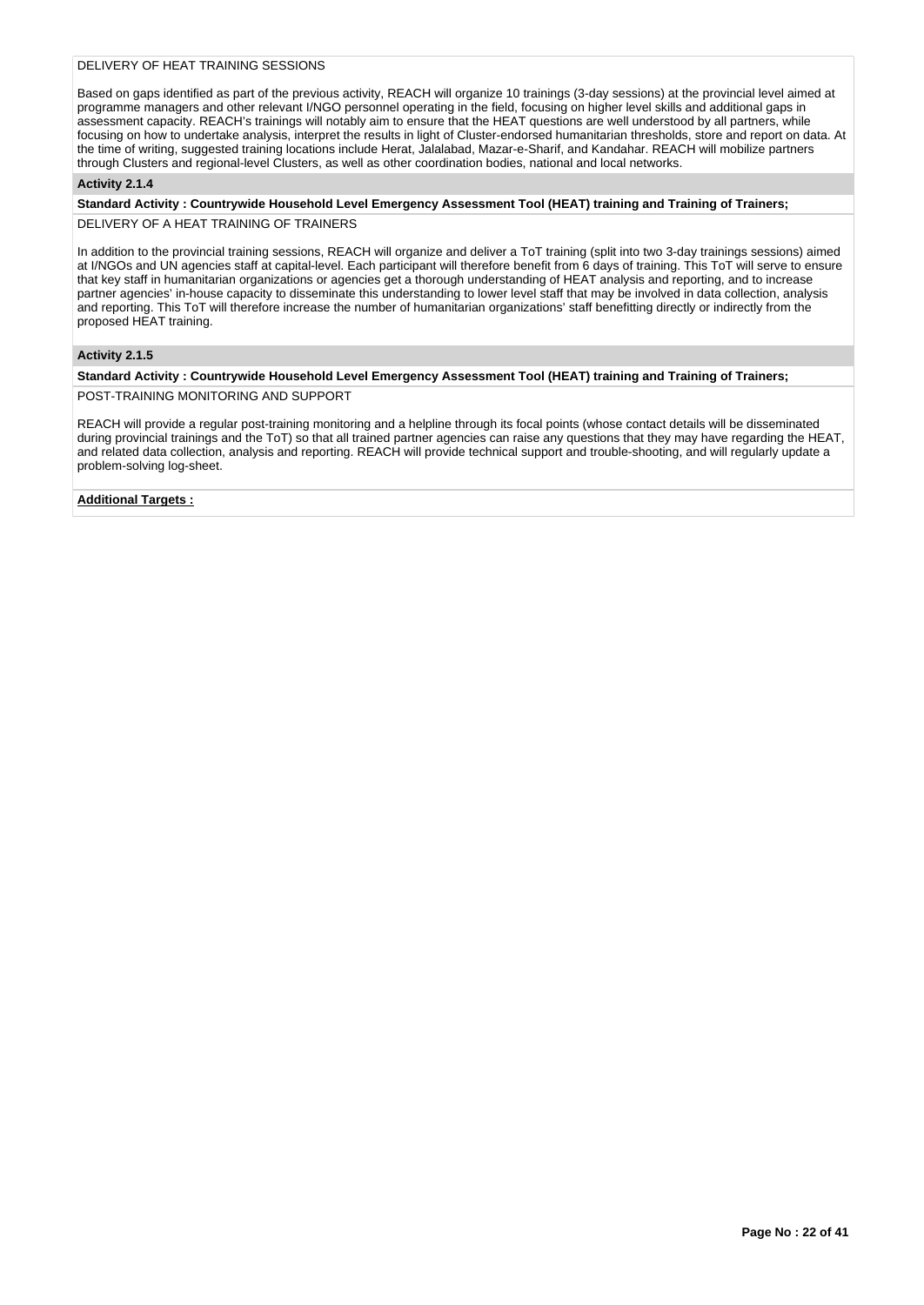| <b>NUTRITION</b>                                                                                                                                        |                                                                                                                                             |                                 |
|---------------------------------------------------------------------------------------------------------------------------------------------------------|---------------------------------------------------------------------------------------------------------------------------------------------|---------------------------------|
| <b>Cluster objectives</b>                                                                                                                               | <b>Strategic Response Plan (SRP) objectives</b>                                                                                             | <b>Percentage of activities</b> |
| Objective 1: Quality community and facility-<br>based nutrition information is made available<br>for timely programme monitoring and<br>decision-making | SO5: Emergency Response Preparedness<br>(SA1 - Envelope Four)                                                                               | 100                             |
|                                                                                                                                                         | Contribution to Cluster/Sector Objectives · REACH's intervention will contribute to Nutrition objective 1 ("Quality community and facility- |                                 |

**Contribution to Cluster/Sector Objectives :** REACH's intervention will contribute to Nutrition objective 1 ("Quality community and facilitybased nutrition information is made available for timely programme monitoring and decision-making"). through the provision of HEAT training that will build the capacity of humanitarian partners to undertake, analyse and share the results of rapid assessments, improving the delivery of emergency protection assistance.

**Outcome 1**

The capacity of humanitarian organizations to identify, analyse and respond to humanitarian needs using the HEAT is enhanced.

## **Output 1.1**

## **Description**

Humanitarian organizations' capacity to use the HEAT, analyze and report HEAT findings is strengthened through adapted tools and training

## **Assumptions & Risks**

While the key constraints associated with conducting assessments mostly relate to access and security, such risks may not have a high incidence on the implementation of the HEAT activities described below. As such, it is assumed that the training team as well as training participants will be able to travel to selected training locations. It is also assumed that humanitarian partners (including I/NGOs, Clusters, and the ICCT and HCAWG) will show a continuous interesting in and support towards the HEAT training. ACTED/REACH also assume that they will be able to mobilize in-kind contributions from partners (e.g. hosting of REACH trainers during the provincial trainings), as well as the expertise of technical partners.

## **Indicators**

|                                                                                                   |                  |                                                                                                     | <b>End cycle beneficiaries</b> | End<br>cycle |  |                   |               |  |  |  |
|---------------------------------------------------------------------------------------------------|------------------|-----------------------------------------------------------------------------------------------------|--------------------------------|--------------|--|-------------------|---------------|--|--|--|
| Code                                                                                              | <b>Cluster</b>   | <b>Indicator</b>                                                                                    | <b>Men</b>                     | <b>Women</b> |  | <b>Boys Girls</b> | <b>Target</b> |  |  |  |
| Indicator 1.1.1                                                                                   | <b>NUTRITION</b> | SA1-Envelope Four: Number of HEAT trainings<br>carried out nationwide                               |                                |              |  |                   | 10            |  |  |  |
| <b>Means of Verification</b> : Attendance sheets; training reports; pre and post training surveys |                  |                                                                                                     |                                |              |  |                   |               |  |  |  |
| Indicator 1.1.2                                                                                   | NUTRITION        | SA1-Envelope Four: Number of HEAT Training of<br>Trainers carried out nationwide                    |                                |              |  |                   |               |  |  |  |
|                                                                                                   |                  | <b>Means of Verification:</b> Attendance sheets; training reports; pre and post training surveys    |                                |              |  |                   |               |  |  |  |
| Indicator 1.1.3                                                                                   | NUTRITION        | Number of HEAT complementary tools developed<br>and endorsed                                        |                                |              |  |                   | $\mathcal{P}$ |  |  |  |
|                                                                                                   |                  | <b>Means of Verification:</b> HCAWG-endorsed HEAT analysis tool; HCAWG-endorsed HEAT reporting tool |                                |              |  |                   |               |  |  |  |
| <b>Activities</b>                                                                                 |                  |                                                                                                     |                                |              |  |                   |               |  |  |  |

## **Activity 1.1.1**

## **Standard Activity : Countrywide Household Level Emergency Assessment Tool (HEAT) training and Training of Trainers;**

DEVELOPMENT OF HEAT ANALYSIS AND REPORTING TOOLS

In the early stages of the project, REACH will undertake a review of discussions and possible solutions regarding the development of a dedicated HEAT analysis tool and of a related reporting tool. REACH will then design simple, comprehensive tools to standardize the analysis of and reporting on data collected by humanitarian partners through the HEAT as part of their emergency assessments. These tools will be presented to and endorsed by OCHA through the HCAWG. This standard form of analysis and reporting for each of the HEAT indicators will serve to maintain the quality of analyses, while harmonizing data interpretation and enabling comparisons between assessment findings from each implementing partner. REACH will also develop a SOP to facilitate the understanding of the tool and its appropriation by partners.

## **Activity 1.1.2**

## **Standard Activity : Countrywide Household Level Emergency Assessment Tool (HEAT) training and Training of Trainers;**

DEVELOPMENT OF TRAINING CURRICULA AND MATERIALS

REACH will closely coordinate with NRC in the early stages of the project in order to get the full details of what trainings have been delivered, where and to whom by NRC under its CHF 2016 1st Standard Allocation programming. This endeavours will provide REACH with a clear understanding of what has been achieved and of the remaining gaps. REACH will build on these previous trainings and related materials to develop capacity building packages for coordinated humanitarian HEAT assessments, including guidance on the analysis and reporting tools developed as part of the previous activity. REACH will develop training materials, including a handbook produced in English, Dari, and Pashto, supporting PowerPoint presentations and fabricated analysis examples to be used during trainings.

## **Activity 1.1.3**

**Standard Activity : Countrywide Household Level Emergency Assessment Tool (HEAT) training and Training of Trainers;**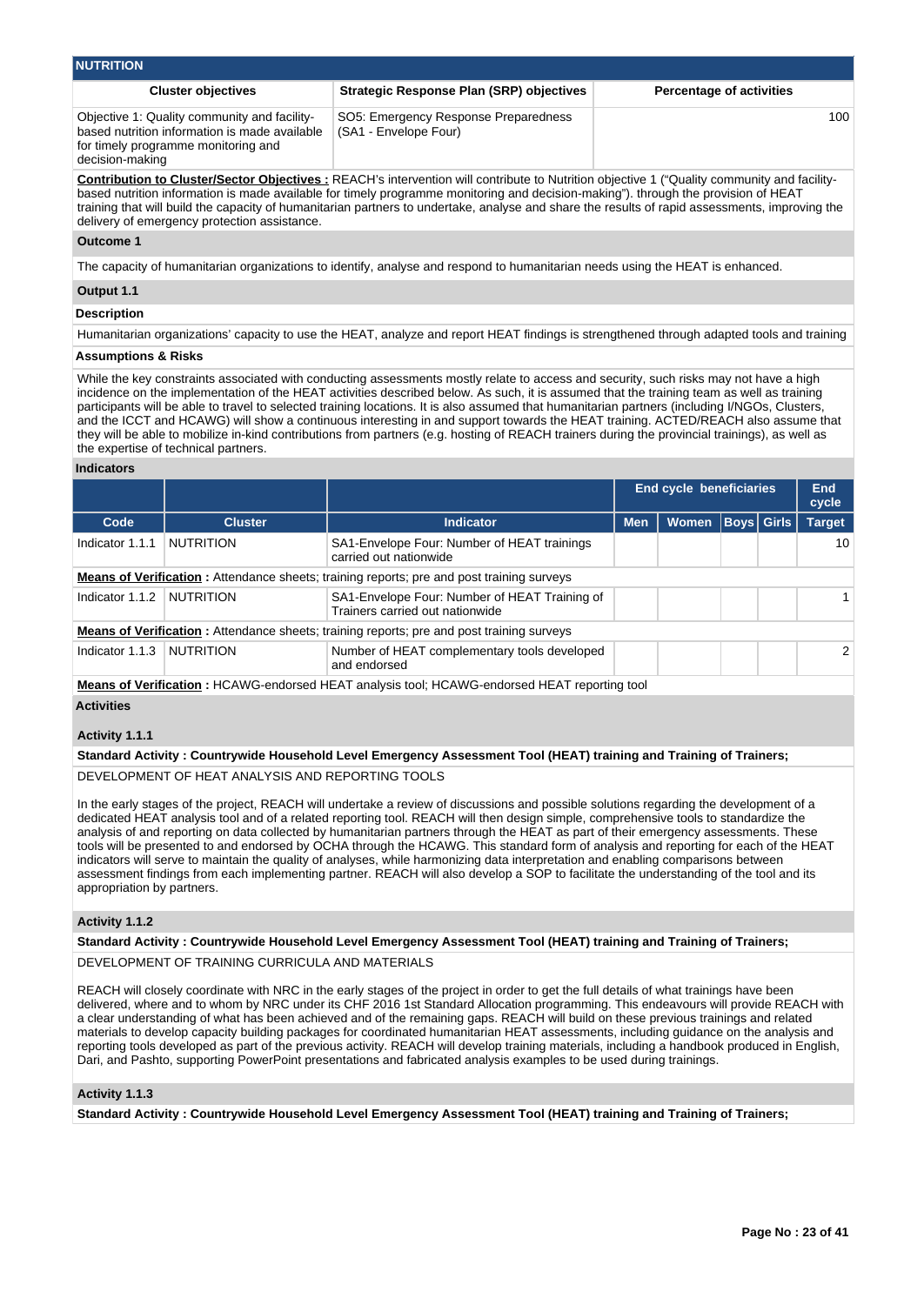## DELIVERY OF HEAT TRAINING SESSIONS

Based on gaps identified as part of the previous activity, REACH will organize 10 trainings (3-day sessions) at the provincial level aimed at programme managers and other relevant I/NGO personnel operating in the field, focusing on higher level skills and additional gaps in assessment capacity. REACH's trainings will notably aim to ensure that the HEAT questions are well understood by all partners, while focusing on how to undertake analysis, interpret the results in light of Cluster-endorsed humanitarian thresholds, store and report on data. At the time of writing, suggested training locations include Herat, Jalalabad, Mazar-e-Sharif, and Kandahar. REACH will mobilize partners through Clusters and regional-level Clusters, as well as other coordination bodies, national and local networks.

## **Activity 1.1.4**

**Standard Activity : Countrywide Household Level Emergency Assessment Tool (HEAT) training and Training of Trainers;** DELIVERY OF A HEAT TRAINING OF TRAINERS

In addition to the provincial training sessions, REACH will organize and deliver a ToT training (split into two 3-day trainings sessions) aimed at I/NGOs and UN agencies staff at capital-level. Each participant will therefore benefit from 6 days of training. This ToT will serve to ensure that key staff in humanitarian organizations or agencies get a thorough understanding of HEAT analysis and reporting, and to increase partner agencies' in-house capacity to disseminate this understanding to lower level staff that may be involved in data collection, analysis and reporting. This ToT will therefore increase the number of humanitarian organizations' staff benefitting directly or indirectly from the proposed HEAT training.

## **Activity 1.1.5**

## **Standard Activity : Countrywide Household Level Emergency Assessment Tool (HEAT) training and Training of Trainers;**

POST-TRAINING MONITORING AND SUPPORT

REACH will provide a regular post-training monitoring and a helpline through its focal points (whose contact details will be disseminated during provincial trainings and the ToT) so that all trained partner agencies can raise any questions that they may have regarding the HEAT, and related data collection, analysis and reporting. REACH will provide technical support and trouble-shooting, and will regularly update a problem-solving log-sheet.

**Additional Targets :**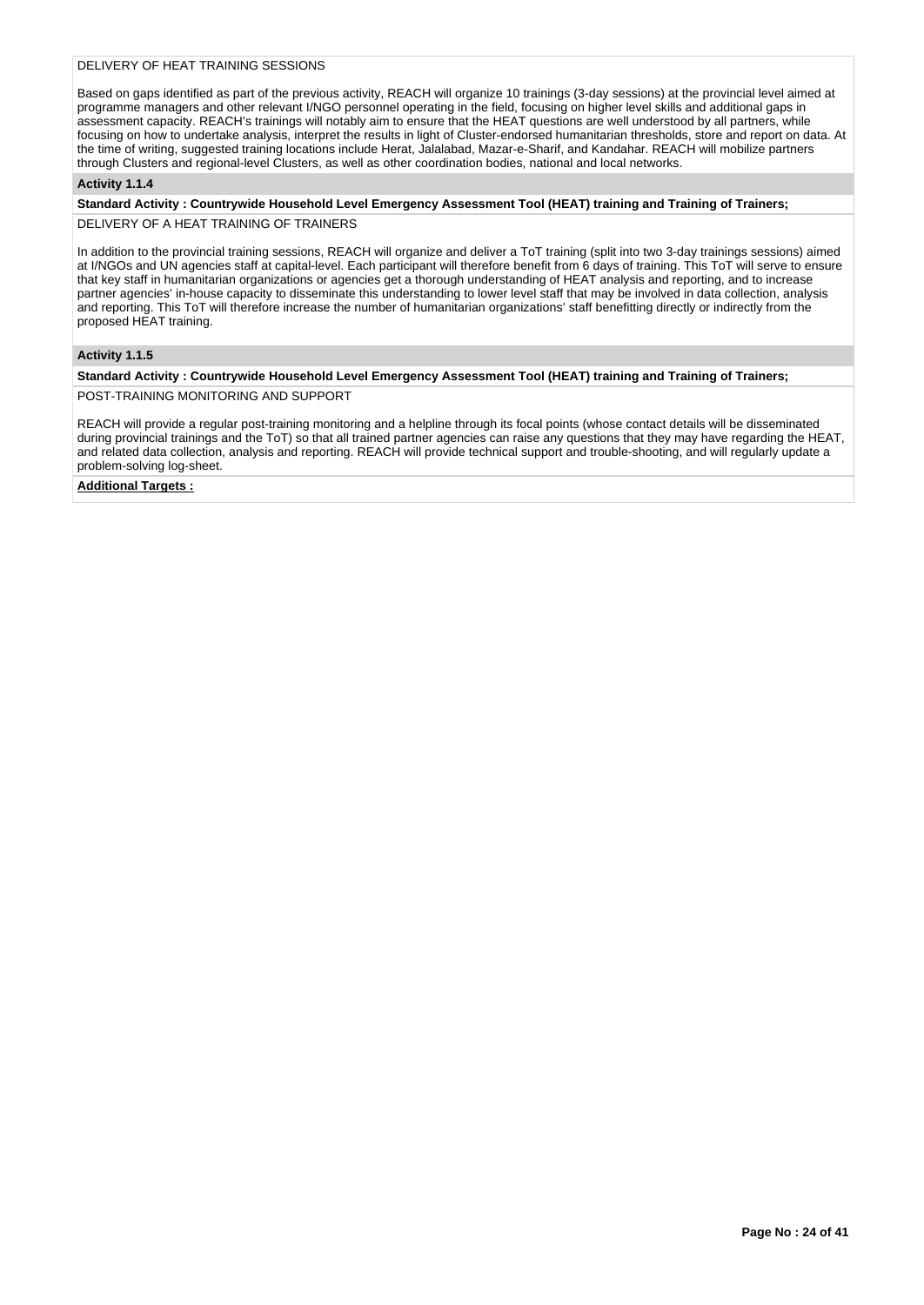## **Monitoring & Reporting plan**

Daily monitoring of the project will be overseen by REACH's Assessment Officers in Kabul. REACH's Assessment Officers will take a leading role in the implementation of proposed activities, notably with regards to coordination with humanitarian partners, and will supervise both primary and secondary data collection. Field teams (including teams deployed by other JNA partners) will report to the Assessment Officer on a daily basis so that data collection progress can be tracked and so that any challenges can be quickly identified and addressed. REACH will closely coordinate with ACTED's Country Coordination and departments at Kabul level, as well as their focal points in the field as needed (e.g. finance, logistics, audit, administration and human resources, security, project development).

As this project focuses on assessments and data collection, the usual monitoring, evaluation, and reporting mechanisms of aid projects are not applicable. Instead, REACH has developed a global monitoring and evaluation approach. Monitoring and evaluation activities will occur throughout the project cycle, including monitoring engagement with external actors, project implementation, information products and outputs, and their impact. Impact will be determined based on how often humanitarian stakeholders access, use, and engage with REACH's products. Feedback on the entire data collection and tool development process will measure the utility of the resulting tools, as reported by Cluster partners and other aid actors. Furthermore, adjustments to the questionnaire developed and guidance to the enumerators on a rolling basis will be done to ensure quality of data collected and so that timely adjustments can be made.

REACH will draw from a variety of methodologies to monitor the project. First, user monitoring through a quantitative methodology will identify the number of users accessing informational products. Second, reference monitoring will measure the number of documents in which REACH outputs are used as secondary data, or the number of references within a given document, and will identify instances when REACH informational products inform decision-making. Third, usage monitoring and evaluation will assess how REACH products are used and how programme activities are perceived at the strategic, planning, and operational levels. This methodology will also be used to identify best practices and lessons learned. Finally, engagement monitoring will measure engagement with external stakeholders, by, for example, tracking the provision of resources, and partners' engagement in assessments and the development of ToRs and tools.

As a part of the monitoring process, REACH will collect key reporting information at each milestone of the assessment cycle. Monitoring and evaluation activities for these milestones will be tracked and reported by the REACH Senior Advisor using IMPACT's monitoring tracking tool, including an indicator list and data collection tool for each monitoring and evaluation activity. At the completion of each of these milestones, all necessary data and information for reporting against CHF indicators will be collected and shared with ACTED's Project Development department. Monitoring and evaluation data will be stored in project files, and will be shared through reports with IMPACT HQ in Geneva for review. At the end of the assessment cycle, a final evaluation will be carried out with stakeholders that have been involved and/or with beneficiaries of information products. IMPACT HQ will review country monitoring reports to ensure that these activities are conducted correctly, and that challenges, negative feedback, and positive feedback are included in follow-ups.

REACH/ACTED will also submit interim and final reports to UNOCHA, and will promptly communicate with UNOCHA regarding any challenge that may require significant adjustments or prevent targets to be reached within the set timeline.

## **Workplan**

| Activitydescription                                                                                                                                                                                                                                                                                                                                                                                                                                                                                                                                                                                                                                                                                                                                                                                                                                                                          | Year | $\mathbf{2}$ | 3 | 5  | 6        | 8 | 9 | 10 11 | 12 |
|----------------------------------------------------------------------------------------------------------------------------------------------------------------------------------------------------------------------------------------------------------------------------------------------------------------------------------------------------------------------------------------------------------------------------------------------------------------------------------------------------------------------------------------------------------------------------------------------------------------------------------------------------------------------------------------------------------------------------------------------------------------------------------------------------------------------------------------------------------------------------------------------|------|--------------|---|----|----------|---|---|-------|----|
| Activity 1.1.1: DEVELOPMENT OF HEAT ANALYSIS AND REPORTING TOOLS                                                                                                                                                                                                                                                                                                                                                                                                                                                                                                                                                                                                                                                                                                                                                                                                                             | 2017 |              |   | X  |          |   |   |       |    |
| In the early stages of the project, REACH will undertake a review of discussions<br>and possible solutions regarding the development of a dedicated HEAT analysis<br>tool and of a related reporting tool. REACH will then design simple, comprehensive<br>tools to standardize the analysis of and reporting on data collected by humanitarian<br>partners through the HEAT as part of their emergency assessments. These tools<br>will be presented to and endorsed by OCHA through the HCAWG. This standard<br>form of analysis and reporting for each of the HEAT indicators will serve to<br>maintain the quality of analyses, while harmonizing data interpretation and<br>enabling comparisons between assessment findings from each implementing<br>partner. REACH will also develop a SOP to facilitate the understanding of the tool<br>and its appropriation by partners.         |      |              |   |    |          |   |   |       |    |
| Activity 1.1.1: SECONDARY DATA REVIEW<br>A secondary data review of FSAC vulnerabilities within Afghanistan will be<br>conducted to understand the key previous studies and datasets available, to aid in<br>streamlining this assessment to previous work. REACH will undertake a secondary<br>data review to identify the locations of informal settlement locations in Herat,<br>Farah, Ghor, Badghis (Western region) and Balkh, Samangan, Faryab, Saripul,<br>and Jawzjan provinces, supported by its own available data on ISETs in Herat and<br>Balkh provinces. For this purpose, REACH will engage key aid actors (UN<br>agencies, international and national NGOs) and other aid stakeholders (GoA and<br>relevant local authorities), including the Clusters, ICCT, and the Assessment<br>Working Group, both at the capital and provincial level.                                | 2017 |              |   | X. | X        |   |   |       |    |
| Activity 1.1.1: SECONDARY DATA REVIEW                                                                                                                                                                                                                                                                                                                                                                                                                                                                                                                                                                                                                                                                                                                                                                                                                                                        | 2017 |              |   | X. | $\times$ |   |   |       |    |
| A secondary data review of WASH and Shelter vulnerabilities within Afghanistan<br>will be conducted to understand the key previous studies and datasets available, to<br>aid in streamlining this assessment to previous work. REACH will undertake a<br>secondary data review to identify the locations of informal settlement locations in<br>Nangarhar, Nuristan, Kunar and Laghman (Eastern region) and Kabul, Kapisa,<br>Logar (Central region), Paktya, Khost and Paktika provinces (South Eastern<br>region), supported by its own available data on ISETs in Nangarhar and Kabul<br>provinces. For this purpose, REACH will engage key aid actors (UN agencies,<br>international and national NGOs) and other aid stakeholders (GoA and relevant<br>local authorities), including the Clusters, ICCT, and the Assessment Working<br>Group, both at the capital and provincial level. | 2017 |              |   | X  | X        |   |   |       |    |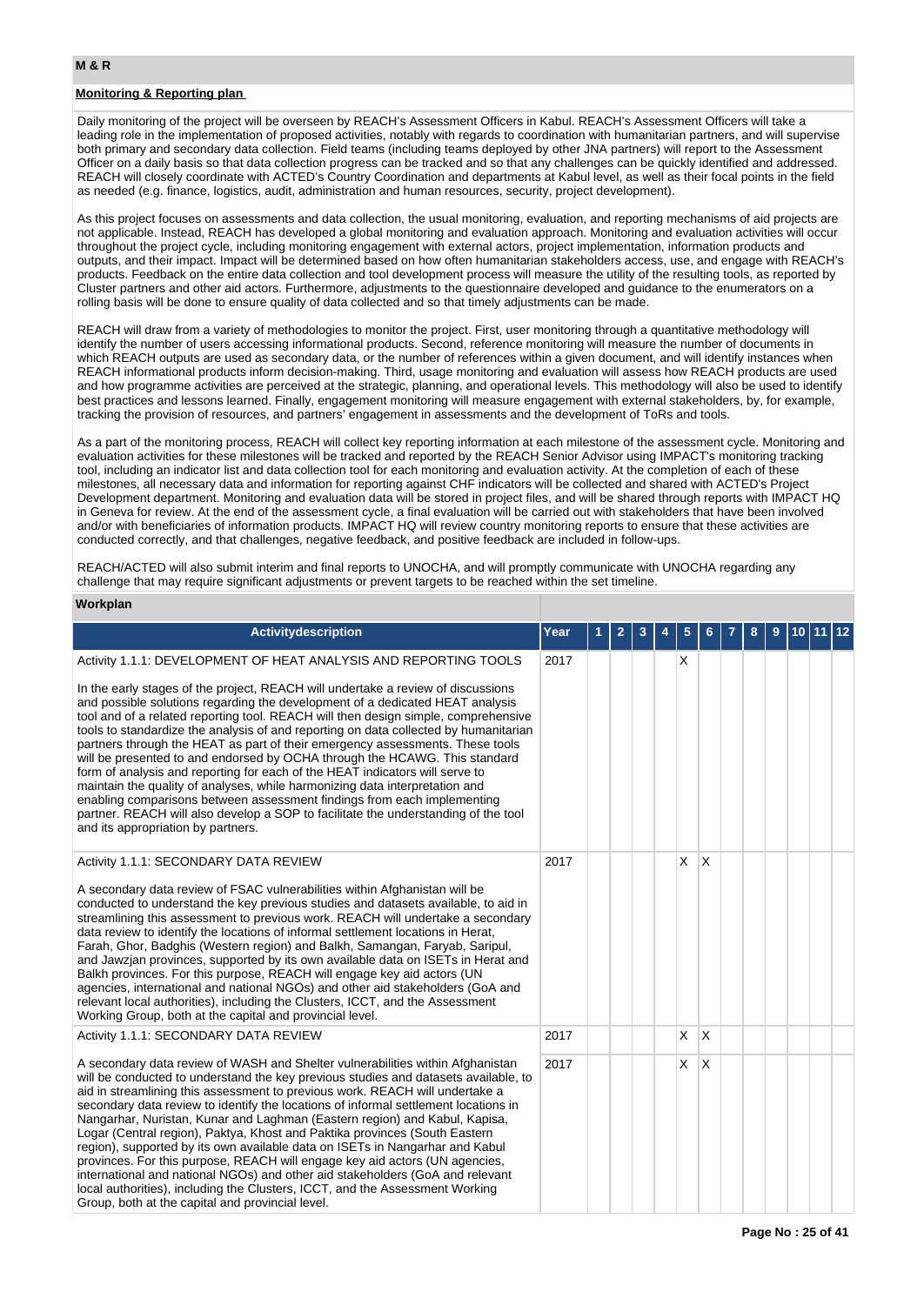| Activity 1.1.1: SECONDARY DATA REVIEW<br>In the early stages of the project, REACH will carry out a thorough secondary data<br>review of educational and protection needs and vulnerabilities, and of datasets<br>pertaining to returnee, refugee and displaced population and locations. For this<br>purpose, REACH will coordinate with the EiE working group and the CPiE and their<br>members, the MoE and PEDs, as well as any other agency or network that may<br>have relevant information. REACH will collect and review any available reports,<br>datasets or information.<br>This endeavour will allow identified key themes for educational barriers and<br>vulnerabilities, and child protection issues, to be explored. In addition, existing<br>tools and assessment data will be analyzed to ensure the proposed assessment<br>fits into wider educational and protection information management.                                                                                                                                                                                                                                                                                                                                                                                                                                                                                               | 2017 |  | Χ |                         |              |  |  |
|----------------------------------------------------------------------------------------------------------------------------------------------------------------------------------------------------------------------------------------------------------------------------------------------------------------------------------------------------------------------------------------------------------------------------------------------------------------------------------------------------------------------------------------------------------------------------------------------------------------------------------------------------------------------------------------------------------------------------------------------------------------------------------------------------------------------------------------------------------------------------------------------------------------------------------------------------------------------------------------------------------------------------------------------------------------------------------------------------------------------------------------------------------------------------------------------------------------------------------------------------------------------------------------------------------------------------------------------------------------------------------------------------------------|------|--|---|-------------------------|--------------|--|--|
| Activity 1.1.2: DEVELOPMENT OF TRAINING CURRICULA AND MATERIALS                                                                                                                                                                                                                                                                                                                                                                                                                                                                                                                                                                                                                                                                                                                                                                                                                                                                                                                                                                                                                                                                                                                                                                                                                                                                                                                                                | 2017 |  | X | $\overline{\mathsf{x}}$ |              |  |  |
| REACH will closely coordinate with NRC in the early stages of the project in order<br>to get the full details of what trainings have been delivered, where and to whom by<br>NRC under its CHF 2016 1st Standard Allocation programming. This endeavours<br>will provide REACH with a clear understanding of what has been achieved and of<br>the remaining gaps. REACH will build on these previous trainings and related<br>materials to develop capacity building packages for coordinated humanitarian<br>HEAT assessments, including guidance on the analysis and reporting tools<br>developed as part of the previous activity. REACH will develop training materials,<br>including a handbook produced in English, Dari, and Pashto, supporting<br>PowerPoint presentations and fabricated analysis examples to be used during<br>trainings.                                                                                                                                                                                                                                                                                                                                                                                                                                                                                                                                                            |      |  |   |                         |              |  |  |
| Activity 1.1.2: INFORMAL SETTLEMENTS MAPPING                                                                                                                                                                                                                                                                                                                                                                                                                                                                                                                                                                                                                                                                                                                                                                                                                                                                                                                                                                                                                                                                                                                                                                                                                                                                                                                                                                   | 2017 |  |   | X                       | X            |  |  |
| Information collected through the secondary data review will be triangulated<br>through rapid field verification visits to confirm the existence and location of ISETs,<br>and estimated population figures (e.g., IDPs, prolonged IDPs, returnees). When<br>security and access permits, this data will be collected through key informant<br>interviews and direct observation at the field level. When primary data collection is<br>not possible due to access and security, remote data or the use of local<br>organisations collection will be considered.<br>REACH will verify settlement locations to map new settlements, confirm old sites<br>are currently occupied, identify settlement representatives and identify estimated<br>populations and groups. This information will be consolidated into a dataset that<br>will be made available to the Clusters, the ICCT and other humanitarian or<br>development stakeholders. Based on information collected and triangulated as part<br>of the previous activity, REACH will produce a mapping of existing ISETs across<br>the Northern and Western regions. Where possible, this mapping will include a<br>mapping of infrastructure (e.g. health facilities) in ISETs. REACH will produce<br>maps of ISETs in each province, as well as a consolidated ISETs map covering all<br>target provinces, and share these with the Clusters and ICCT. |      |  |   |                         |              |  |  |
| Activity 1.1.2: INFORMAL SETTLEMENTS MAPPING                                                                                                                                                                                                                                                                                                                                                                                                                                                                                                                                                                                                                                                                                                                                                                                                                                                                                                                                                                                                                                                                                                                                                                                                                                                                                                                                                                   | 2017 |  |   | X                       | $\mathsf{X}$ |  |  |
| This information will be triangulated through rapid field verification visits to confirm<br>the existence and location of ISETs, and estimated population figures (e.g., IDPs,<br>prolonged IDPs, returnees). When security and access permits, this data will be<br>collected through key informant interviews and direct observation at the field level.<br>When primary data collection is not possible due to access and security, remote<br>data collection will be considered.<br>REACH will verify settlement locations to map new settlements, confirm old sites<br>are currently occupied, identify settlement representatives and identify estimated<br>populations and groups. Based on information collected and triangulated as part of                                                                                                                                                                                                                                                                                                                                                                                                                                                                                                                                                                                                                                                           | 2017 |  |   | $X$ $ X$                |              |  |  |
| the previous activity, REACH will produce a mapping of existing ISETs across the<br>Eastern, South Eastern and Central regions. Where possible, this mapping will<br>include a mapping of infrastructure (e.g. health facilities) in ISETs. REACH will<br>produce maps of ISETs in each province, as well as a consolidated ISETs map<br>covering all target provinces, and share these with the Clusters and ICCT.                                                                                                                                                                                                                                                                                                                                                                                                                                                                                                                                                                                                                                                                                                                                                                                                                                                                                                                                                                                            |      |  |   |                         |              |  |  |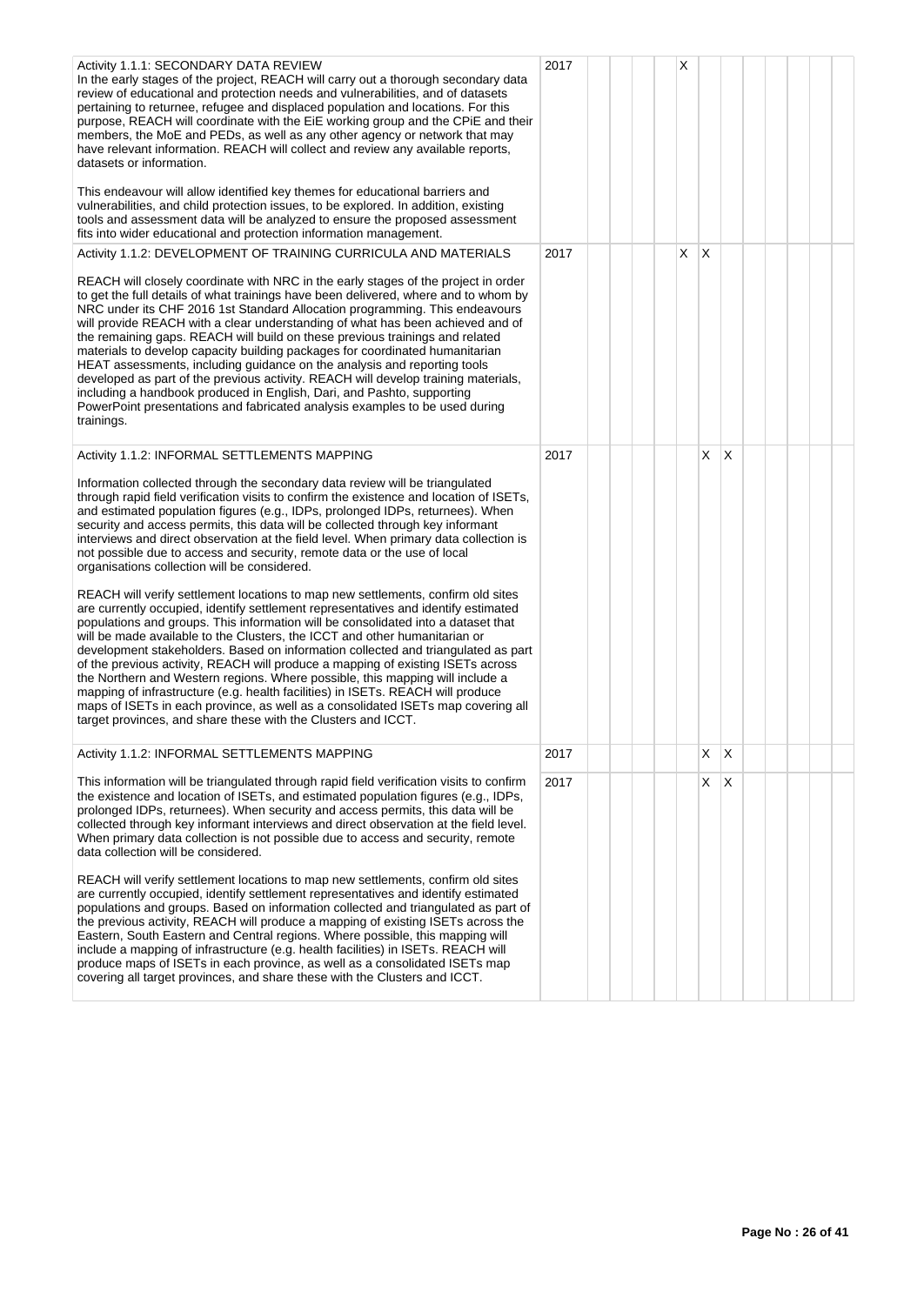| Activity 1.1.2: TOOL DEVELOPMENT AND ENDORSEMENT<br>Through sustained engagement with EiE and CPIE partners, REACH will establish<br>a dedicated TWG for the purposes of the proposed assessment. This TWG will be<br>co-led by the MoE, as well as CPiE and EiE working group leads, and will serve as<br>the key coordination platform for the assessment's design, implementation and<br>reporting. Organizations such as Save the Children and the Norwegian Refugee<br>Council, as well as other national NGOs, have expressed their interest in being<br>part of the TWG and supporting the JNA in the field.<br>REACH will revise the research ToR that was drafted by the EiE working group,<br>and design a gender-sensitive assessment tool and indicators that will serve as<br>basis for both the EiE and CPiE household-level survey (activity 1.1.3) and FGDs<br>(activity 1.1.4). These will be presented to the TWG and the Protection Cluster.<br>REACH will take into consideration their respective feedback, if any, and adjust the<br>ToR, tool and indicators as needed. The TOR, tool and indicators will then be<br>endorsed by the TWG and shared publicly.                                                      | 2017 |  | X | <sup>X</sup> |    |          |     |   |  |
|-------------------------------------------------------------------------------------------------------------------------------------------------------------------------------------------------------------------------------------------------------------------------------------------------------------------------------------------------------------------------------------------------------------------------------------------------------------------------------------------------------------------------------------------------------------------------------------------------------------------------------------------------------------------------------------------------------------------------------------------------------------------------------------------------------------------------------------------------------------------------------------------------------------------------------------------------------------------------------------------------------------------------------------------------------------------------------------------------------------------------------------------------------------------------------------------------------------------------------------------|------|--|---|--------------|----|----------|-----|---|--|
| Activity 1.1.3: DELIVERY OF HEAT TRAINING SESSIONS                                                                                                                                                                                                                                                                                                                                                                                                                                                                                                                                                                                                                                                                                                                                                                                                                                                                                                                                                                                                                                                                                                                                                                                        | 2017 |  |   |              | X. | <b>X</b> | ΙX. | X |  |
| Based on gaps identified as part of the previous activity, REACH will organize 10<br>trainings (3-day sessions) at the provincial level aimed at programme managers<br>and other relevant I/NGO personnel operating in the field, focusing on higher level<br>skills and additional gaps in assessment capacity. REACH's trainings will notably<br>aim to ensure that the HEAT questions are well understood by all partners, while<br>focusing on how to undertake analysis, interpret the results in light of Cluster-<br>endorsed humanitarian thresholds, store and report on data. At the time of writing,<br>suggested training locations include Herat, Jalalabad, Mazar-e-Sharif, and<br>Kandahar. REACH will mobilize partners through Clusters and regional-level<br>Clusters, as well as other coordination bodies, national and local networks.                                                                                                                                                                                                                                                                                                                                                                               |      |  |   |              |    |          |     |   |  |
| Activity 1.1.3: TRAINING / WORKHOPS<br>The JNA provides a unique opportunity to leverage and build on existing<br>assessment experience. At the same time the project aims on advancing<br>knowledge and experience in assessment planning, implementation and analysis.                                                                                                                                                                                                                                                                                                                                                                                                                                                                                                                                                                                                                                                                                                                                                                                                                                                                                                                                                                  | 2017 |  | X | ΙX.          |    | X        |     |   |  |
| REACH will closely involve government (i.e. MoE and PED) and local partners in<br>all aspects of the assessment process to build capacity, buy-in and ensure the use<br>of collected data and sustainability of developed tools. This will notably be done<br>through a one-day workshop that will be organized upon validation of the research<br>ToRs, indicators and tool. This workshop will aim to present findings of the<br>secondary data review; explain how indicators were chosen; how these relate to<br>other pieces of research that have been published (i.e. comparison with other<br>survey findings); how assessment questions have been formulated, which<br>indicators were selected for the household-level survey and FGDs respectively,<br>and why; sampling methodologies that are to be used; etc. This workshop will be<br>opened to all interested partners, and will aim not only to build the capacity of TWG<br>partners for the proposed assessment, but also to build their capacity for future<br>assessments. During this workshop, REACH will present a Handbook for EiE<br>assessment. This handbook may be edited based on feedback collected during<br>this session, and will then be disseminated. |      |  |   |              |    |          |     |   |  |
| A second one-day workshop will be organized once preliminary findings of the<br>household-level survey and FGDs are available, and will aim to discuss among all<br>interested TWG parties their take on these findings; how the dataset should be<br>used; which issues needs to be investigated further; and draw key<br>recommendations. These will be encompassed in the assessment report.                                                                                                                                                                                                                                                                                                                                                                                                                                                                                                                                                                                                                                                                                                                                                                                                                                           |      |  |   |              |    |          |     |   |  |
| Activity 1.1.4: DELIVERY OF A HEAT TRAINING OF TRAINERS                                                                                                                                                                                                                                                                                                                                                                                                                                                                                                                                                                                                                                                                                                                                                                                                                                                                                                                                                                                                                                                                                                                                                                                   | 2017 |  |   |              | X. | ΙX       |     |   |  |
| In addition to the provincial training sessions, REACH will organize and deliver a<br>ToT training (split into two 3-day trainings sessions) aimed at I/NGOs and UN<br>agencies staff at capital-level. Each participant will therefore benefit from 6 days of<br>training. This ToT will serve to ensure that key staff in humanitarian organizations<br>or agencies get a thorough understanding of HEAT analysis and reporting, and to<br>increase partner agencies' in-house capacity to disseminate this understanding to<br>lower level staff that may be involved in data collection, analysis and reporting.<br>This ToT will therefore increase the number of humanitarian organizations' staff<br>benefitting directly or indirectly from the proposed HEAT training.                                                                                                                                                                                                                                                                                                                                                                                                                                                           |      |  |   |              |    |          |     |   |  |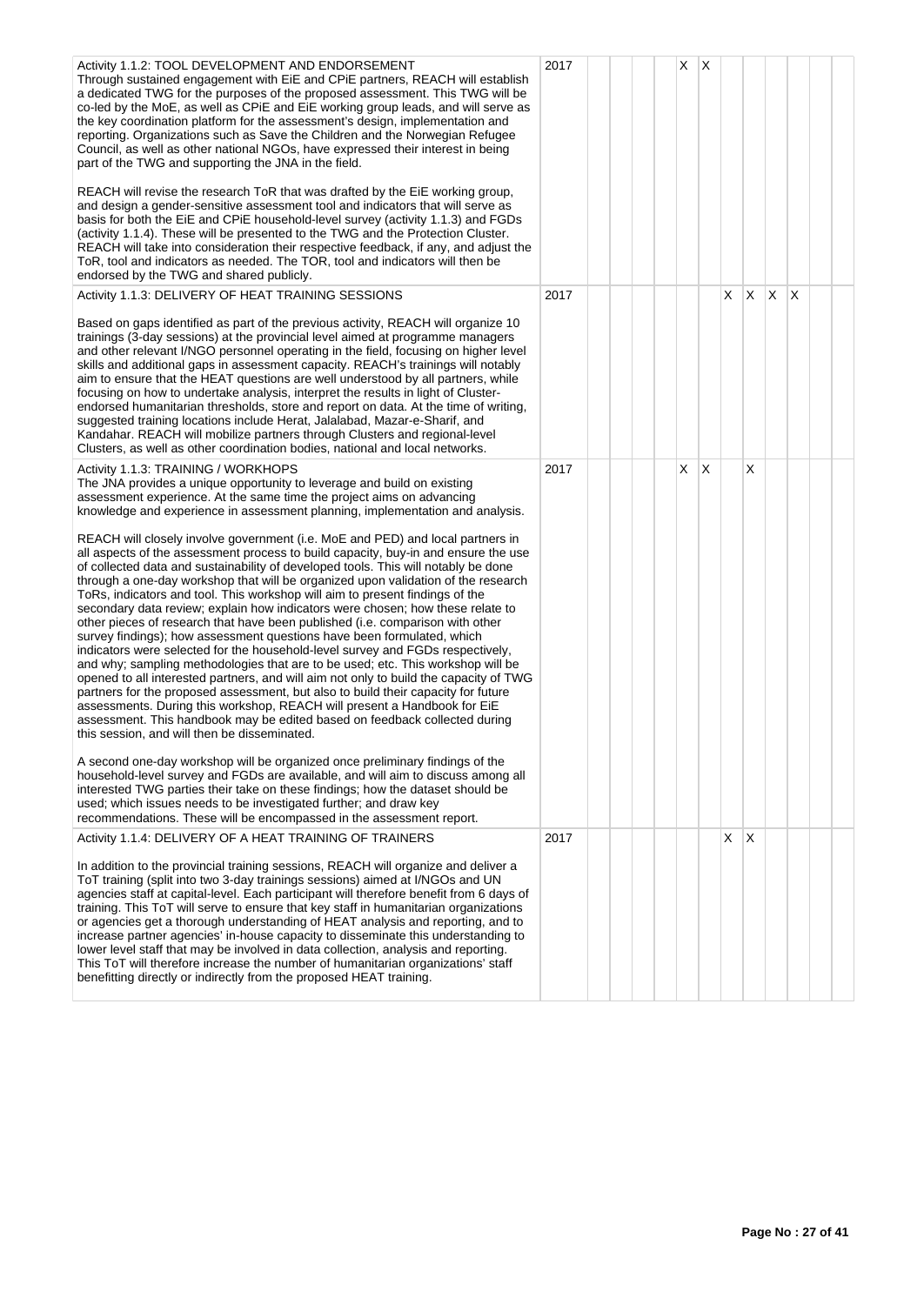| Activity 1.1.4: HOUSEHOLD LEVEL SURVEY<br>Once the research ToR, tool and indicators have been agreed upon, and based on<br>the results of the secondary data review, REACH will launch a household-level<br>survey. The data collection will be conducted in the course of a two-month period,<br>by trained assessment teams consisting of enumerators from REACH, EiE working<br>group/CPiE partners and the MoE, coordinated by ACTED/REACH. REACH will<br>seek to conduct an average of 377 households interviews per region. This target<br>will be adjusted in each region with regards to the presence and accessibility of<br>caseloads.                                                                                                                                                                    | 2017 |  |   | X            | $\mathsf{X}$ | $\mathsf{X}$ |          |              |                 |  |
|----------------------------------------------------------------------------------------------------------------------------------------------------------------------------------------------------------------------------------------------------------------------------------------------------------------------------------------------------------------------------------------------------------------------------------------------------------------------------------------------------------------------------------------------------------------------------------------------------------------------------------------------------------------------------------------------------------------------------------------------------------------------------------------------------------------------|------|--|---|--------------|--------------|--------------|----------|--------------|-----------------|--|
| This household-level survey will target internally displaced, returnee and refugee<br>households. It will help identify key demographic and socio-economic<br>characteristics of target populations, and will aim to evaluate education and<br>protection specific indicators, and may also include related indicators (e.g.<br>livelihoods). JNA data collection partners will particularly aim to access female<br>respondents and collect information and girls' specific protection and education<br>needs.                                                                                                                                                                                                                                                                                                      |      |  |   |              |              |              |          |              |                 |  |
| Activity 1.1.5: FOCUS GROUP DISCUSSIONS AND KEY INFORMANT<br><b>INTERVIEWS</b><br>After the household-level survey has started and once its preliminary findings are<br>identified, a round of FGDs and KIIs will be held in selected locations in each<br>region of Afghanistan, targeting schools located near and affected by the presence<br>of internally displaced, returnee or refugee caseloads.                                                                                                                                                                                                                                                                                                                                                                                                             | 2017 |  |   |              | X.           | $\mathsf{X}$ | X        |              |                 |  |
| This qualitative survey will serve to explore in depth barriers to education and<br>related vulnerabilities from the education supply side, as well as child protection<br>concerns. FGDs and KIIs will play a key role in the identification of service delivery<br>gaps and needs, and in the elaboration of recommendations on how to safely and<br>sustainably improve or resume education services in areas where internally<br>displaced, returnee and refugee caseloads can be found.                                                                                                                                                                                                                                                                                                                         |      |  |   |              |              |              |          |              |                 |  |
| Activity 1.1.5: POST-TRAINING MONITORING AND SUPPORT                                                                                                                                                                                                                                                                                                                                                                                                                                                                                                                                                                                                                                                                                                                                                                 | 2017 |  |   |              | X.           | <b>X</b>     | <b>X</b> | $\mathsf{X}$ | X               |  |
| REACH will provide a regular post-training monitoring and a helpline through its<br>focal points (whose contact details will be disseminated during provincial trainings<br>and the ToT) so that all trained partner agencies can raise any questions that they<br>may have regarding the HEAT, and related data collection, analysis and reporting.<br>REACH will provide technical support and trouble-shooting, and will regularly<br>update a problem-solving log-sheet.                                                                                                                                                                                                                                                                                                                                         |      |  |   |              |              |              |          |              |                 |  |
| Activity 1.1.6: COMPILATION AND PUBLICATION OF RESULTS<br>The data collected by REACH and JNA partners through the household-level<br>assessment will be entered in the specific data collection and analysis tool that will<br>be developed by REACH for this assessment. FGD and KII qualitative data will be<br>compiled into anonymized transcripts. Data analysis will conducted by REACH, in<br>close collaboration with the MoE and the TWG. For each region, REACH will<br>produce a comparative analysis of access to education and protection concerns by<br>population group (returnees, refugees, internally displaced).                                                                                                                                                                                 | 2017 |  |   |              |              |              | X        | X            | $\mathsf{\chi}$ |  |
| Based on the secondary data review, and primary household and FGD/KII data<br>collected, information products will be created. REACH will publicly release<br>preliminary findings and a clean dataset, followed by a single comprehensive<br>report (including maps, tables and graphs), detailing findings and<br>recommendations, and regional profiles (in the form of factsheets) summarizing<br>findings for each province. The results will be presented through all appropriate<br>cluster and coordination meetings. REACH will also release a contact list of<br>schools visited as part of FGD and KIIs.                                                                                                                                                                                                  |      |  |   |              |              |              |          |              |                 |  |
| Activity 1.2.1: TERMS OF REFERENCE AND TOOL DEVELOPMENT FOR<br>HOUSEHOLD-LEVEL SURVEY                                                                                                                                                                                                                                                                                                                                                                                                                                                                                                                                                                                                                                                                                                                                | 2017 |  | X | $\mathsf{X}$ |              |              |          |              |                 |  |
| While collecting secondary information, REACH will design a household-level tool<br>in close collaboration with FSAC and other interested parties, that will serve as<br>basis for the household-level survey to be launched in ISETs identified through the<br>previous activity. REACH will liaise with the above mentioned actors on the data<br>collection tools and analysis framework to strengthen assessment ownership from<br>key stakeholders, and consider access constraints to develop methodologies<br>appropriate for each target area. Research ToRs, tool and indicators will be<br>reviewed by the Protection cluster and Gender in Humanitarian Action working<br>group, and endorsed by FSAC. These will then be presented to the ICCT and the<br>Assessment Working Group, and shared publicly. |      |  |   |              |              |              |          |              |                 |  |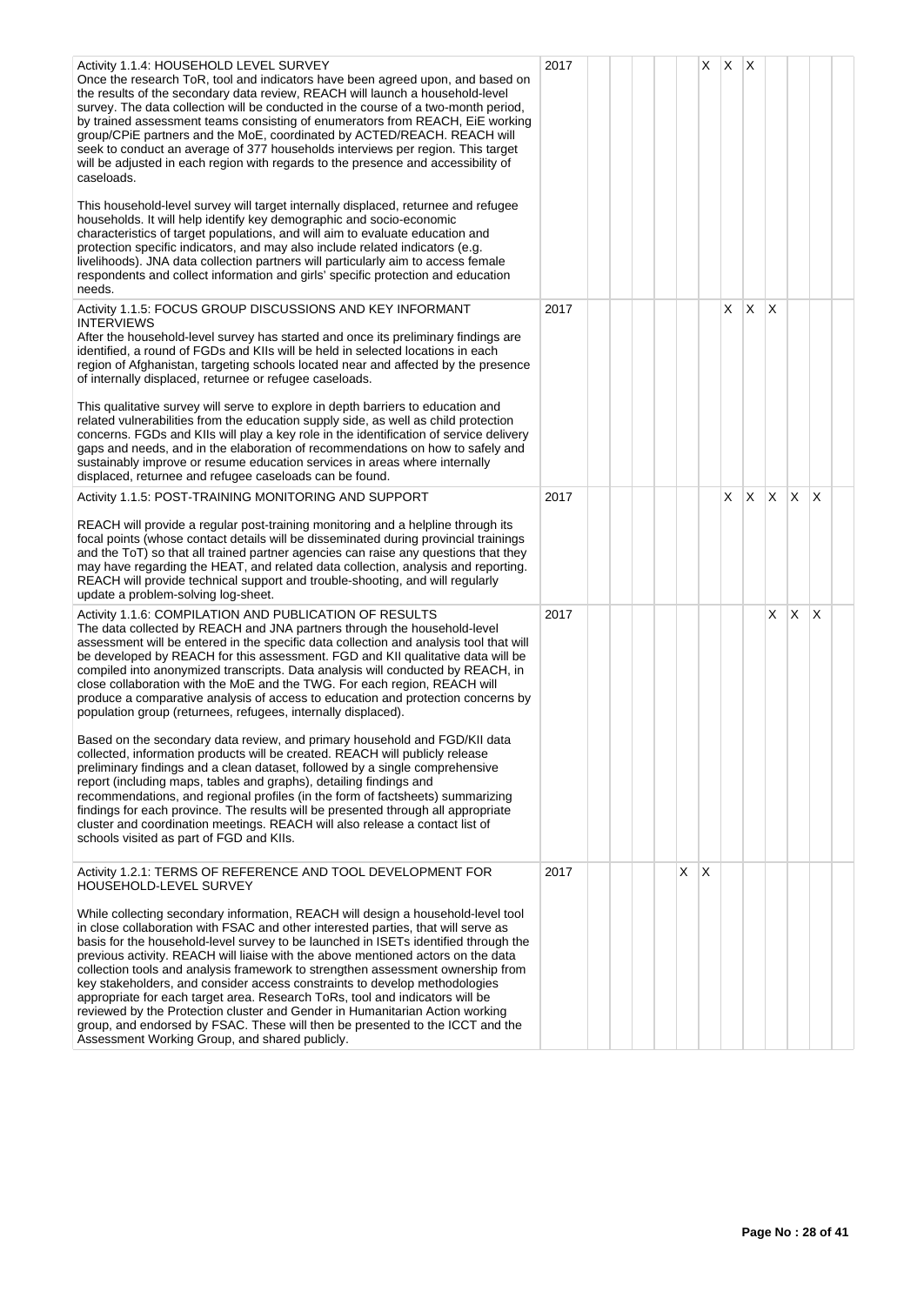| Activity 1.2.1: TERMS OF REFERENCE AND TOOL DEVELOPMENT FOR<br>HOUSEHOLD-LEVEL SURVEY                                                                                                                                                                                                                                                                                                                                                                                                                                                                                                                                                                                                                                                                                                                                                                                                                                                                                                                                                                                                                                                                                                                                                                                                                                                                                                                                                                                                                                                                                                                                                                                                                                                                                                                                                                                                                                                                                 | 2017 |  | X |   | $\mathsf{X}$ |              |              |    |    |   |  |
|-----------------------------------------------------------------------------------------------------------------------------------------------------------------------------------------------------------------------------------------------------------------------------------------------------------------------------------------------------------------------------------------------------------------------------------------------------------------------------------------------------------------------------------------------------------------------------------------------------------------------------------------------------------------------------------------------------------------------------------------------------------------------------------------------------------------------------------------------------------------------------------------------------------------------------------------------------------------------------------------------------------------------------------------------------------------------------------------------------------------------------------------------------------------------------------------------------------------------------------------------------------------------------------------------------------------------------------------------------------------------------------------------------------------------------------------------------------------------------------------------------------------------------------------------------------------------------------------------------------------------------------------------------------------------------------------------------------------------------------------------------------------------------------------------------------------------------------------------------------------------------------------------------------------------------------------------------------------------|------|--|---|---|--------------|--------------|--------------|----|----|---|--|
| While collecting secondary information, REACH will design a household-level tool<br>in close collaboration with the WASH and ESNFI Clusters and other interested<br>parties, that will serve as basis for the household-level survey to be launched in<br>ISETs identified through the previous activity. REACH will liaise with the above<br>mentioned actors on the data collection tools and analysis framework to strengthen<br>assessment ownership from key stakeholders, and consider access constraints to<br>develop methodologies appropriate for each target area. Research ToRs, tool and<br>indicators will be reviewed by the Protection cluster and Gender in Humanitarian<br>Action working group, and endorsed by the WASH and ES/NFI Clusters. These will<br>then be presented to the ICCT and the Assessment Working Group, and shared<br>publicly.                                                                                                                                                                                                                                                                                                                                                                                                                                                                                                                                                                                                                                                                                                                                                                                                                                                                                                                                                                                                                                                                                                | 2017 |  |   | X | $\mathsf{X}$ |              |              |    |    |   |  |
| Activity 1.2.2: IMPLEMENTATION OF THE HOUSEHOLD LEVEL SURVEY                                                                                                                                                                                                                                                                                                                                                                                                                                                                                                                                                                                                                                                                                                                                                                                                                                                                                                                                                                                                                                                                                                                                                                                                                                                                                                                                                                                                                                                                                                                                                                                                                                                                                                                                                                                                                                                                                                          | 2017 |  |   |   | X.           | X.           | X.           | ΙX |    |   |  |
| The household-level survey proposed under this outcome will focus primarily on<br>food security needs. The survey may also seek to collect information on other<br>related critical needs, such as livelihoods, protection and nutrition. Whenever<br>possible, random sampling will be used to select the households that will be<br>interviewed in each ISET. The target number of households will be determined by<br>the total number of populations and with the objective of enabling the<br>generalization of findings, with a 95% level of confidence and a 5% margin of error<br>at the province level, and may be adjusted depending on local access conditions.<br>REACH will aim to interview a minimum of 390 households per province. As much<br>as possible, REACH will use both male and female enumerators to ensure that<br>sex-disaggregated data is collected and that women's specific needs and<br>vulnerabilities are identified. REACH will also seek to identify needs and<br>vulnerabilities associated with age, disabilities, etc., in line with recommendations<br>from the Protection cluster and the Gender in Humanitarian Action working group.<br>If data collection cannot be performed due to access issues, local organizations<br>will be approached to help in data collection. All enumerators will be fully trained in<br>the tool and its delivery prior to their deployment in the field. Regular progress<br>updates on data collection will be provided to the donor and the ICCT. Where<br>relevant, sensitive protection information will be passed to the Protection Cluster, in<br>order to support interventions and planning. If agencies request the raw data<br>containing household identifiers, then the sensitive name/contact details will be<br>removed and replaced with a unique key so that the identifier information can be<br>restored at a later date, based on the respect of protection standards. |      |  |   |   |              |              |              |    |    |   |  |
| Activity 1.2.2: IMPLEMENTATION OF THE HOUSEHOLD LEVEL SURVEY                                                                                                                                                                                                                                                                                                                                                                                                                                                                                                                                                                                                                                                                                                                                                                                                                                                                                                                                                                                                                                                                                                                                                                                                                                                                                                                                                                                                                                                                                                                                                                                                                                                                                                                                                                                                                                                                                                          | 2017 |  |   |   | X            | X            | $\mathsf{X}$ | X  |    |   |  |
| The household-level survey proposed under this outcome will focus primarily on<br>WASH and Shelter needs. The survey may also seek to collect information on<br>other related critical needs, such as livelihoods and protection. Whenever possible,<br>random sampling will be used to select the households that will be interviewed in<br>each ISET. The target number of households will be determined by the total<br>number of populations and with the objective of enabling the generalization of<br>findings, with a 95% level of confidence and a 5% margin of error, and may be<br>adjusted depending on local access conditions. REACH will aim to interview a<br>minimum of 390 households per province. As much as possible, REACH will use<br>both male and female enumerators to ensure that sex-disaggregated data is<br>collected and that women's specific needs and vulnerabilities are identified.<br>REACH will also seek to identify needs and vulnerabilities associated with age,<br>disabilities, etc through recommendation from the Protection cluster and Gender in<br>Humanitarian Action working group. If data collection cannot be performed due to<br>access issues, local organizations will be approached to help in data collection. All<br>enumerators will be fully trained in the tool and its delivery prior to their deployment<br>in the field. Regular progress updates on data collection will be provided to the<br>donor and the ICCT. Where relevant, sensitive protection information will be<br>passed to the Pprotection Ccluster, in order to support interventions and planning.<br>If agencies request the raw data containing household identifiers, then the<br>sensitive name/contact details will be removed and replaced with a unique key so<br>that the identifier information can be restored at a later date, based on the respect<br>of protection standards.                                         | 2017 |  |   |   | X.           | $\mathsf{X}$ | X            | Χ  |    |   |  |
| Activity 1.2.3: COMPILATION AND PUBLICATION OF RESULTS                                                                                                                                                                                                                                                                                                                                                                                                                                                                                                                                                                                                                                                                                                                                                                                                                                                                                                                                                                                                                                                                                                                                                                                                                                                                                                                                                                                                                                                                                                                                                                                                                                                                                                                                                                                                                                                                                                                | 2017 |  |   |   |              |              |              |    | X. | X |  |
| REACH will take charge of data entry (where necessary), data cleaning, and data<br>analysis. Based on the secondary data review results and on the household-level<br>data collected by REACH teams in ISETs, a series of information products will be<br>created. Preliminary findings and a clean dataset will be released publicly on<br>appropriate platforms (e.g. ReliefWeb, HDX, etc.), followed by a single report and<br>factsheets on the findings for each province. A preliminary findings workshop will<br>be organized to allow the cluster, and interested parties to partake in forming the<br>narrative and guiding further analysis of the data. The results will be presented<br>through all appropriate Cluster or coordination meetings to ensure that they are<br>widely broadcast across the humanitarian community and can best be used to<br>inform further programming.                                                                                                                                                                                                                                                                                                                                                                                                                                                                                                                                                                                                                                                                                                                                                                                                                                                                                                                                                                                                                                                                     | 2017 |  |   |   |              |              |              |    | X. | X |  |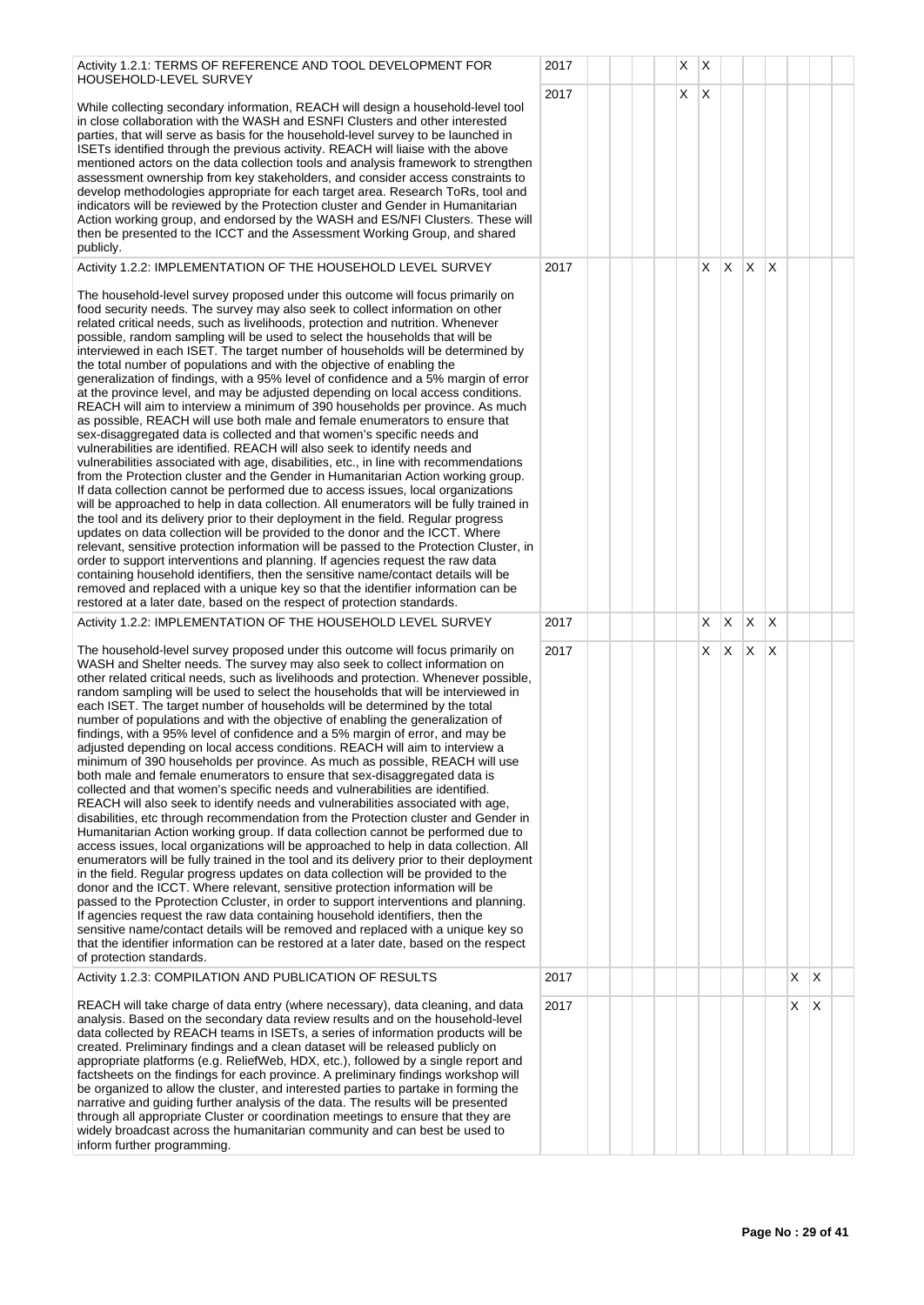| Activity 1.2.3: COMPILATION AND PUBLICATION OF RESULTS                                                                                                                                                                                                                                                                                                                                                                                                                                                                                                                                                                                                                                                                                                                                                                                                                                                 | 2017 |  |   |              |   |              |    | X                       | Х |  |
|--------------------------------------------------------------------------------------------------------------------------------------------------------------------------------------------------------------------------------------------------------------------------------------------------------------------------------------------------------------------------------------------------------------------------------------------------------------------------------------------------------------------------------------------------------------------------------------------------------------------------------------------------------------------------------------------------------------------------------------------------------------------------------------------------------------------------------------------------------------------------------------------------------|------|--|---|--------------|---|--------------|----|-------------------------|---|--|
| REACH will take charge of data entry (where necessary), data cleaning, and data<br>analysis. Based on the secondary data review results and on the household-level<br>data collected by REACH teams in ISETs, a series of information products will be<br>created. Preliminary findings and a clean dataset will be released publicly on<br>appropriate platforms (e.g. ReliefWeb, HDX, etc.), followed by a single report and<br>factsheets on the findings for each province. A preliminary findings workshop will<br>be organized to allow the cluster, and interested stakeholders to partake in forming<br>the narrative and guiding further analysis of the data. The results will be presented<br>through all appropriate Cluster or coordination meetings to ensure that they are<br>widely broadcast across the humanitarian community and can best be used to<br>inform further programming. |      |  |   |              |   |              |    |                         |   |  |
| Activity 2.1.1: DEVELOPMENT OF HEAT ANALYSIS AND REPORTING TOOLS                                                                                                                                                                                                                                                                                                                                                                                                                                                                                                                                                                                                                                                                                                                                                                                                                                       | 2017 |  | X |              |   |              |    |                         |   |  |
| In the early stages of the project, REACH will undertake a review of discussions<br>and possible solutions regarding the development of a dedicated HEAT analysis<br>tool and of a related reporting tool. REACH will then design simple, comprehensive<br>tools to standardize the analysis of and reporting on data collected by humanitarian<br>partners through the HEAT as part of their emergency assessments. These tools<br>will be presented to and endorsed by OCHA through the HCAWG. This standard<br>form of analysis and reporting for each of the HEAT indicators will serve to<br>maintain the quality of analyses, while harmonizing data interpretation and<br>enabling comparisons between assessment findings from each implementing<br>partner. REACH will also develop a SOP to facilitate the understanding of the tool<br>and its appropriation by partners.                   | 2017 |  | Х |              |   |              |    |                         |   |  |
| Activity 2.1.1: DEVELOPMENT OF HEAT ANALYSIS AND REPORTING TOOLS                                                                                                                                                                                                                                                                                                                                                                                                                                                                                                                                                                                                                                                                                                                                                                                                                                       | 2017 |  | Х |              |   |              |    |                         |   |  |
| In the early stages of the project, REACH will undertake a review of discussions<br>and possible solutions regarding the development of a dedicated HEAT analysis<br>tool and of a related reporting tool. REACH will then design simple, comprehensive<br>tools to standardize the analysis of and reporting on data collected by humanitarian<br>partners through the HEAT as part of their emergency assessments. These tools<br>will be presented to and endorsed by OCHA through the HCAWG. This standard<br>form of analysis and reporting for each of the HEAT indicators will serve to<br>maintain the quality of analyses, while harmonizing data interpretation and<br>enabling comparisons between assessment findings from each implementing<br>partner. REACH will also develop a SOP to facilitate the understanding of the tool<br>and its appropriation by partners.                   | 2017 |  | X |              |   |              |    |                         |   |  |
| Activity 2.1.2: DEVELOPMENT OF TRAINING CURRICULA AND MATERIALS                                                                                                                                                                                                                                                                                                                                                                                                                                                                                                                                                                                                                                                                                                                                                                                                                                        | 2017 |  | X | $\mathsf{X}$ |   |              |    |                         |   |  |
| REACH will closely coordinate with NRC in the early stages of the project in order<br>to get the full details of what trainings have been delivered, where and to whom by<br>NRC under its CHF 2016 1st Standard Allocation programming. This endeavours<br>will provide REACH with a clear understanding of what has been achieved and of<br>the remaining gaps. REACH will build on these previous trainings and related<br>materials to develop capacity building packages for coordinated humanitarian<br>HEAT assessments, including guidance on the analysis and reporting tools<br>developed as part of the previous activity. REACH will develop training materials,<br>including a handbook produced in English, Dari, and Pashto, supporting<br>PowerPoint presentations and fabricated analysis examples to be used during<br>trainings.                                                    |      |  |   |              |   |              |    |                         |   |  |
| Activity 2.1.2: DEVELOPMENT OF TRAINING CURRICULA AND MATERIALS                                                                                                                                                                                                                                                                                                                                                                                                                                                                                                                                                                                                                                                                                                                                                                                                                                        | 2017 |  | X | X            |   |              |    |                         |   |  |
| REACH will closely coordinate with NRC in the early stages of the project in order<br>to get the full details of what trainings have been delivered, where and to whom by                                                                                                                                                                                                                                                                                                                                                                                                                                                                                                                                                                                                                                                                                                                              | 2017 |  | Х | $\mathsf{X}$ |   |              |    |                         |   |  |
| NRC under its CHF 2016 1st Standard Allocation programming. This endeavours<br>will provide REACH with a clear understanding of what has been achieved and of<br>the remaining gaps. REACH will build on these previous trainings and related<br>materials to develop capacity building packages for coordinated humanitarian<br>HEAT assessments, including guidance on the analysis and reporting tools<br>developed as part of the previous activity. REACH will develop training materials,<br>including a handbook produced in English, Dari, and Pashto, supporting<br>PowerPoint presentations and fabricated analysis examples to be used during<br>trainings.                                                                                                                                                                                                                                 | 2017 |  | Χ | Х            |   |              |    |                         |   |  |
| Activity 2.1.3: DELIVERY OF HEAT TRAINING SESSIONS                                                                                                                                                                                                                                                                                                                                                                                                                                                                                                                                                                                                                                                                                                                                                                                                                                                     | 2017 |  |   |              | X | X.           | X. | $\overline{\mathsf{x}}$ |   |  |
| Based on gaps identified as part of the previous activity, REACH will organize 10<br>trainings (3-day sessions) at the provincial level aimed at programme managers                                                                                                                                                                                                                                                                                                                                                                                                                                                                                                                                                                                                                                                                                                                                    | 2017 |  |   |              | Х | $\mathsf{X}$ | X  | X                       |   |  |
| and other relevant I/NGO personnel operating in the field, focusing on higher level<br>skills and additional gaps in assessment capacity. REACH's trainings will notably                                                                                                                                                                                                                                                                                                                                                                                                                                                                                                                                                                                                                                                                                                                               | 2017 |  |   |              | Х | X            | X  | X                       |   |  |
| aim to ensure that the HEAT questions are well understood by all partners, while<br>focusing on how to undertake analysis, interpret the results in light of Cluster-<br>endorsed humanitarian thresholds, store and report on data. At the time of writing,<br>suggested training locations include Herat, Jalalabad, Mazar-e-Sharif, and<br>Kandahar. REACH will mobilize partners through Clusters and regional-level<br>Clusters, as well as other coordination bodies, national and local networks.                                                                                                                                                                                                                                                                                                                                                                                               | 2017 |  |   |              | X | X.           | X. | $\mathsf{X}$            |   |  |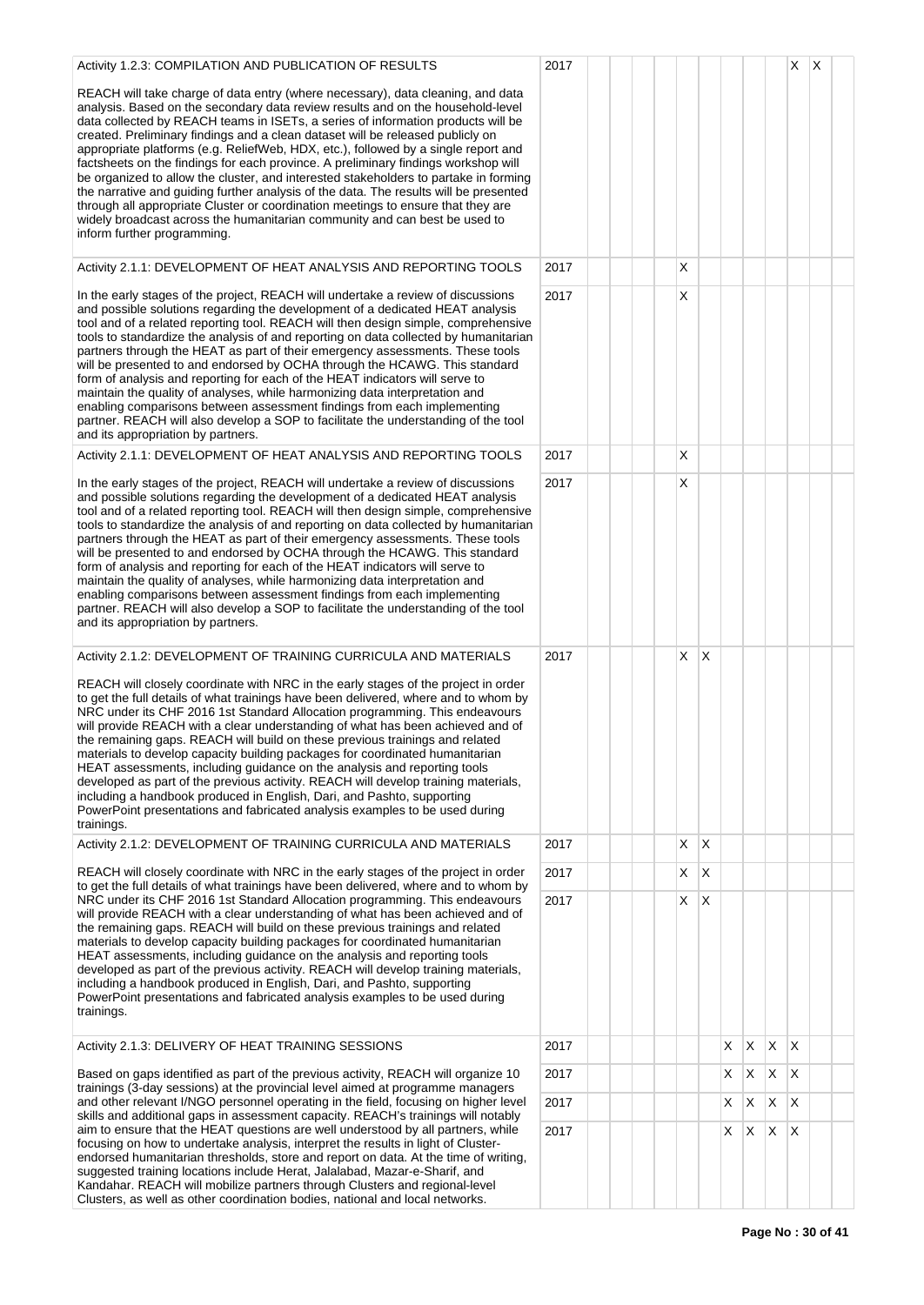| $\overline{1}$ . Ouvily a term to be a transfer to the set of the set of the set of the set of the set of the set of the set of the set of the set of the set of the set of the set of the set of the set of the set of the set of |
|------------------------------------------------------------------------------------------------------------------------------------------------------------------------------------------------------------------------------------|
| In addition to the provincial training sessions, REACH will organize and deliver a                                                                                                                                                 |
| ToT training (split into two 3-day trainings sessions) aimed at I/NGOs and UN                                                                                                                                                      |
| agencies staff at capital-level. Each participant will therefore benefit from 6 days of                                                                                                                                            |
| training. This ToT will serve to ensure that key staff in humanitarian organizations                                                                                                                                               |
| or agencies get a thorough understanding of HEAT analysis and reporting, and to                                                                                                                                                    |
| increase partner agencies' in-house capacity to disseminate this understanding to                                                                                                                                                  |
| lower level staff that may be involved in data collection, analysis and reporting.                                                                                                                                                 |
| This ToT will therefore increase the number of humanitarian organizations' staff                                                                                                                                                   |
| benefitting directly or indirectly from the proposed HEAT training.                                                                                                                                                                |

## Activity 2.1.5: POST-TRAINING MONITORING AND SUPPORT

Activity 2.1.4: DELIVERY OF A HEAT TRAINING OF TRAINERS

REACH will provide a regular post-training monitoring and a helpline through its focal points (whose contact details will be disseminated during provincial trainings and the ToT) so that all trained partner agencies can raise any questions that they may have regarding the HEAT, and related data collection, analysis and reporting. REACH will provide technical support and trouble-shooting, and will regularly update a problem-solving log-sheet.

Activity 2.1.5: POST-TRAINING MONITORING AND SUPPORT

REACH will provide a regular post-training monitoring and a helpline through its focal points (whose contact details will be disseminated during provincial trainings and the ToT) so that all trained partner agencies can raise any questions that they may have regarding the HEAT, and related data collection, analysis and reporting. REACH will provide technical support and trouble-shooting, and will regularly update a problem-solving log-sheet.

# 2017 X X 2017 X X 2017 X X X X X 2017 X X X X X 2017 X X X X X 2017 X X X X X

2017 X X 2017 X X

#### **OTHER INFO**

## **Accountability to Affected Populations**

Accountability to Affected Populations (AAP) is a key component of REACH's programming, and notably improves REACH's understanding of the needs and vulnerabilities of target populations, which will directly improve project outcomes and contribute to the development of efficient and appropriate programming.

REACH will first demonstrate AAP towards the project's direct beneficiaries (aid actors). In the project design phase, REACH has carefully considered the priorities of humanitarian sector, as set out in the HRP for 2017 and the CHF 1st standard allocation strategy, and has directly engaged FSAC, WASH, ESNFI and APC Clusters in identifying the information gaps that the action intends to address, as well as with OCHA regarding remaining HEAT analysis and reporting training needs. During the implementation of proposed assessment, all activities will involve OCHA and the Clusters in research design (methodology and tools) and analysis, so as to ensure a joint and participatory analysis process that will benefit the wider humanitarian sector. Implementing activities with the support, input, and buy-in of legitimate coordination platforms, including the Cluster system, will ensure that all aid actors are actively engaged and will have the opportunity to participate, influence the process, and provide feedback in decision making sessions.

Regarding accountability towards indirect beneficiaries (i.e. residents of ISETs in target provinces; other displaced populations targeted by the JNA), REACH will ensure that the basic principles of Do No Harm and ethical research are applied to all field data collection exercises, as detailed in the Protection and Gender sections below. REACH will inform targeted communities of the purpose of each data collection activity and targeted communities will have the opportunity to interact with the REACH teams prior the start of data collection in order to maximise local acceptance of the assessments and cultural sensitivity. All assessment tools will be piloted, and feedback from communities will be integrated into the final assessment products. In addition, the networks, mechanisms, and assessment teams established through this project with communities and facilitating partners will be available to rapidly disseminate information to communities, if needed. Gender and protection issues related to the use of the HEAT, including with regards to data analysis and reporting, will also be embedded in the HEAT trainings provided to humanitarian partners by REACH.

In addition, in order to improve transparency and accountability to beneficiaries, and to improve programming through additional feedback, ACTED Afghanistan has established a complaints hotline that will be made available to REACH for this project. This hotline is open to both beneficiaries and non-beneficiaries, and is implemented in all ACTED projects. At the start of assessments, staff will give a presentation explaining the complaints process, and distribute flyers with written and pictorial instructions (developed in order to make the mechanism accessible to illiterate persons). Posters explaining the complaints hotline (in verbal and visual form) will be displayed throughout assessment locations.

## **Implementation Plan**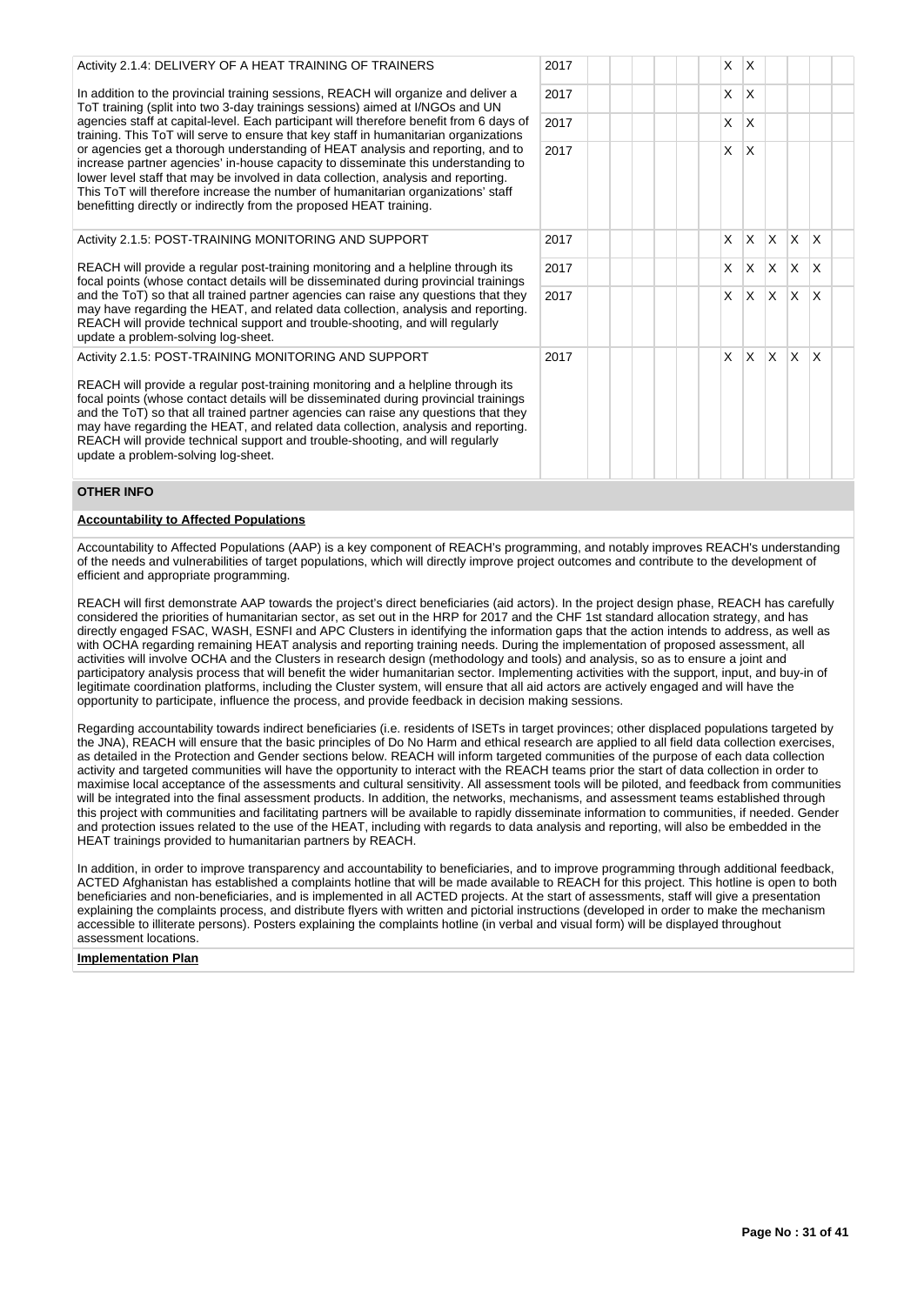IMPACT is the lead-organisation in the REACH programme, and hosts the REACH Global team in its Geneva HQ, and is in charge of HR management of REACH staff, as well as of strategic and programmatic oversight, and external relations at the global level for REACH. IMPACT and ACTED coordinate on field implementation on a daily basis. In all field operations of IMPACT/REACH programmes, ACTED provides operational support to IMPACT programmes (in the form of office space, cars, national recruitment) while IMPACT provides HR management of IMPACT/REACH international staff. In August 2016, IMPACT was officially established in Afghanistan through ACTED, and is in the process of hiring a team of dedicated REACH staff, under the supervision of REACH's Senior Advisor.

As part of the proposed assessments (FSAC, WASH/ESNFI, and EiE), REACH's project team will be led by two international Assessment Officers, supported by 6 Field Officers, and 95 enumerators. REACH's team will also include an international GIS specialist, dedicated to the provision of information and GIS support, and related backstopping. REACH will coordinate closely with partners – specifically FSAC, ESNFI and WASH Cluster members, and will promote inter-agency cooperation through coordination platforms. In addition, ACTED is an active member of Clusters at both national and regional (North, North-East, East) levels. To ensure coordination with the ICCT, REACH will attend relevant coordination and cluster meetings. This cooperation among clusters, and between REACH and the clusters, will manifest through the participation of cluster members during data collection, supervised by REACH. These approaches will ensure a transfer of knowledge to sectors and members, as well as the establishment of processes and best practices to be institutionalized by the Clusters and replicated in the future. REACH will also rely on any modules in HEAT that can be used to measure indicators of the assessments, to ensure synergies across all Clusters. Where partners are present and willing, data collection will be conducted by teams with REACH staff and local partners; with REACH data collection teams filling in where needed. REACH will adhere to the highest level of representativeness that is possible to achieve given available resources, time, and access constraints. In ideal circumstances, where the assessment objective is to identify prevalence, REACH assessments generate findings that are generalizable with a specified level of precision. The level of precision generally sought is 95 % confidence with a 5% margin of error. When primary data collection is infeasible due to security, REACH will work with partners already in the field to collect data, either by embedding staff in partners' teams, or providing support from the capital or provincial level, as detailed in the Security and Access sections. f. When possible, mobile data collection will be used, including the geolocalisation of data points, allowing REACH to monitor proper random sampling and conduct geo-spatial analysis.

As part of the implementation of the HEAT component of this project, REACH's dedicated Assessment officer will be in charge of ensuring a smooth handover from NRC, developing new training materials and the analysis handbook. This Officer will be supported by two Field Officers who will ensure that training materials are properly translated and work in close liaison with local partners. REACH will coordinate with NRC to find the exact number and locations of training sessions previously run by NRC, as well as the contents of these sessions, in order to avoid duplication of activities. REACH will use NRC-developed materials and seek to extend trainings in areas not previously covered, while expanding trainings into analysis and use of the data.

**Coordination with other Organizations in project area**

| Name of the organization                                                                           | Areas/activities of collaboration and rationale                                                                                                                                                                                                                                                                                                                   |
|----------------------------------------------------------------------------------------------------|-------------------------------------------------------------------------------------------------------------------------------------------------------------------------------------------------------------------------------------------------------------------------------------------------------------------------------------------------------------------|
| <b>FSAC/WASH/ESNFI Clusters</b>                                                                    | If and when it is necessary to create new tools or methodologies,<br>REACH will coordinate closely with the Assessment Working Group<br>and relevant clusters, so as to avoid any duplication of efforts.<br>Cluster members will be closely associated in the analysis through<br>presentation of findings.                                                      |
| UNOCHA and HCAWG                                                                                   | UNOCHA has a presence throughout Afghanistan and coordinates<br>humanitarian activities with multiple partners--including INGOs and<br>NGOs, and the cluster system. REACH will work closely with OCHA<br>and the HCAWG in all phases of this project, including assessments,<br>the development of methodologies and tools, and the dissemination<br>of results. |
| Protection Cluster; EiE WG and CPiE (including Protection Cluster,<br>EIEWG and CPIE Focal Points) | Collaboration with the Protection Cluster, and its EiE working group<br>and CPIE, will be the heart of this project. REACH will closely<br>coordinate with these groups to establish the JNA TWG, collect<br>secondary data, validate the JNA ToR, tool and indicators, support<br>data collection and review assessment findings.                                |
| MoE and PED                                                                                        | REACH will closely collaborate with the MoE and respective PEDs in<br>the Provinces in planning, implementing and analyzing the Joint<br>Needs Assessment.                                                                                                                                                                                                        |
| <b>IOM</b>                                                                                         | REACH will closely coordinate with IOM throughout the project at<br>both regional and national levels, and will notably use released<br>returnee mobility assessment data.                                                                                                                                                                                        |
| Norwegian Refugee Council                                                                          | REACH will closely coordinate with NRC as part of the HEAT training<br>component, especially in the early stages of the project. By ensuring<br>that a smooth handover between NRC and REACH is completed,<br>REACH will ensure that no duplication of efforts take place.                                                                                        |
| <b>Environment Marker Of The Project</b>                                                           |                                                                                                                                                                                                                                                                                                                                                                   |
| A: Neutral Impact on environment with No mitigation                                                |                                                                                                                                                                                                                                                                                                                                                                   |
| <b>Gender Marker Of The Project</b>                                                                |                                                                                                                                                                                                                                                                                                                                                                   |
| 1-The project is designed to contribute in some limited way to gender equality                     |                                                                                                                                                                                                                                                                                                                                                                   |
| <b>Justify Chosen Gender Marker Code</b>                                                           |                                                                                                                                                                                                                                                                                                                                                                   |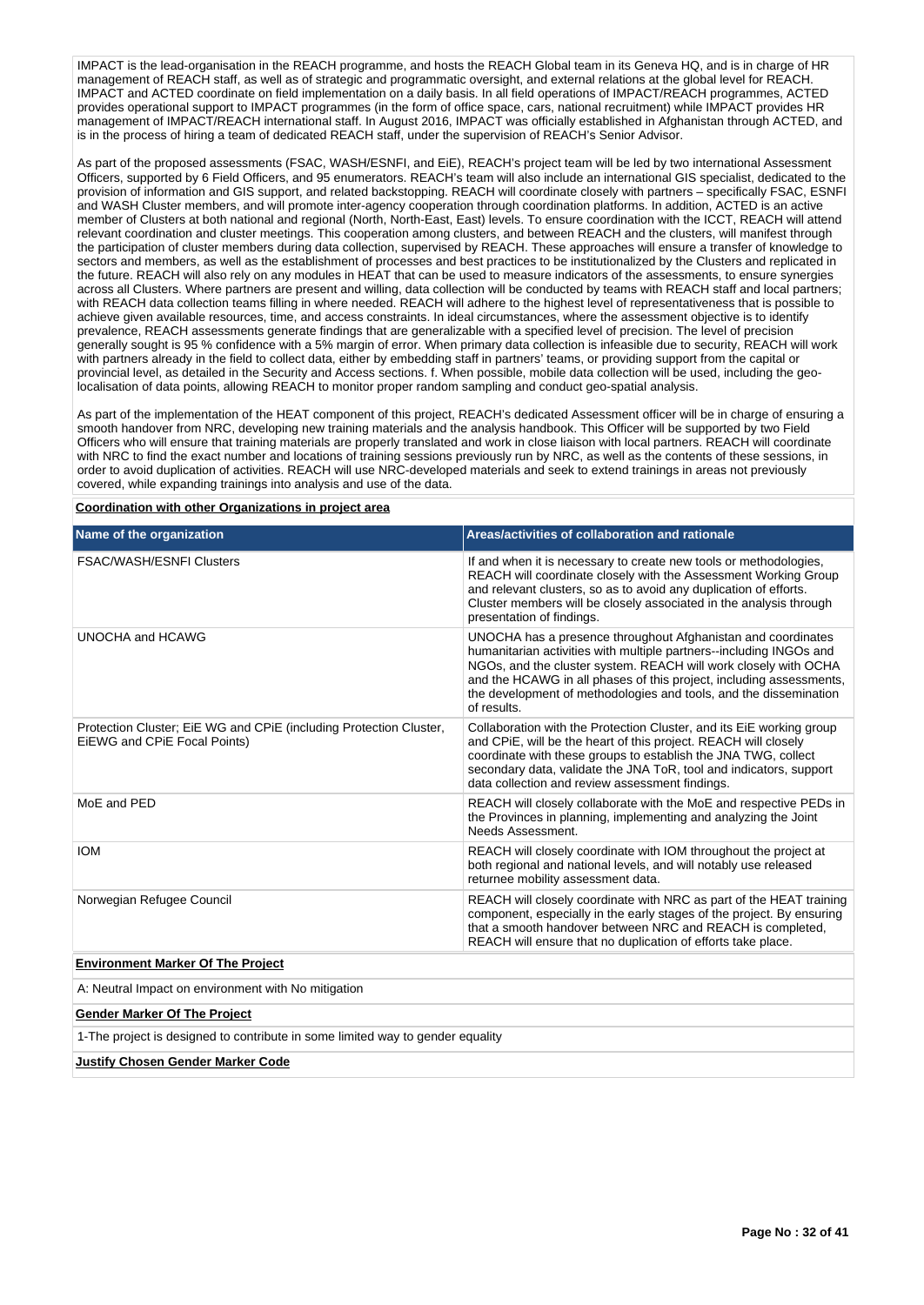The needs of vulnerable displaced households (IDPs, prolonged IDPs, returnees) are often gender-specific. Female household members tend to be more exposed to negative coping mechanisms, abuse and exploitation (e.g. prostitution, child marriage, gender-based violence, etc.), and often lack civil documentation. Men and boys also have gender-specific needs and vulnerabilities, in part related to the expectation that men should provide for the family. These expectations are often particularly challenging during displacement, as they force men to undertake hazardous jobs or attempt to migrate in search of job opportunities, leaving displaced women and children that are in many cases already coping without their regular social network, even more vulnerable. REACH will seek to raise humanitarian partners' understanding of gender and protection issues to be considered as part of HEAT assessments, data analysis and reporting, contributing to the development of gender and protection-sensitive humanitarian interventions.

In addition, in light of these gender-specific needs, REACH will always disaggregate data by sex and age, as well as by other vulnerabilities such as disability or minority status, in its food security, WASH/Shelter and EiE/CPiE assessments. This will allow for in-depth gender analysis of the results and facilitate the identification of specific needs of the most vulnerable groups, further informing the elaboration of gender-sensitive humanitarian, early recovery and development programming. When data is collected through key informants or at community level, interviewed key informants will be profiled according to their sex, age, population group, and, where relevant, livelihood. Similarly, during household-level surveys, the specific needs of women, men, girls and boys will be explored, to identify for example, whether the privacy and safety of women and girls is facilitated at household and community levels. The overall objective is to disaggregate perceived needs and circumstances, enabling robust gender analysis. These steps will ensure that humanitarian actions informed by these data can tailor interventions to the different needs of men, women, boys, and girls. To collect information that reflect intra-household vulnerabilities, REACH teams strive to comprise of an equal number of males and females. To mitigate gender balance issues, data collection teams will include equal numbers of women and men to the extent possible, to ensure that data collection is culturally and gender sensitive. Close cooperation with the Protection cluster and the Gender in Humanitarian Action working group will be sought.

Data collectors will be trained to seek out female participants when possible through culturally sensitive best practices. Female staff will be assigned as focal points for female participants, and male staff will be assigned as focal points for male participants, enabling close communication to follow-up on surveys while respecting cultural and traditional norms. Assessment teams will approach potential participant households in ISETs as mixed-sex pairs, both for the personal safety of teams as well as to respect cultural sensitivities. When REACH disseminates data, the dataset and the information products will be anonymized to remove any information that would identify the interviewee, as detailed further below. REACH will liaise with service providers and protection actors to refer cases of harm, abuse or exploitation, but will not proceed with further investigation or assistance.

Regarding the above environmental marker code, it should be noted here that the proposed project has been designed to have a neutral impact on the environment. In similar past projects implemented by REACH, there has not been any discernible effect on the environment. If environmental issues do arise as a result of the project, they will be addressed in an efficient manner.

### **Protection Mainstreaming**

Protection principles are mainstreamed into all phases of REACH's methodology and activities. During all household-level assessments, female enumerators will consult with women separately, and REACH will endeavour to reach vulnerable populations, including the elderly, female-headed households, and disabled populations. Field assessments will abide by the principle of Do No Harm. REACH will work closely with relevant clusters to ensure assessment methodologies, indicators and analysis is sensitive to gender concerns and wider protection issues. Data collected will be disaggregated by age and gender, with the ability to identify vulnerable households. REACH will also work with relevant agencies and local networks in protection and health to ensure the referral of urgent cases. Specifically, all questionnaires and assessments will be designed in coordination and collaboration with relevant cluster leads, including FSAC, WASH, ESNFI and APC, in close coordination with UNOCHA. Where relevant, sensitive protection information will be passed to the protection cluster, in order to support interventions and planning. If agencies request the raw data containing household identifiers, then the sensitive name/contact details will be removed and replaced with a unique key so that the identifier information can be restored at a later date, based on the respect of protection standards.

All field staff will conduct assessments in a culturally-sensitive manner by liaising with community leaders and elders, and respecting local social, political, and economic dynamics will maintaining principles of neutrality and independence so as to secure local acceptance of the intervention. REACH will fully stress the importance of community engagement before and after assessment exercises. The aim of this engagement is to ensure that assessments are understood and accepted by targeted communities, and that staff are kept safe through this acceptance.

In accordance with its Code of Ethics and Conduct, REACH will ensure that every person from whom data is gathered for the purposes of research consents freely to the process on the basis of adequate information. They will also be able, during the data gathering phase, to withdraw freely or modify their consent and to ask for the destruction of all or part of the data that they have contributed. Throughout training of assessment teams, it will be emphasized that participants are not obliged to provide information they feel poses a risk to their well-being or if they feel this may cause a threat to their personal safety. Through constant feedback, such instances are reported to inform continuous improvements to training.

REACH collects personally identifiable data only for specific purposes. Personal identifiable information will not be publicly disseminated so as to minimize protection concerns for the assessed population. All data will be aggregated to a location, and no household-specific identifiers will be publicly visible from the reports and maps. Should agencies request the raw data containing household identifiers, REACH will remove sensitive details and replace them with a unique key so that the identifier information can be re-connected at a later date, based on protection standards. If there is a further request for the names, then REACH will liaise with UNOCHA to examine whether the requesting agency can receive the identifier data or not, and if so, under which conditions. REACH will include a request for consent within assessments to share personally identifiable information collected, which might only occur for REACH's internal data management purposes (i.e. avoiding duplicates); with the donor or partner organisations where a data-sharing agreement exists, and only for humanitarian purposes; with partner organisations or agencies where specific and urgent need occurs, for example urgent medical needs; and with the owner (i.e. the assessed party) of the information if requested.

**Country Specific Information**

**Safety and Security**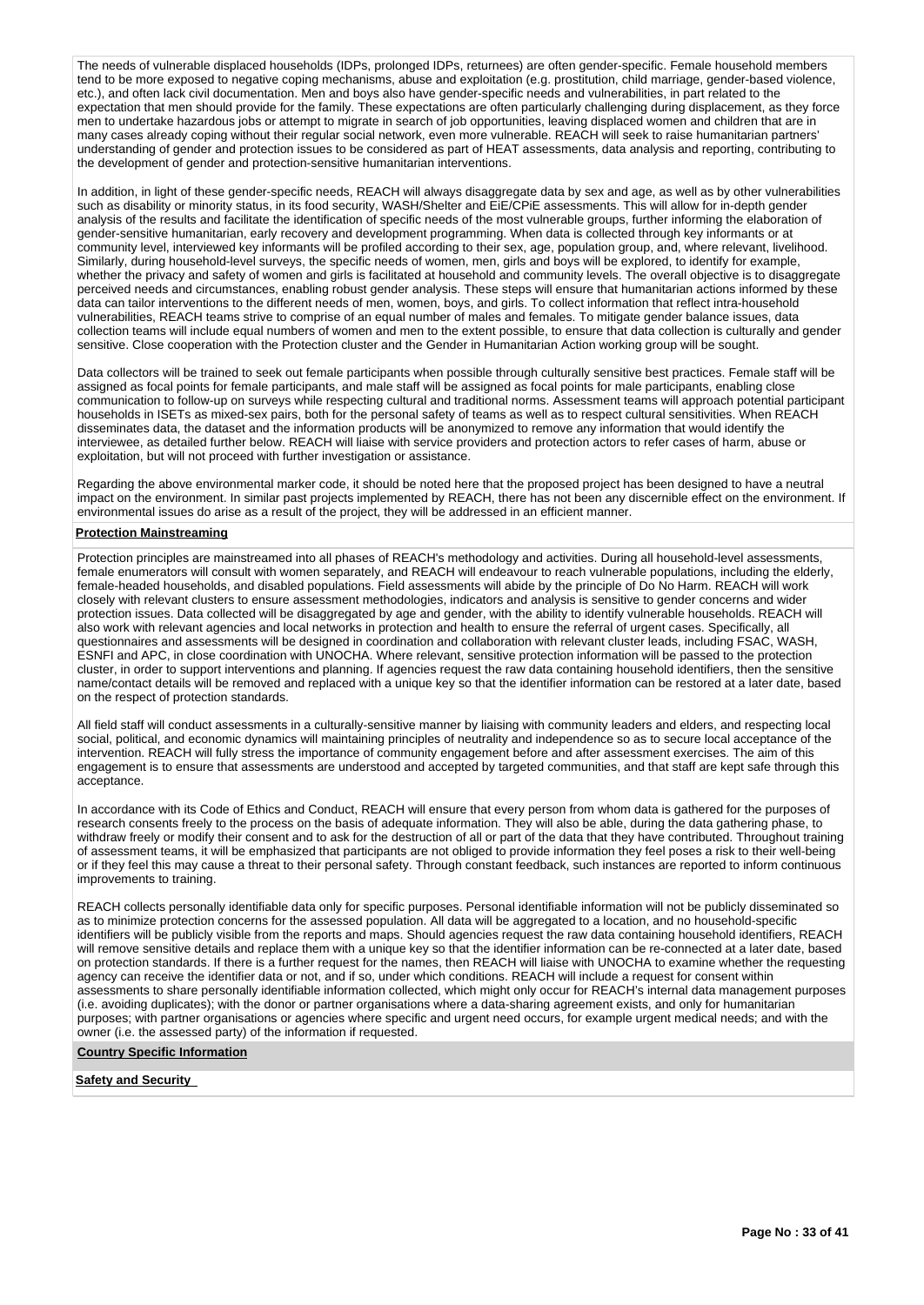The security situation is tense across most provinces of Afghanistan. Attacks and armed clashes are commonplace, and particularly target the Afghan National Security Forces (ANSF) and government officials. While the winter season usually comes with a "winter truce" (although the 2016/2017 winter has been more troubles than previous ones), the summer season tends to see increases in occurrences of armed clashes and attacks. While security will continue to pose a challenge, the vested interest of the communities and authorities will assure minimal disturbance during implementation. As such, ACTED and REACH assume no widespread erosion of security situation that would pose a direct threat to staff and surveyed households, and anticipates their acceptance and willing participation in proposed interventions. However, given the volatile security environment of districts that will be targeted as part of this project, ACTED will continuously work towards maintaining local acceptance and engage local interlocutors and powerbrokers, and will make sure that some prior coordination with the local government and stakeholders is undertaken in each target area. The purpose, aim and the methodology of the project will be thoroughly explained in order not to raise doubts or suspicions.

ISETs in the Eastern region (especially in Nuristan) will likely prove to be the most challenging in terms of access. Both ACTED and REACH however have an active presence in the East and are therefore familiar with local stakeholders, local culture and the security situation. A number of armed groups, including the Taliban, Al Qaeda, the Islamic State, the Haqqani network and the Islamic Movement of Uzbekistan are present across the region. The security situation in Herat province is more stable than in other provinces, and the KIS generally do not specific access constraints. ISETs in Balkh province are also generally safe, and ACTED has a strong field presence there that can be leveraged for the purposes of the food security household-level assessment.

All REACH national and international staff receive a security briefing prior to their deployment in the field. Staff members will dress appropriately and avoid wearing jewelry and displaying items that might attract unwanted attention from AOGs or robbers in ISETs. International staff movement will likely be restricted in certain target areas. ACTED's Security department in each area (except Herat, where ACTED currently does not have field presence) will monitor and log all movements and submit detailed information to ACTED's Country Security team in Kabul on a daily basis. REACH staff are covered by and REACH operations will be undertaken in accordance with ACTED's Country Security Plan, that distinguishes several security phases that are designed to assist country and area office staff in implementing countermeasures to respond to changes in the threat level. ACTED has Minimum Operational Security Standards for each phase, and area-specific Security Action Plans and Contingency Plans, including for Nangarhar, Kabul and Balkh provinces. The risks inherent to REACH's operations will be assessed on a daily basis. ACTED receives live updates from the International NGO Safety Organisation (INSO). Security updates are discussed at base-level during Weekly Meetings, after which coordinators submit Weekly Security Reports. This system allows fast and effective action to adapt to a change in the level of risk, and the implementation of SOPs.

#### **Access**

Access constraints may exist in some areas where REACH is to conduct its food security, WASH/ESNFI and EiE household-level surveys. REACH will be subject to ACTED's security procedures and will coordinate closely with ACTED's Security department in Kabul and their focal points in the field. Access to target areas for both national and international staff will typically be assessed on a case by case basis. For each decision concerning staff travels, ACTED's Security department takes into account recent intelligence, conflict, and threat levels for each specific area, including for roads that must be used to reach such sites.

National staff generally have access to most target areas, though the movement of international staff is more limited and highly dependent on circumstances. If direct data collection by REACH field teams is not feasible, REACH will work with partners already in the field- including clusters, members of the Assessment Working Group, and other partners--either by embedding REACH enumerators with local teams, or supporting from the capital level. If the field is not accessible by any partners, REACH will conduct remote data collection, or key informant interviews with community leaders. REACH's approach will leverage networks of key informants on the ground, as was done as part REACH's nationwide assessment of prolonged IDPs and mapping of ISETs in Kabul and Nangarhar (such mapping is currently underway in Balkh, Baghlan and Herat provinces). This approach will considerably reduce access-related challenges for both food security, WASH/Shelter and EiE/CPiE assessments.

In addition, REACH has recently conducted a food security assessment in all ISETs of Kabul and Nangarhar province, interviewing over a thousand households. Access constraints have been limited to a few ISETs (e.g. three ISETs Nangarhar province, out of 29, were not accessible). The KIS are mostly safe and accessible. REACH will however abide by strict security protocols in all target areas. For provinces and communities where ACTED does not currently have a presence and where REACH has not already secured access (e.g. Herat ISETs), REACH will work directly with the cluster system and through partner organizations who are known and accepted in each location to gather data and conduct assessments. In particular, REACH will work with partners of the National Solidarity Programme / Citizens' Charter partners (including ACTED) in each area who have close contact with and are accepted by local Community Development Councils (CDCs). REACH staff will be directly embedded with teams from these partner organizations, ensuring that the safety and acceptance of these actors are extended to REACH staff. To further ensure the safety and security of REACH staff, the ACTED security department will liaise directly with counterparts in partner organizations to review and approve security SOPs, local risks, and mitigation measures, before the embedding of REACH staff is approved. When security and community acceptance permits, REACH international staff will accompany local enumerators during data collection to ensure all standards are met and assessments are carried out properly. When conditions do not permit international staff to visit the field, all data collection activities will be reviewed by both international and local staff at the provincial or capital level.

## **BUDGET**

| Code | <b>Budget Line Description</b>                                                                                                                                                                                                                                                                                                                                                                                            |   | ID / S  Quantitv  Unit | cost         | <b>IDuration</b><br><b>Recurran charged</b><br>ce | $\frac{9}{6}$<br>to CHF | <b>Total Cost</b> |
|------|---------------------------------------------------------------------------------------------------------------------------------------------------------------------------------------------------------------------------------------------------------------------------------------------------------------------------------------------------------------------------------------------------------------------------|---|------------------------|--------------|---------------------------------------------------|-------------------------|-------------------|
|      | <b>Staff and Other Personnel Costs</b>                                                                                                                                                                                                                                                                                                                                                                                    |   |                        |              |                                                   |                         |                   |
| 1.1  | IMPACT - Assessment specialist (International)                                                                                                                                                                                                                                                                                                                                                                            | D |                        | 8,000<br>.00 | 6                                                 | 30.00                   | 14.400.00         |
|      | "IMPACT Assessment Specialist dedicated to technical support, in charge of the validation at global level reviewing and ensuring<br>all inputs for assessments (methodology, research design, programmatic approach) and outputs (factsheets, reports, summaries<br>) adhere to global quality standards. If needed, she will provide surge capacity.<br>1 person x 8,000 USD per month x 6 months x $30\% = 14,400$ USD" |   |                        |              |                                                   |                         |                   |
| 1.2  | IMPACT - Program Officer (International)                                                                                                                                                                                                                                                                                                                                                                                  | D |                        | 5,000<br>.00 | 6                                                 | 30.00                   | 9.000.00          |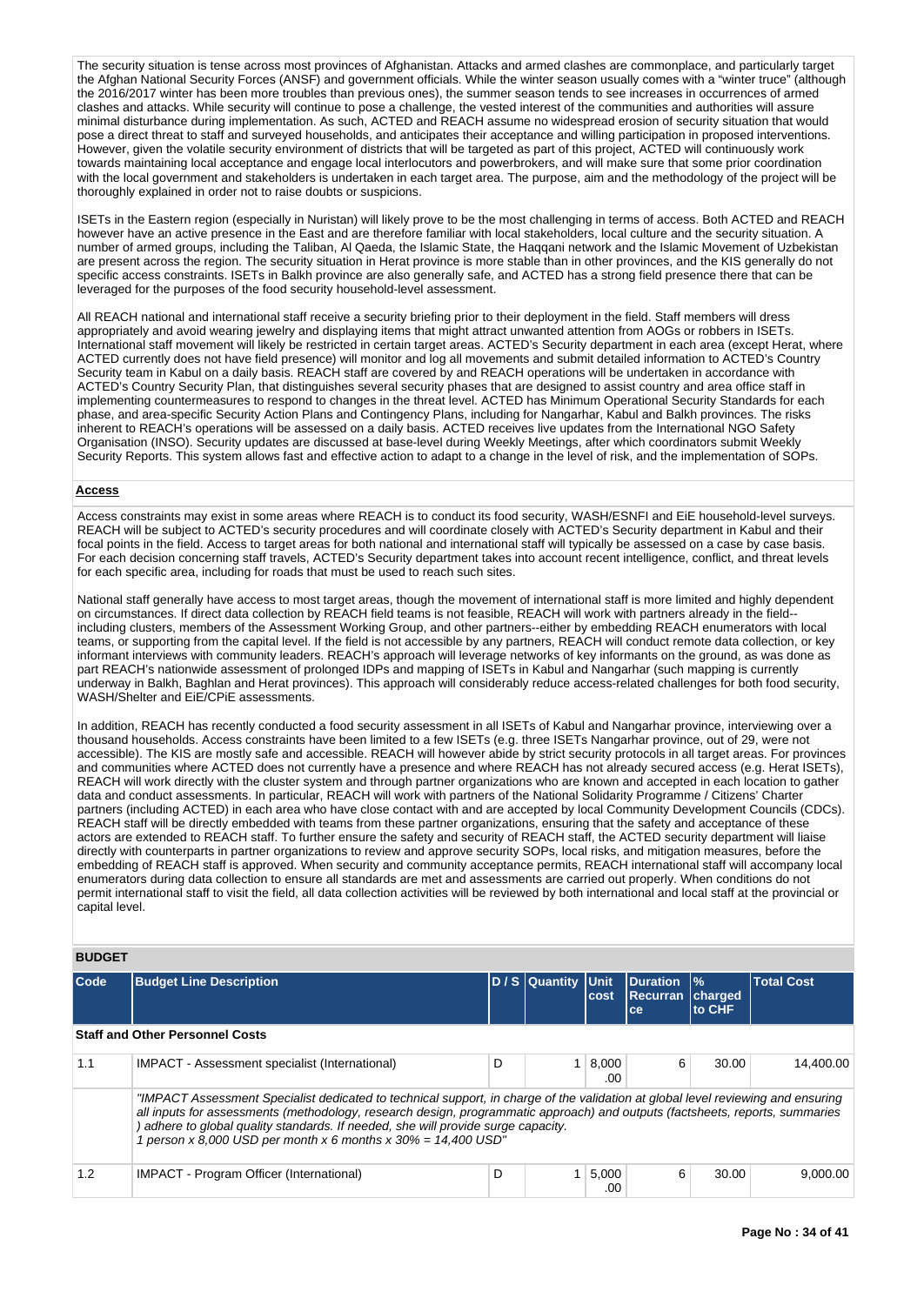|      | 1 IMPACT Program Officer dedicated to technical assessments and review. IMPACT Program Officer will provide technical<br>backstopping in terms of technical knowledge both a design and analysis/drafting stage. She will proceed with analysis and<br>products verification to ensure that quality standards are met. She will also ensure that key humanitarian standards in terms of<br>assessment and data management are implemented as well as sharing best practices and guidelines from Global Clusters and<br>other relevant stakeholders.<br>1 person x 5,000 USD per month x 6 months x $30\% = 9,000$ USD                                                                                                                                                                                                                                       |   |                             |   |        |           |
|------|-------------------------------------------------------------------------------------------------------------------------------------------------------------------------------------------------------------------------------------------------------------------------------------------------------------------------------------------------------------------------------------------------------------------------------------------------------------------------------------------------------------------------------------------------------------------------------------------------------------------------------------------------------------------------------------------------------------------------------------------------------------------------------------------------------------------------------------------------------------|---|-----------------------------|---|--------|-----------|
| 1.3  | <b>IMPACT</b> - GIS Specialist (International)                                                                                                                                                                                                                                                                                                                                                                                                                                                                                                                                                                                                                                                                                                                                                                                                              | D | $1 \ 6,000$<br>.00          | 6 | 30.00  | 10,800.00 |
|      | 1 IMPACT GIS Specialist dedicated to the provision of Information Management and GIS support. IMPACT GIS Officer will<br>provide technical backstopping in terms of technical knowledge both at the design and analysis/drafting stage. She will proceed<br>with analysis and products verification to ensure that quality standards are met. She will also ensure that key humanitarian<br>standards in terms of mapping and data management are implemented as well as sharing best practices and quidelines from<br>Global Clusters and other relevant stakeholders. If needed, she will provide surge capacity.<br>1 person x 6,000 USD per month x 6 months x $30\% = 10,800$ USD                                                                                                                                                                      |   |                             |   |        |           |
| 1.4  | REACH - Senior Advisor (International)                                                                                                                                                                                                                                                                                                                                                                                                                                                                                                                                                                                                                                                                                                                                                                                                                      | D | $1 \overline{7,500}$<br>.00 | 7 | 85.00  | 44,625.00 |
|      | The Senior Advisor is a senior staff member who work as a country focal point for REACH. He closely work with the ACTED's<br>Afganistan coordination employees (mainly the Country Director and the Country Security Manager) regarding the day-to-day<br>project implemantation, and also with ACTED & IMPACT HQ Director in order to propose/develop new product for the differents<br>stakeholders. He will supervise all program activities, manage REACH staff on this project, and coordinate with key external<br>stakeholders about the project. The unit cost includes base salary as per IMPACT's pay scale and benefits paid in country<br>(PerDiem, Food Allowance, R&R).<br>1 person x 7,500 USD per month (including salary + 300 USD perdiem + 5 USD Food Allowance per day + 50 USD of insurance<br>costs) x 7 months x $85\% = 44,625$ USD |   |                             |   |        |           |
| 1.5  | REACH - Assessment Officer FSAC+ESNFI/WASH + EiE<br>(International)                                                                                                                                                                                                                                                                                                                                                                                                                                                                                                                                                                                                                                                                                                                                                                                         | D | $2 \mid 4,500$<br>.00       | 6 | 100.00 | 54,000.00 |
|      | The Assessment Officers are 2 junior staff members who will supervise assessment activities, manage REACH staff for data<br>collection and will be in charge of preliminary analysis as well as assisting with the drafting of information products. The division<br>of the assessment between the two Officers will be done when the recruitment of the two employees.<br>2 persons x 4,500 USD per month (including salary + 300 USD perdiem + 5 USD Food Allowance per day + 50 USD of insurance<br>costs) x 6 months x $100\% = 54,000$ USD                                                                                                                                                                                                                                                                                                             |   |                             |   |        |           |
| 1.6  | REACH - Assessment Officer - HEAT (International)                                                                                                                                                                                                                                                                                                                                                                                                                                                                                                                                                                                                                                                                                                                                                                                                           | D | $1 \, 4,500$<br>.00         | 6 | 100.00 | 27,000.00 |
|      | The Assessment Officers is junior staff members who will supervise the HEAT activities (training, helpdesk ), manage REACH<br>staff for the differents trainings and the National NGO support activities, and liaise with those NGO.<br>1 person x 4,500 USD per month (including salary + 300 USD perdiem + 5 USD Food Allowance per day + 50 USD of insurance<br>costs) x 6 months x $100\% = 27,000$ USD                                                                                                                                                                                                                                                                                                                                                                                                                                                 |   |                             |   |        |           |
| 1.7  | REACH - GIS/DB Officer (International)                                                                                                                                                                                                                                                                                                                                                                                                                                                                                                                                                                                                                                                                                                                                                                                                                      | D | $1 \mid 4,500$<br>.00       | 6 | 100.00 | 27,000.00 |
|      | The REACH GIS/DB Officer is responsible for creating maps and other project outputs based on data collected in assessments.<br>The Officer will support the development and maintenance of a database for the consolidation of assessment data for this project.<br>The unit cost includes base salary as per ACTED's pay scale as well as all applicable benefits in line with ACTED's HR Manual.<br>1 person x 4,500 USD per month (including salary + 300 USD perdiem + 5 USD Food Allowance per day + 50 USD of insurance<br>costs) x 6 months x $100\% = 27,000$ USD                                                                                                                                                                                                                                                                                   |   |                             |   |        |           |
| 1.8  | REACH - Operation Manager (National)                                                                                                                                                                                                                                                                                                                                                                                                                                                                                                                                                                                                                                                                                                                                                                                                                        | D | $1 \mid 2,000$<br>.00       | 6 | 100.00 | 12,000.00 |
|      | The REACH Operation Manager is responsible for managing the assessment in coordination with ACTED support services<br>(especilly the Security Department), and partners at Capital and Field level. The unit cost includes base salary as per ACTED's<br>pay scale as well as all applicable benefits in line with ACTED's HR Manual.<br>1 person x 2,000 USD per month x 6 months x 100% = 12,000 USD                                                                                                                                                                                                                                                                                                                                                                                                                                                      |   |                             |   |        |           |
| 1.9  | REACH - GIS Officer (National)                                                                                                                                                                                                                                                                                                                                                                                                                                                                                                                                                                                                                                                                                                                                                                                                                              | D | $1 \mid 1,000$<br>.00       | 6 | 100.00 | 6,000.00  |
|      | The REACH GIS Officer is responsible for creating maps and other project outputs based on data collected in assessments. The<br>Officer will support the development and maintenance of a database for the consolidation of assessment data for this project. The<br>unit cost includes base salary as per ACTED's pay scale as well as all applicable benefits in line with ACTED's HR Manual.<br>1 person x 1,000 USD per month x 6 months x $100\% = 6,000$ USD                                                                                                                                                                                                                                                                                                                                                                                          |   |                             |   |        |           |
| 1.10 | REACH - DB Officer (National)                                                                                                                                                                                                                                                                                                                                                                                                                                                                                                                                                                                                                                                                                                                                                                                                                               | D | 1   800.0<br>0              | 6 | 100.00 | 4,800.00  |
|      | The REACH DB Officer is responsible for creating and maintaining any project-related databases for the consolidation of<br>assessment-related and GIS data. The unit cost includes base salary as per ACTED's pay scale as well as all applicable benefits<br>in line with ACTED's HR Manual.<br>1 person x 800 USD per month x 6 months x 100% = 4,800 USD                                                                                                                                                                                                                                                                                                                                                                                                                                                                                                 |   |                             |   |        |           |
| 1.11 | REACH - Assessment Specialists/Field Officer (National)                                                                                                                                                                                                                                                                                                                                                                                                                                                                                                                                                                                                                                                                                                                                                                                                     | D | 8 700.0<br>0                | 6 | 100.00 | 33,600.00 |
|      | Six REACH Assessment specialist/Field Coordinators staff are responsible for the development and implementation of project<br>assessments, for overseeing data collection and analysis, and other assessment-related tasks for this project.<br>Two REACH Assessment specialist/Field Coordinators staff are responsible for the HEAT activities, such as preparing and<br>conducting training, support National NGO.<br>The unit cost includes base salary as per ACTED's pay scale as well as all applicable benefits in line with ACTED's HR Manual.<br>8 persons x 700 USD per month each x 6 months each x $100\% = 33,600 \text{ USD}$                                                                                                                                                                                                                |   |                             |   |        |           |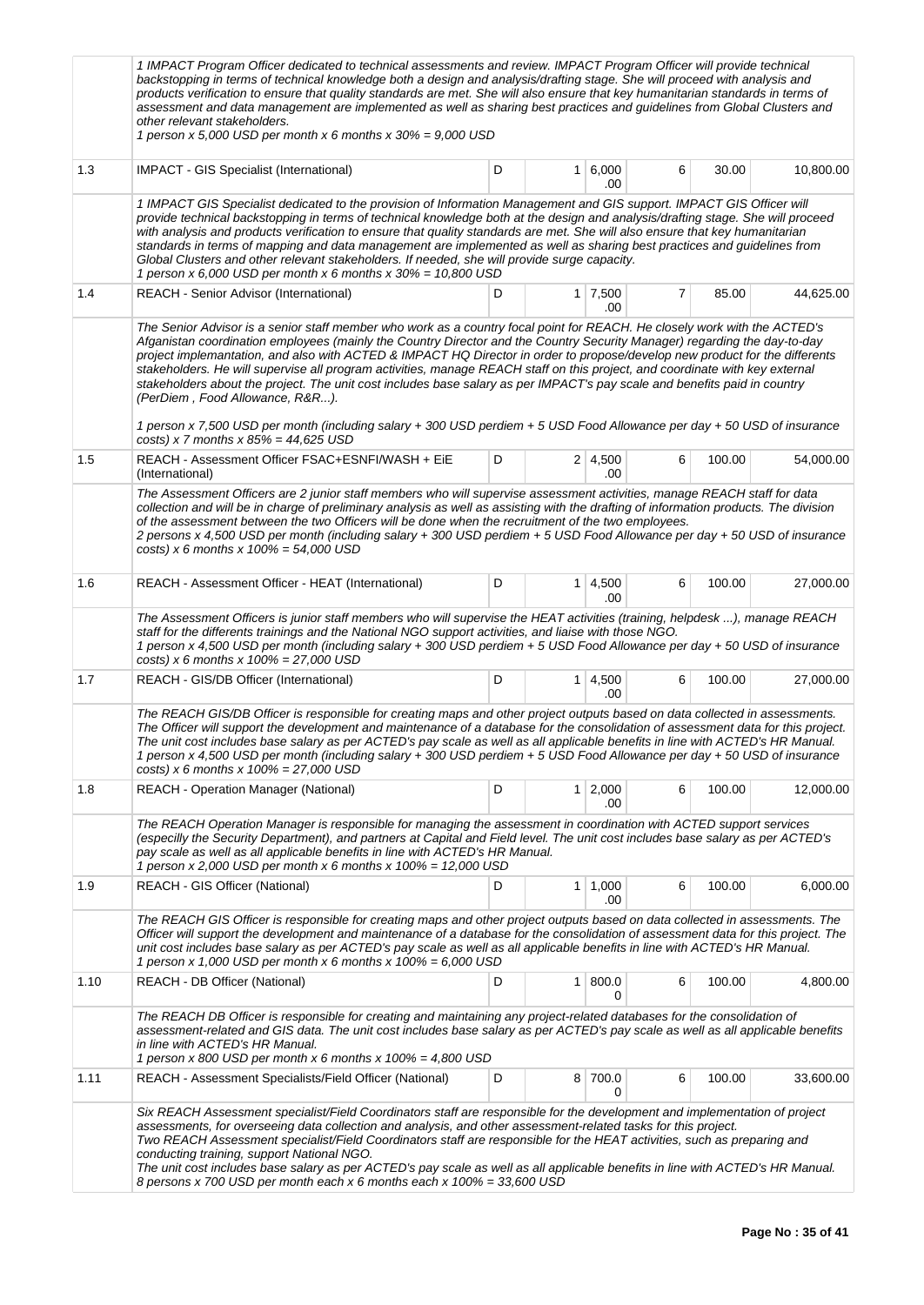| 1.12                                                                                                                                                                                                                                                                                                                                                                                                                                                                                                                | REACH - Assesment Liaison Officer (National)                                                                                                                                                                                                                                                                                                                                                                                                                                                                                                                                                                                | D |                | 3 700.0<br>0          | 6 | 100.00 | 12,600.00  |  |  |  |
|---------------------------------------------------------------------------------------------------------------------------------------------------------------------------------------------------------------------------------------------------------------------------------------------------------------------------------------------------------------------------------------------------------------------------------------------------------------------------------------------------------------------|-----------------------------------------------------------------------------------------------------------------------------------------------------------------------------------------------------------------------------------------------------------------------------------------------------------------------------------------------------------------------------------------------------------------------------------------------------------------------------------------------------------------------------------------------------------------------------------------------------------------------------|---|----------------|-----------------------|---|--------|------------|--|--|--|
|                                                                                                                                                                                                                                                                                                                                                                                                                                                                                                                     | The REACH Assessment Liaison Officer will communicate with field teams on a regular basis about the project, in addition to<br>relevant local actors and government ministries. The Officer will also be responsible for communication related to the project. The<br>unit cost includes base salary as per ACTED's pay scale as well as all applicable benefits in line with ACTED's HR Manual.<br>3 persons x 700 USD per month each x 6 months each x $100\% = 12,600$ USD                                                                                                                                               |   |                |                       |   |        |            |  |  |  |
| 1.13                                                                                                                                                                                                                                                                                                                                                                                                                                                                                                                | <b>ACTED - Country Director (International)</b>                                                                                                                                                                                                                                                                                                                                                                                                                                                                                                                                                                             | S | 1 <sup>1</sup> | 9,000<br>.00          | 6 | 15.00  | 8,100.00   |  |  |  |
|                                                                                                                                                                                                                                                                                                                                                                                                                                                                                                                     | ACTED employs international staff managers based in Kabul. He/she will be in charge of the over-arching supervision of the<br>project as well as devising internal coordination with the Senior Advisor. He/she will be liaising with OCHA on all issues that might<br>arise during project implementation and most importantly will play the role in the advocacy at the highest coordination bodies and<br>agencies at the national and international level.<br>1 person x 9,000 USD per month (including salary + 300 USD perdiem + 5 USD Food Allowance per day + 50 USD of insurance                                   |   |                |                       |   |        |            |  |  |  |
| 1.14                                                                                                                                                                                                                                                                                                                                                                                                                                                                                                                | costs) x 6 months x $15% = 8,100$ USD<br><b>ACTED - Country Security Manager (International)</b>                                                                                                                                                                                                                                                                                                                                                                                                                                                                                                                            | S |                | 1   10,00             | 6 | 15.00  | 9,000.00   |  |  |  |
|                                                                                                                                                                                                                                                                                                                                                                                                                                                                                                                     |                                                                                                                                                                                                                                                                                                                                                                                                                                                                                                                                                                                                                             |   |                | 0.00                  |   |        |            |  |  |  |
| ACTED employs international staff managers based in Kabul. The Country Security Manager is a crucial post for the current<br>situation in Afghanistant. S/he will provide analysis of security situation in the whole country. The incumbent will also be in charge<br>of direct liaison with the NGO security Forum and UN OCHA, for example.<br>1 person x 10,000 USD per month (including salary + 300 USD perdiem + 5 USD Food Allowance per day + 50 USD of insurance<br>costs) x 6 months x $15% = 9,000$ USD |                                                                                                                                                                                                                                                                                                                                                                                                                                                                                                                                                                                                                             |   |                |                       |   |        |            |  |  |  |
| 1.15                                                                                                                                                                                                                                                                                                                                                                                                                                                                                                                | ACTED - Project Development Manager (International)                                                                                                                                                                                                                                                                                                                                                                                                                                                                                                                                                                         | S |                | 1 6,500<br>.00        | 6 | 15.00  | 5,850.00   |  |  |  |
|                                                                                                                                                                                                                                                                                                                                                                                                                                                                                                                     | ACTED employs international staff managers based in Kabul. The employee will supervise all reporting activities, including<br>liaison and reports to/with OCHA. S/he will participate to coordination and cluster meetings in Kabul.<br>1 person x 6,500 USD per month (including salary + 300 USD perdiem + 5 USD Food Allowance per day + 50 USD of insurance<br>costs) x 6 months x $15\% = 5.850$ USD                                                                                                                                                                                                                   |   |                |                       |   |        |            |  |  |  |
| 1.16                                                                                                                                                                                                                                                                                                                                                                                                                                                                                                                | ACTED - Country Finance Manager (International)                                                                                                                                                                                                                                                                                                                                                                                                                                                                                                                                                                             | S | 1 <sup>1</sup> | 6,500<br>.00.         | 6 | 15.00  | 5,850.00   |  |  |  |
|                                                                                                                                                                                                                                                                                                                                                                                                                                                                                                                     | ACTED employs international staff managers based in Kabul. He/she will be responsible for the financial aspects of the project<br>such as budget follow-up, financial reporting and cash transfers. S/he will be responsible for supervision of the finance and<br>administration department of ACTED Afghanistan. He/she will make sure that ACTED's internal financial and administrative<br>procedures are respected, as well as donor requirements.<br>1 person x 6,500 USD per month (including salary + 300 USD perdiem + 5 USD Food Allowance per day + 50 USD of insurance<br>costs) x 6 months x $15% = 5,850$ USD |   |                |                       |   |        |            |  |  |  |
| 1.17                                                                                                                                                                                                                                                                                                                                                                                                                                                                                                                | ACTED - National backstopping in country (Admin, Audit,<br>HR) - Managers                                                                                                                                                                                                                                                                                                                                                                                                                                                                                                                                                   | S |                | $8 \mid 2,108$<br>.00 | 6 | 14.00  | 14,165.76  |  |  |  |
|                                                                                                                                                                                                                                                                                                                                                                                                                                                                                                                     | ACTED National backstopping will be used to support the REACH project, including staff from Administration, Audit, and HR<br>departments, and others. The Managers/Deputy Managers (based in Capital or Field Office) are directly under the supervision of<br>the Coordination team. The are responsible for the supervision of all the day-to-day task, and implementing the department<br>procedure and strategy. The unit cost includes base salary as per ACTED's pay scale as well as all applicable benefits in line<br>with ACTED's HR Manual.<br>See BoQ uploaded                                                  |   |                |                       |   |        |            |  |  |  |
| 1.18                                                                                                                                                                                                                                                                                                                                                                                                                                                                                                                | ACTED - National backstopping in country (Admin, Audit,<br>HR) - Officers                                                                                                                                                                                                                                                                                                                                                                                                                                                                                                                                                   | S |                | 10 1,045<br>.00       | 6 | 14.43  | 9,047.61   |  |  |  |
|                                                                                                                                                                                                                                                                                                                                                                                                                                                                                                                     | ACTED National backstopping will be used to support the REACH project, including staff from Administration, Audit, and HR<br>departments, and others. The Officers (based in Capital or Field Office) are directly under the supervision of their respective<br>Managers. They are responsible for the day-to-day work regarding their department. The unit cost includes base salary as per<br>ACTED's pay scale as well as all applicable benefits in line with ACTED's HR Manual.<br>See BoQ uploaded                                                                                                                    |   |                |                       |   |        |            |  |  |  |
| 1.19                                                                                                                                                                                                                                                                                                                                                                                                                                                                                                                | ACTED - National support staffs put at REACH - disposition                                                                                                                                                                                                                                                                                                                                                                                                                                                                                                                                                                  | S |                | 29 414.0              | 6 | 20.00  | 14,407.20  |  |  |  |
|                                                                                                                                                                                                                                                                                                                                                                                                                                                                                                                     | (Guards, Drivers, Cook and Cleaner)<br>ACTED employs national staff that will be made available to REACH to support this project, including guards at the compound,<br>drivers, cooks, and cleaners at the guesthouse. The unit cost includes base salary as per ACTED's pay scale as well as all<br>applicable benefits in line with ACTED's HR Manual.<br>Please find below staff breakdown for this line:<br>See BoQ uploaded                                                                                                                                                                                            |   |                | 0                     |   |        |            |  |  |  |
|                                                                                                                                                                                                                                                                                                                                                                                                                                                                                                                     | <b>Section Total</b>                                                                                                                                                                                                                                                                                                                                                                                                                                                                                                                                                                                                        |   |                |                       |   |        | 322,245.57 |  |  |  |
|                                                                                                                                                                                                                                                                                                                                                                                                                                                                                                                     | Supplies, Commodities, Materials                                                                                                                                                                                                                                                                                                                                                                                                                                                                                                                                                                                            |   |                |                       |   |        |            |  |  |  |
| 2.1                                                                                                                                                                                                                                                                                                                                                                                                                                                                                                                 | REACH Training Materials and Venues - FSAC +<br>ESNFI/WASH + EiE                                                                                                                                                                                                                                                                                                                                                                                                                                                                                                                                                            | D |                | 3   1,950<br>.00      | 1 | 100.00 | 5,850.00   |  |  |  |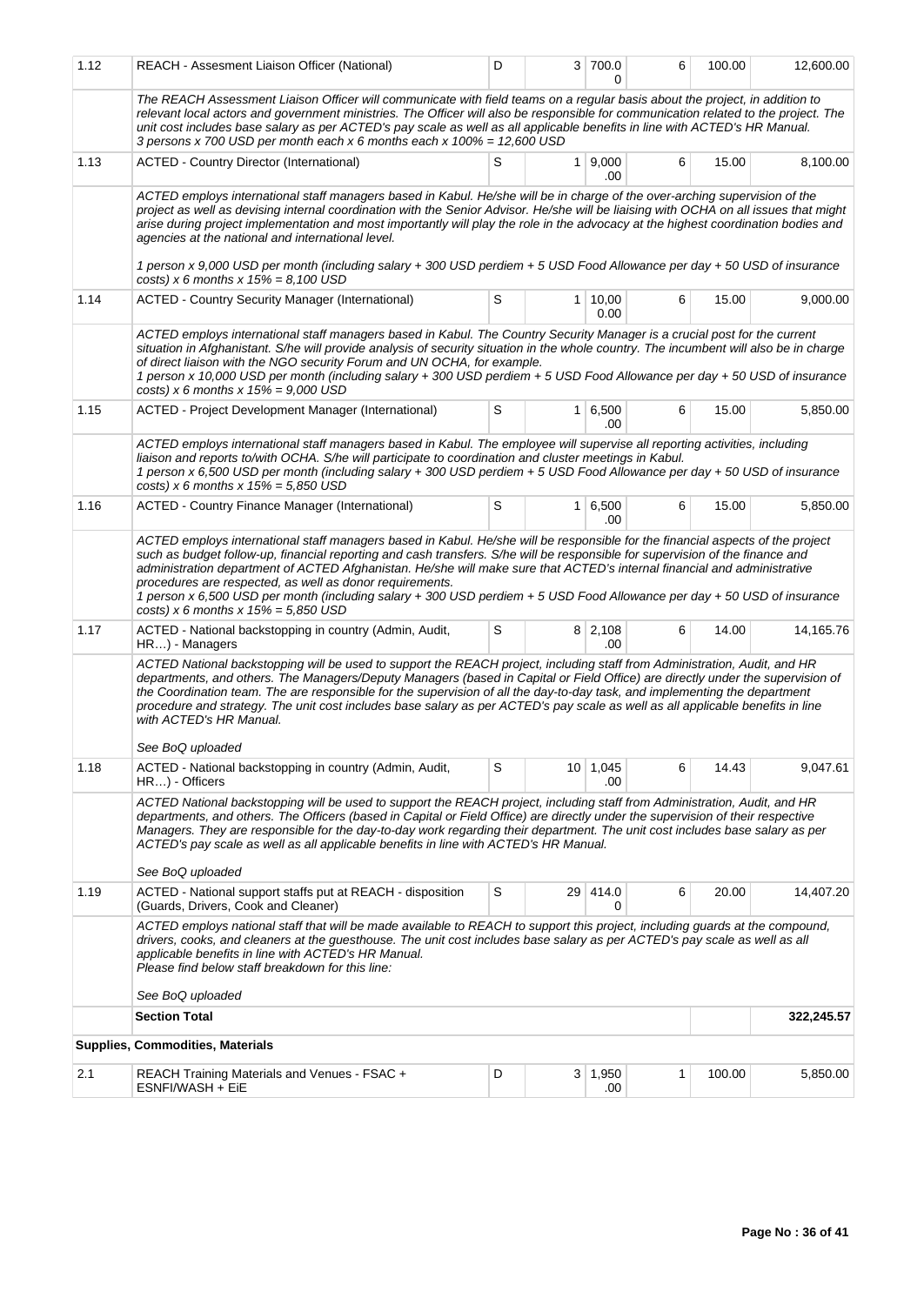|                  | REACH will conduct trainings for project staff and stakeholders throughout the project. Costs include training materials<br>(handouts, diagrams, etc.) and the cost of renting a venue for the training session. The REACH assessment officers and GIS<br>officers will facilitate a data collection training exercise for each of the assessments. During these trainings, the methodology and<br>the tools will be introduced to ToTs and enumerators. The aim of these trainings is to ensure that data collection process are<br>understood and respected as well as that the questionnaire is consistently implemented by the enumerators. When relevant a<br>trainings will be implemented in Kabul and then roll out sessions will be implemented at province level.                                                                             |   |                 |                       |              |        |           |
|------------------|---------------------------------------------------------------------------------------------------------------------------------------------------------------------------------------------------------------------------------------------------------------------------------------------------------------------------------------------------------------------------------------------------------------------------------------------------------------------------------------------------------------------------------------------------------------------------------------------------------------------------------------------------------------------------------------------------------------------------------------------------------------------------------------------------------------------------------------------------------|---|-----------------|-----------------------|--------------|--------|-----------|
|                  | 3 trainings (1 per assessment) x 1,950 USD per training x 100% = 5,850 USD<br>(Breakdown = Training venue (quantity 1 venue / unit cost 1,500 \$ (5 days at \$300 per day) / 100% cost = 1,500 \$ total) + Food<br>and Catering (quantity 12 persons / unit cost 10 \$ / 100% cost = 120 \$ total) + Training Materials (quantity 12 persons / unit cost<br>27.5\$ / 100% cost = 330\$ total)                                                                                                                                                                                                                                                                                                                                                                                                                                                           |   |                 |                       |              |        |           |
| 2.2              | REACH Printing of Reports - FSAC + ESNFI/WASH + EiE                                                                                                                                                                                                                                                                                                                                                                                                                                                                                                                                                                                                                                                                                                                                                                                                     | D |                 | 6 500.0<br>0          | 1            | 100.00 | 3,000.00  |
|                  | REACH will print analysis reports as part of the project activities to publish and disseminate findings. The unit cost is the standard<br>price for high quality prinitng, design features, and matte finish.<br>6 reports (3 assessment x 2 reports) x 500 USD per report x 100% = 3,000 USD.                                                                                                                                                                                                                                                                                                                                                                                                                                                                                                                                                          |   |                 |                       |              |        |           |
| 2.3              | REACH - HEAT training costs - ToT - Capital level                                                                                                                                                                                                                                                                                                                                                                                                                                                                                                                                                                                                                                                                                                                                                                                                       | D | 1               | 1,784<br>.00          | 2            | 100.00 | 3,568.00  |
|                  | REACH will conduct one ToT in Kabul for Assessment Officers, Program coordinator  The training will target different<br>stakeholders in Kabul (International NGO, National NGO, UN members ) and will be split into two 3-day sessions, and will be<br>held by REACH staff after a joint discussion with members of the HCAWG.                                                                                                                                                                                                                                                                                                                                                                                                                                                                                                                          |   |                 |                       |              |        |           |
|                  | 1 training x 2 sessions x 1,784 USD per session (BoQ are in annex) x 100% = 3,568 USD                                                                                                                                                                                                                                                                                                                                                                                                                                                                                                                                                                                                                                                                                                                                                                   |   |                 |                       |              |        |           |
| 2.4              | REACH - HEAT training costs - Provincial level                                                                                                                                                                                                                                                                                                                                                                                                                                                                                                                                                                                                                                                                                                                                                                                                          | D |                 | 10 776.0<br>0         | $\mathbf{1}$ | 100.00 | 7,760.00  |
|                  | REACH will conduct ten trainings at provincial level for Assessment Monitors, Area coordinator  The training will target different<br>stakeholders in each area (International NGO, National NGO, UN members ). The trainings consist of single 3-day sessions,<br>and will be held by REACH staff after a joint discussion with members of the HCAWG.                                                                                                                                                                                                                                                                                                                                                                                                                                                                                                  |   |                 |                       |              |        |           |
|                  | 10 provincial trainings x 1 session per training x 776 USD per session (BoQ uploaded as annex) 100% = 7,760 USD<br><b>Section Total</b>                                                                                                                                                                                                                                                                                                                                                                                                                                                                                                                                                                                                                                                                                                                 |   |                 |                       |              |        | 20,178.00 |
| <b>Equipment</b> |                                                                                                                                                                                                                                                                                                                                                                                                                                                                                                                                                                                                                                                                                                                                                                                                                                                         |   |                 |                       |              |        |           |
|                  |                                                                                                                                                                                                                                                                                                                                                                                                                                                                                                                                                                                                                                                                                                                                                                                                                                                         |   |                 |                       |              |        |           |
| 3.1              | IMPACT - IT Equipment - Laptop                                                                                                                                                                                                                                                                                                                                                                                                                                                                                                                                                                                                                                                                                                                                                                                                                          | S |                 | 4   900.0<br>0        | $\mathbf{1}$ | 100.00 | 3,600.00  |
|                  | REACH will purchase 4 computers for its staff to use for this project, including for all project-related email communication,<br>analysis of data, database management, and creating reports and analyses. The 4 laptops previously purchased under the 2 last<br>CHF projects will be used by 4 expatriate's staff members (over 6 expatriate staff). RTEACH request to purchased 2 computers<br>for the 2 remaining expatraite staff members. However in order to fully fulfill their ToRs, all the 14 national program staff must be<br>equipped with laptops. REACH requests to purchase 2 laptop under the project #5032 in order to equip its national program team.<br>4 computers x 900 USD per computer x $100\% = 3,600$ USD                                                                                                                  |   |                 |                       |              |        |           |
| 3.2              | <b>IMPACT - IT Equipment - Software</b>                                                                                                                                                                                                                                                                                                                                                                                                                                                                                                                                                                                                                                                                                                                                                                                                                 | D |                 | $2 \mid 2,200$<br>.00 | 1            | 100.00 | 4,400.00  |
|                  | REACH will purchase 2 packs of software licenses needed for data analysis, database creation, and other GIS/MIS related<br>needs. Same software (1 ARCGIS + 1 Adobe Suites) have been purchased under the project #491, they are not expired yet, and<br>will be used by the GIS International. However in order for the team to fulfill their ToRs and to work efficiently all the program staff<br>must be equipped with a Tableau Licence (18 staffs), 3 staffs members with the ARCGIS Licence (GIS International + GIS<br>National + 1 Assessment Officer International with adequate knowledge and training), and finally 3 members with the Adobe<br>Suites Licence (GIS international + each Assessment Officer).<br>The pack contain :<br>- 1 Tableau license @ 1200 USD<br>- 1 ARCGIS license @ 400 USD<br>- 1 Adobe Suite Licenses @ 600 USD |   |                 |                       |              |        |           |
|                  | 2 packs * USD 2,200 per pack = 4,400 USD                                                                                                                                                                                                                                                                                                                                                                                                                                                                                                                                                                                                                                                                                                                                                                                                                | D |                 | 300.0                 | 1            | 100.00 | 3,000.00  |
| 3.3              | REACH - Smartphones/Tablets for Data Collection                                                                                                                                                                                                                                                                                                                                                                                                                                                                                                                                                                                                                                                                                                                                                                                                         |   | 10 <sup>1</sup> | 0                     |              |        |           |
|                  | REACH will purchase 10 smartphones/tablets for enumerators to use during data collection in the field. Collecting data with<br>smartphones/tablets will enable more reliable and faster data transfer from the field to bases. The 30 equipment previously<br>funded by CHF will be used for this purpose, however as the 3 assessments will be overlapping, requesting a 95 smartphones,<br>representing a gap of 65 smartphones. REACH request to purchase 10 more smartphone under this project to reduce the gap in<br>order to implement the assessments. REACH will coordinate with partners in order to obtain a sufficient number of smartphone<br>for the assessment.<br>10 smartphones/tablets x 300 USD per smartphone/tablet x 100% = 3,000 USD                                                                                             |   |                 |                       |              |        |           |
| 3.4              | REACH - Projector for HEAT training                                                                                                                                                                                                                                                                                                                                                                                                                                                                                                                                                                                                                                                                                                                                                                                                                     | D | 1               | 500.0<br>0            | 1            | 100.00 | 500.00    |
|                  | REACH will purchase 1 projector for the implementation of the HEAT trainings. If available, the projector will also be used by the<br>rest of the team for HUmanitarian Assessment Working Group meetings, presentations of the assessment's results<br>1 projector x 500 USD x 100% = 500 USD                                                                                                                                                                                                                                                                                                                                                                                                                                                                                                                                                          |   |                 |                       |              |        |           |
|                  | <b>Section Total</b>                                                                                                                                                                                                                                                                                                                                                                                                                                                                                                                                                                                                                                                                                                                                                                                                                                    |   |                 |                       |              |        | 11,500.00 |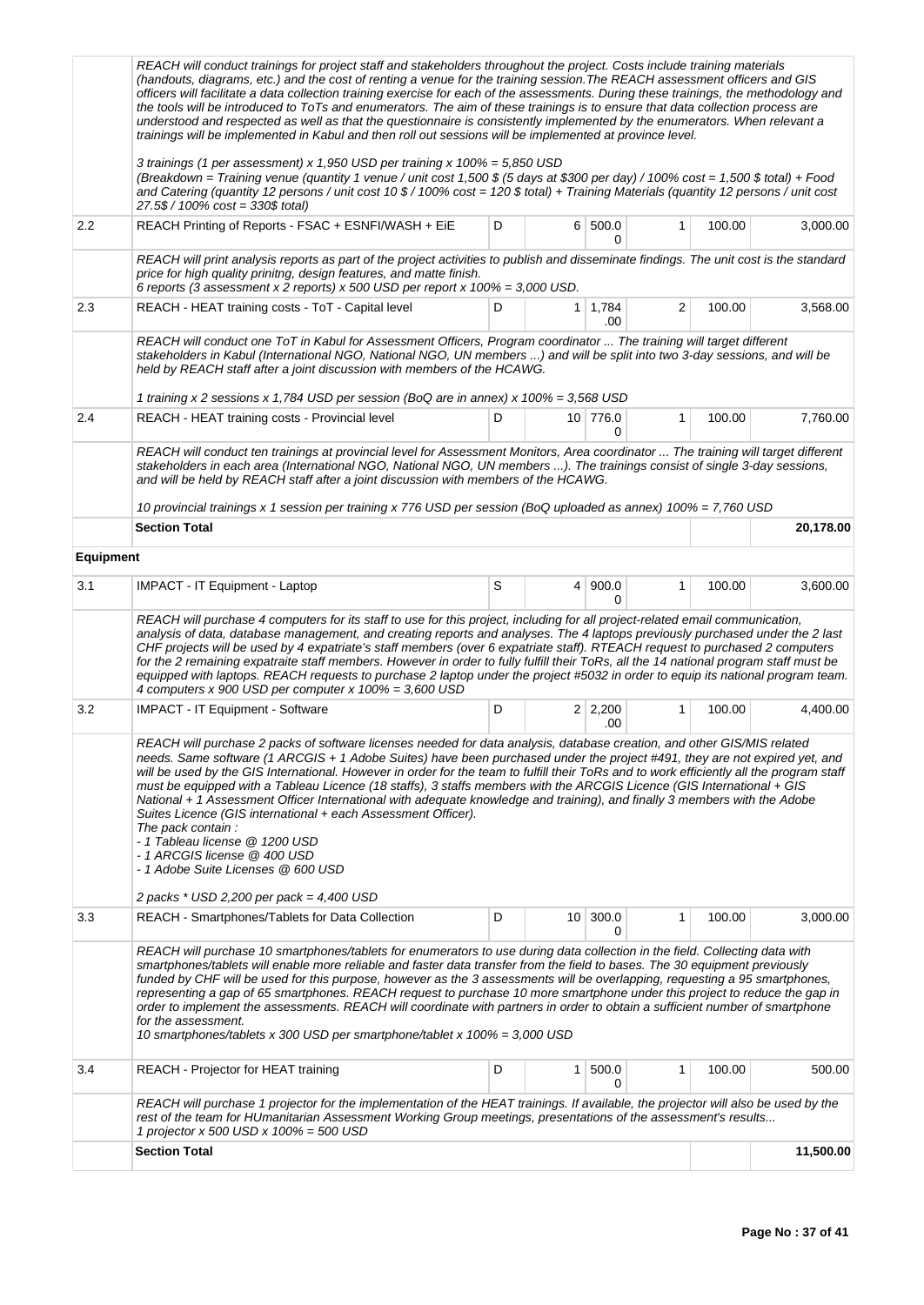|        | <b>Contractual Services</b>                                                                                                                                                                                                                                                                                                                                                                                                                                                                                                                                                                                                                                                                                                                                                                                                                                                                                                                                                                                                                                                                                                                                                                                                                                                                                                                                                                                                                                                                                                                          |   |      |               |   |        |            |
|--------|------------------------------------------------------------------------------------------------------------------------------------------------------------------------------------------------------------------------------------------------------------------------------------------------------------------------------------------------------------------------------------------------------------------------------------------------------------------------------------------------------------------------------------------------------------------------------------------------------------------------------------------------------------------------------------------------------------------------------------------------------------------------------------------------------------------------------------------------------------------------------------------------------------------------------------------------------------------------------------------------------------------------------------------------------------------------------------------------------------------------------------------------------------------------------------------------------------------------------------------------------------------------------------------------------------------------------------------------------------------------------------------------------------------------------------------------------------------------------------------------------------------------------------------------------|---|------|---------------|---|--------|------------|
| 4.1    | REACH Car rental for Kabul - HEAT team/Co-Lead HCAWG                                                                                                                                                                                                                                                                                                                                                                                                                                                                                                                                                                                                                                                                                                                                                                                                                                                                                                                                                                                                                                                                                                                                                                                                                                                                                                                                                                                                                                                                                                 | D |      | 1 700.0<br>0  | 6 | 100.00 | 4,200.00   |
|        | REACH will provide transportation for the Co-Lead of the Humanitarian Working Group. The vehicle will also be used by all other<br>project team members. Transportation costs include driver, fuel and maintenance for the vehicle.<br>1 vehicle x 700 USD per month x 6 months x $100\% = 4,200$ USD                                                                                                                                                                                                                                                                                                                                                                                                                                                                                                                                                                                                                                                                                                                                                                                                                                                                                                                                                                                                                                                                                                                                                                                                                                                |   |      |               |   |        |            |
| 4.2    | <b>REACH - Enumerators for Data Collection - FSAC</b>                                                                                                                                                                                                                                                                                                                                                                                                                                                                                                                                                                                                                                                                                                                                                                                                                                                                                                                                                                                                                                                                                                                                                                                                                                                                                                                                                                                                                                                                                                | D |      | 25 550.0<br>0 | 3 | 100.00 | 41,250.00  |
|        | "REACH Enumerators will be responsible for data collection in the field, either on smartphones/tablets or through paper<br>assessments. Enumerators will visit households in several provinces, conduct assessments, and transfer the data to Kabul. The<br>unit cost includes base salary.<br>25 persons x 550 USD per person per month (420 USD as salary + 130 USD as benefits as Enumerators will be most of their<br>time on mission outside of their duty station and entitled to allowance) x 3 months x $100\% = 41.250$ USD                                                                                                                                                                                                                                                                                                                                                                                                                                                                                                                                                                                                                                                                                                                                                                                                                                                                                                                                                                                                                 |   |      |               |   |        |            |
|        | Team sizes and the quantity are needed are calculated using:<br>1. The number of provinces that each project will cover.<br>2. The anticipated ease (or lack of) that the teams will have to travel to different areas of each province.<br>3. The anticipated sample size of the assessment.<br>4. The methodology of the assessment (i.e. the length of the questionnaire, additional data collection exercises such as<br>participatory mapping).<br>The team sizes are decided in consultation with REACH's network of Senior Field Officers and on past experience of conducting<br>assessments in Afghanistan. The larger number of enumerators for the ESNFI + WASH assessment is due to the inclusion of<br>more mapping elements as part of the assessment. The FSAC assessment will focus on a household level survey, while the<br>ENSFI + WASH will combine a household level survey with participatory mapping, identifying access to services and the<br>composition of the informal settlements Shelter and WASH infrastructure. This results in a slightly lower number of enumerators<br>for the FSAC assessment."                                                                                                                                                                                                                                                                                                                                                                                                                  |   |      |               |   |        |            |
| 4.3    | REACH - Enumerators for Data Collection - ESNFI/ WASH                                                                                                                                                                                                                                                                                                                                                                                                                                                                                                                                                                                                                                                                                                                                                                                                                                                                                                                                                                                                                                                                                                                                                                                                                                                                                                                                                                                                                                                                                                | D |      | 30 550.0<br>0 | 3 | 100.00 | 49,500.00  |
|        | assessments. Enumerators will visit households in several provinces, conduct assessments, and transfer the data to Kabul. The<br>unit cost includes base salary.<br>30 persons x 550 USD per person per month (420 USD as salary + 130 USD as benefits as Enumerators will be most of their<br>time on mission outside of their duty station and entitled to allowance) x 3 months x 100% = 49,500 USD<br>Team sizes and the quantity are needed are calculated using:<br>1. The number of provinces that each project will cover.<br>2. The anticipated ease (or lack of) that the teams will have to travel to different areas of each province.<br>3. The anticipated sample size of the assessment.<br>4. The methodology of the assessment (i.e. the length of the questionnaire, additional data collection exercises such as<br>participatory mapping).<br>The team sizes are decided in consultation with REACH's network of Senior Field Officers and on past experience of conducting<br>assessments in Afghanistan. The larger number of enumerators for the ESNFI + WASH assessment is due to the inclusion of<br>more mapping elements as part of the assessment. The FSAC assessment will focus on a household level survey, while the<br>ENSFI + WASH will combine a household level survey with participatory mapping, identifying access to services and the<br>composition of the informal settlements Shelter and WASH infrastructure. This results in a slightly higher number of enumerators<br>for the ESNFI/WASH assessment." |   |      |               |   |        |            |
| 4.4    | REACH - Enumerators for Data Collection - EiE                                                                                                                                                                                                                                                                                                                                                                                                                                                                                                                                                                                                                                                                                                                                                                                                                                                                                                                                                                                                                                                                                                                                                                                                                                                                                                                                                                                                                                                                                                        | D | 40 l | 550.0         | 2 | 100.00 | 44,000.00  |
|        | REACH Enumerators will be responsible for data collection in the field, either on smartphones/tablets or through paper<br>assessments for the EiE assessment. Enumerators will visit households in several provinces, conduct assessments, and transfer<br>the data to Kabul. The unit cost includes base salary.<br>Team sizes and logistical needs are calculated by:<br>1. The number of targeted provinces each project will cover.<br>2. The anticipated ease (or lack of) that the teams will have in travel to different areas of each province.<br>3. The anticipated sample size of the assessment.<br>4. The methodology of the assessment (i.e the length of the questionnaire, additional data collection exercises such as<br>participatory mapping).<br>The team sizes and logistical needs are created in consultation with our network of Senior Field Officers and on past experience<br>of assessments in Afghanistan.<br>40 persons x 550 USD per person per month (420 USD as salary + 130 USD as benefits as Enumerators will be most of their<br>time on mission outside of their duty station and entitled to allowance) x 2 months x 100% = 44,000 USD<br><b>Section Total</b>                                                                                                                                                                                                                                                                                                                                               |   |      |               |   |        | 138,950.00 |
| Travel |                                                                                                                                                                                                                                                                                                                                                                                                                                                                                                                                                                                                                                                                                                                                                                                                                                                                                                                                                                                                                                                                                                                                                                                                                                                                                                                                                                                                                                                                                                                                                      |   |      |               |   |        |            |
| 5.1    | REACH - Transportation for Data Collection - FSAC                                                                                                                                                                                                                                                                                                                                                                                                                                                                                                                                                                                                                                                                                                                                                                                                                                                                                                                                                                                                                                                                                                                                                                                                                                                                                                                                                                                                                                                                                                    | D |      | 5 700.0       | 3 | 100.00 | 10,500.00  |
|        |                                                                                                                                                                                                                                                                                                                                                                                                                                                                                                                                                                                                                                                                                                                                                                                                                                                                                                                                                                                                                                                                                                                                                                                                                                                                                                                                                                                                                                                                                                                                                      |   |      | 0             |   |        |            |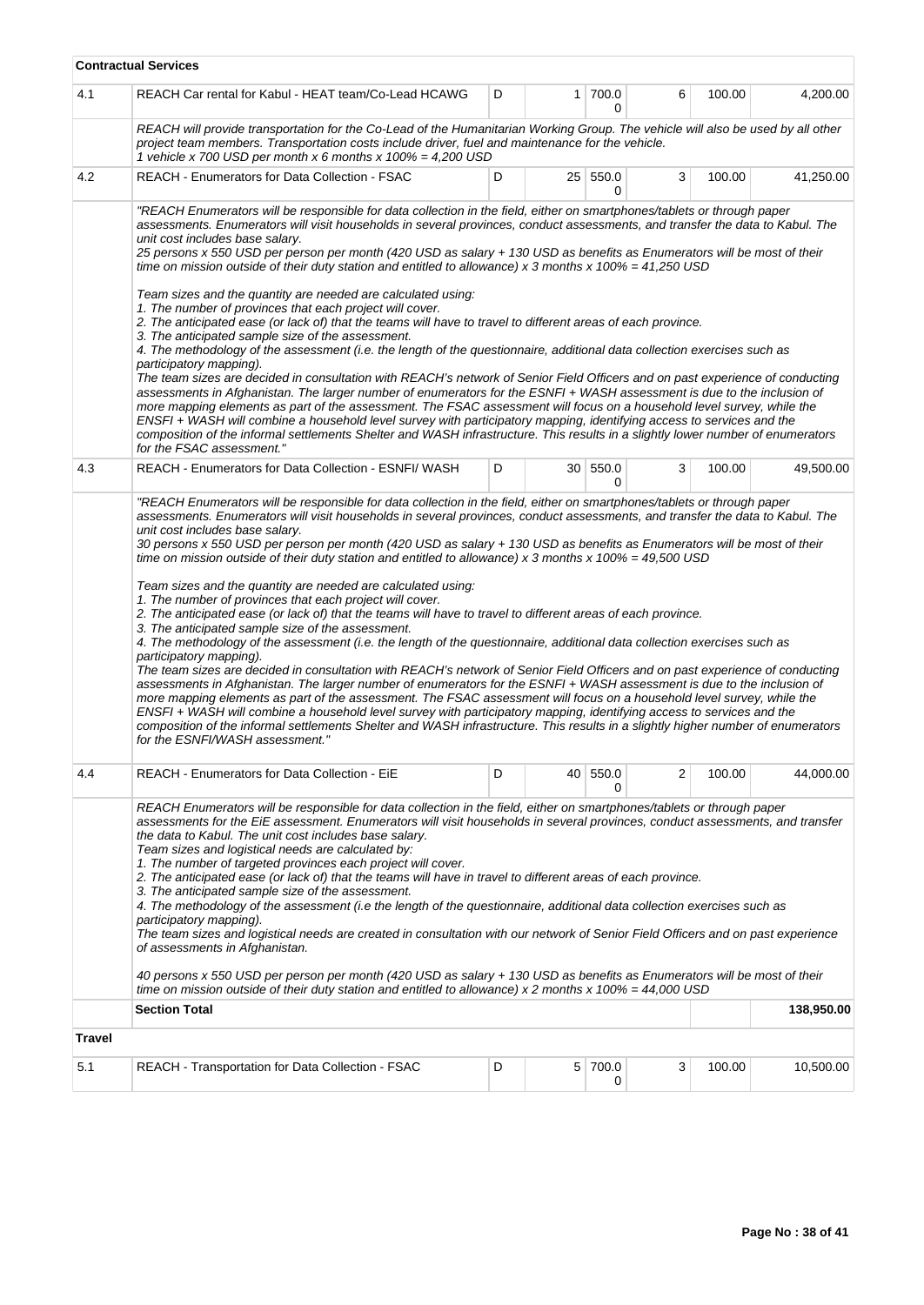|     | REACH will provide transportation to the field for enumerators carrying out data collection. Transportation costs include fuel,<br>maintenance & driver for vehicles.<br>Team sizes and logistical needs are calculated by:<br>1. The number of targeted provinces each project will cover.<br>2. The anticipated ease (or lack of) that the teams will have in travel to different areas of each province.<br>3. The anticipated sample size of the assessment.<br>4. The methodology of the assessment (i.e the length of the questionnaire, additional data collection exercises such as<br>participatory mapping).                                                                                                                                                                                                                                                        |   |              |                       |    |        |           |  |  |  |
|-----|-------------------------------------------------------------------------------------------------------------------------------------------------------------------------------------------------------------------------------------------------------------------------------------------------------------------------------------------------------------------------------------------------------------------------------------------------------------------------------------------------------------------------------------------------------------------------------------------------------------------------------------------------------------------------------------------------------------------------------------------------------------------------------------------------------------------------------------------------------------------------------|---|--------------|-----------------------|----|--------|-----------|--|--|--|
|     | The team sizes and logistical needs are created in consultation with our network of Senior Field Officers and on past experience<br>of assessments in Afghanistan.<br>5 cars needed x 700 USD per month per vehicle x 3 months x 100% = 10,500 USD                                                                                                                                                                                                                                                                                                                                                                                                                                                                                                                                                                                                                            |   |              |                       |    |        |           |  |  |  |
| 5.2 | REACH - Transportation for Data Collection - WASH/ESNFI                                                                                                                                                                                                                                                                                                                                                                                                                                                                                                                                                                                                                                                                                                                                                                                                                       | D |              | 5 700.0<br>0          | 3  | 100.00 | 10,500.00 |  |  |  |
|     | REACH will provide transportation to the field for enumerators carrying out data collection. Transportation costs include fuel,<br>maintenance & driver for vehicles.<br>Team sizes and logistical needs are calculated by:<br>1. The number of targeted provinces each project will cover.<br>2. The anticipated ease (or lack of) that the teams will have in travel to different areas of each province.<br>3. The anticipated sample size of the assessment.<br>4. The methodology of the assessment (i.e the length of the questionnaire, additional data collection exercises such as<br>participatory mapping).<br>The team sizes and logistical needs are created in consultation with our network of Senior Field Officers and on past experience<br>of assessments in Afghanistan.<br>5 cars needed x 700 USD per month per vehicle x 3 months x 100% = 10,500 USD  |   |              |                       |    |        |           |  |  |  |
| 5.3 | REACH - Transportation for Data Collection - EiE                                                                                                                                                                                                                                                                                                                                                                                                                                                                                                                                                                                                                                                                                                                                                                                                                              | D |              | 12 700.0<br>0         | 2  | 100.00 | 16,800.00 |  |  |  |
|     | REACH will provide transportation to the field for enumerators carrying out data collection. Transportation costs include fuel,<br>maintenance & driver for vehicles.<br>Team sizes and logistical needs are calculated by:<br>1. The number of targeted provinces each project will cover.<br>2. The anticipated ease (or lack of) that the teams will have in travel to different areas of each province.<br>3. The anticipated sample size of the assessment.<br>4. The methodology of the assessment (i.e the length of the questionnaire, additional data collection exercises such as<br>participatory mapping).<br>The team sizes and logistical needs are created in consultation with our network of Senior Field Officers and on past experience<br>of assessments in Afghanistan.<br>12 cars needed x 700 USD per month per vehicle x 2 months x 100% = 16,800 USD |   |              |                       |    |        |           |  |  |  |
| 5.4 | <b>IMPACT</b> - International flights                                                                                                                                                                                                                                                                                                                                                                                                                                                                                                                                                                                                                                                                                                                                                                                                                                         | S |              | $3 \mid 1,800$<br>.00 | 1  | 30.00  | 1,620.00  |  |  |  |
|     | IMPACT will fly expatriate staffs from/to Kabul. One flight per each IMPACT expatriate with the same percentage as the BL 1.1 to<br>1.3.<br>3 expatriates x 1,800 USD per roundtrip x 1 roundtrip per expatriate x 30% = 1,620 USD                                                                                                                                                                                                                                                                                                                                                                                                                                                                                                                                                                                                                                            |   |              |                       |    |        |           |  |  |  |
| 5.5 | REACH - Domestic flight - Assessments                                                                                                                                                                                                                                                                                                                                                                                                                                                                                                                                                                                                                                                                                                                                                                                                                                         | D |              | 3 221.0<br>0          | 6  | 100.00 | 3,978.00  |  |  |  |
|     | REACH staff will move between the capital and field to supervise field-level data collection and assessments. Security issues<br>preclude transportation by road. 1 flight per assessment per month is budgeted during the 6-6months presence of the program<br>team.<br>3 domestic flights x 221 USD per flight x 6 months x 100% = 3,978 USD                                                                                                                                                                                                                                                                                                                                                                                                                                                                                                                                |   |              |                       |    |        |           |  |  |  |
| 5.6 | <b>REACH - Domestic flight - HEAT</b>                                                                                                                                                                                                                                                                                                                                                                                                                                                                                                                                                                                                                                                                                                                                                                                                                                         | D |              | $2 \mid 221.0$        | 10 | 100.00 | 4,420.00  |  |  |  |
|     | REACH staff will move between the capital and field to supervise field-level data collection and assessments. Security issues<br>preclude transportation by road. 2 flights per HEAT training at provincial level are budgeted for the 2 staff who will implment the<br>training.<br>2 domestic flights x 221 USD per flight x 10 provincial training x 100% = 4,420 USD                                                                                                                                                                                                                                                                                                                                                                                                                                                                                                      |   |              |                       |    |        |           |  |  |  |
| 5.7 | REACH - Local transport and accomodation - HEAT team                                                                                                                                                                                                                                                                                                                                                                                                                                                                                                                                                                                                                                                                                                                                                                                                                          | D |              | 20 20.00              | 4  | 100.00 | 1,600.00  |  |  |  |
|     | REACH staff will move between the capital and field to implement 10 HEAT training. As the training may be during 3 days of fuill<br>implementation, REACH budgeted 4 days (3 days of training $+1$ of transportation).<br>20 perdiem (10 training x 2 employees) x 20 USD x 4 nights x 100% = 1,600 USD                                                                                                                                                                                                                                                                                                                                                                                                                                                                                                                                                                       |   |              |                       |    |        |           |  |  |  |
| 5.8 | <b>REACH</b> - International flights                                                                                                                                                                                                                                                                                                                                                                                                                                                                                                                                                                                                                                                                                                                                                                                                                                          | S |              | $5 \mid 1,800$<br>.00 | 1  | 100.00 | 9,000.00  |  |  |  |
|     | REACH will fly expatriate staffs from/to Kabul. One flight per each REACH expatriate.<br>5 expatriates x 1,800 USD per roundtrip x 1 roundtrip per expatriate x 100% = 9,000 USD                                                                                                                                                                                                                                                                                                                                                                                                                                                                                                                                                                                                                                                                                              |   |              |                       |    |        |           |  |  |  |
| 5.9 | <b>REACH - Per diem for National Staff</b>                                                                                                                                                                                                                                                                                                                                                                                                                                                                                                                                                                                                                                                                                                                                                                                                                                    | S |              | 14 50.00              | 6  | 100.00 | 4,200.00  |  |  |  |
|     | REACH will provide a per diem of USD 50 USD per month for the 14 REACH national staff.<br>14 persons x 50 USD x 6 months x $100\% = 4,200$ USD                                                                                                                                                                                                                                                                                                                                                                                                                                                                                                                                                                                                                                                                                                                                |   |              |                       |    |        |           |  |  |  |
|     | <b>Section Total</b>                                                                                                                                                                                                                                                                                                                                                                                                                                                                                                                                                                                                                                                                                                                                                                                                                                                          |   |              |                       |    |        | 62,618.00 |  |  |  |
|     | <b>General Operating and Other Direct Costs</b>                                                                                                                                                                                                                                                                                                                                                                                                                                                                                                                                                                                                                                                                                                                                                                                                                               |   |              |                       |    |        |           |  |  |  |
| 7.1 | ACTED-REACH office cost (rent, maintenance, and utilities)                                                                                                                                                                                                                                                                                                                                                                                                                                                                                                                                                                                                                                                                                                                                                                                                                    | S | $\mathbf{1}$ | 2,000<br>.00          | 6  | 66.66  | 7,999.20  |  |  |  |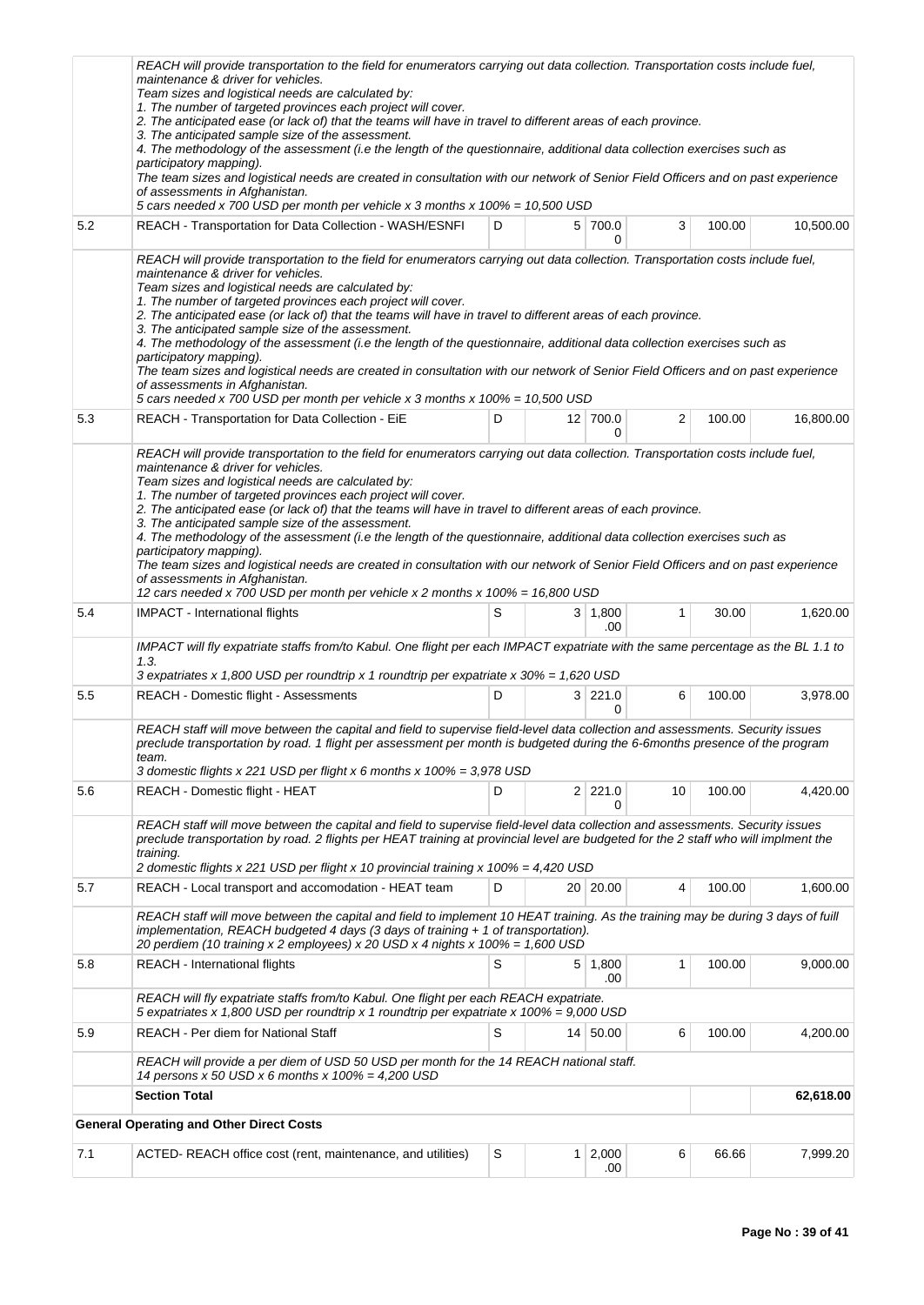|                   | ACTED's compound in Kabul includes a separate office building that will be used for this REACH project. Rent, maintenance, and<br>utilities must be paid for on a monthly basis.<br>1 premise x 2,000 USD per month x 6 months x $66,66\% = 7,999$ USD                                                       |            |                |                |   |        |            |  |  |
|-------------------|--------------------------------------------------------------------------------------------------------------------------------------------------------------------------------------------------------------------------------------------------------------------------------------------------------------|------------|----------------|----------------|---|--------|------------|--|--|
| 7.2               | ACTED - Guest House cost for housing REACH staff (rent)                                                                                                                                                                                                                                                      | S          | 1              | 11,50<br>0.00  | 6 | 20.00  | 13,800.00  |  |  |
|                   | ACTED's compound in Kabul includes separate questhouse facilities specifically for REACH staff on this project. The rent must<br>be paid on a monthly basis.<br>1 guesthouse x 11,500 USD per month x 6 months x $20\% = 13,800$ USD                                                                         |            |                |                |   |        |            |  |  |
| 7.3               | ACTED - Field offices put at REACH - disposition (rent,<br>maintenance, and utilities)                                                                                                                                                                                                                       | S          |                | 3 2,000<br>.00 | 6 | 20.00  | 7,200.00   |  |  |
|                   | ACTED's field offices will be made available for REACH use during this project. The rent, maintenance, and utilities will be paid<br>on a monthly basis.<br>3 field offices x 2,000 USD per month x 6 months x $20\% = 7,200$ USD                                                                            |            |                |                |   |        |            |  |  |
| 7.4               | REACH - Field office costs (rent, maintenance, and utilities)                                                                                                                                                                                                                                                | S          | 3 <sup>1</sup> | 300.0<br>0     | 6 | 100.00 | 5,400.00   |  |  |
|                   | REACH will rent offices in the field for this project and to provide a base for field staff.<br>3 field offices x 300 USD per month x 6 months x $100\% = 5,400$ USD                                                                                                                                         |            |                |                |   |        |            |  |  |
| 7.5               | REACH - Legal and financial services (visa, registration, bank<br>charges)                                                                                                                                                                                                                                   | S          | 1              | 894.2<br>1     | 1 | 100.00 | 894.21     |  |  |
|                   | REACH will cover administrative costs associated with staff during the project. These costs include visas for international staff,<br>registration in country for international staff, and bank charges for money transfers to pay salaries.<br>1 set of charges x 894.21 USD x 1 month x 100 % = 894.21 USD |            |                |                |   |        |            |  |  |
| 7.6               | REACH - Communication costs (internet, telephone and 3G)                                                                                                                                                                                                                                                     | S          | 1 <sup>1</sup> | 515.0<br>0     | 6 | 100.00 | 3,090.00   |  |  |
|                   | REACH will provide staff with internet, a phone, and 3G service for this project.<br>1 office x 515 USD per month x 6 months x $100\% = 3,090$ USD                                                                                                                                                           |            |                |                |   |        |            |  |  |
| 7.7               | ACTED - Guest House cost for housing REACH - staffs<br>(maintenance and utilities)                                                                                                                                                                                                                           | S          | 1 <sup>1</sup> | 2,375<br>.00   | 6 | 20.00  | 2,850.00   |  |  |
|                   | ACTED's compound in Kabul includes separate guesthouse facilities specifically for REACH staff on this project. The<br>maintenance and utilities must be paid on a monthly basis.<br>1 guesthouse x 2,375 USD per month x 6 months x 20% = 2,850 USD                                                         |            |                |                |   |        |            |  |  |
| 7.8               | ACTED - Compound security upgade (armored door + CCTV<br>upgrade)                                                                                                                                                                                                                                            | S          | 1              | 4,050<br>.00   | 1 | 100.00 | 4,050.00   |  |  |
|                   | ACTED's compound in Kabul requires security upgrades (e.g. armored door and CCTV upgrades) that will benefit all Kabul-<br>based staff budgeted in this project and that will notably serve to protect equipment purchased under this project.<br>1 compound x 4,050 USD x 1 time x 100% = 4,050 USD         |            |                |                |   |        |            |  |  |
|                   | <b>Section Total</b>                                                                                                                                                                                                                                                                                         |            |                |                |   |        | 45,283.41  |  |  |
| <b>SubTotal</b>   |                                                                                                                                                                                                                                                                                                              | 600,774.98 |                |                |   |        |            |  |  |
| Direct            |                                                                                                                                                                                                                                                                                                              | 470,651.00 |                |                |   |        |            |  |  |
| Support           |                                                                                                                                                                                                                                                                                                              |            |                |                |   |        | 130,123.98 |  |  |
| <b>PSC Cost</b>   |                                                                                                                                                                                                                                                                                                              |            |                |                |   |        |            |  |  |
|                   | PSC Cost Percent                                                                                                                                                                                                                                                                                             |            |                |                |   |        |            |  |  |
| PSC Amount        |                                                                                                                                                                                                                                                                                                              |            |                |                |   |        | 42,054.25  |  |  |
| <b>Total Cost</b> |                                                                                                                                                                                                                                                                                                              |            |                |                |   |        | 642,829.23 |  |  |

## **Project Locations**

| <b>Location</b> | <b>Estimated</b><br>percentage<br>of budget<br>for each<br>location | <b>Estimated number of beneficiaries</b><br>for each location |                                    |                |                |   | <b>Activity Name</b> |
|-----------------|---------------------------------------------------------------------|---------------------------------------------------------------|------------------------------------|----------------|----------------|---|----------------------|
|                 |                                                                     |                                                               | Men   Women   Boys   Girls   Total |                |                |   |                      |
| Kabul           | 3                                                                   | $\overline{2}$                                                | $\overline{2}$                     | $\overline{2}$ | 2              | 8 |                      |
| Kapisa          | 3                                                                   | $\overline{2}$                                                | $\overline{2}$                     | $\overline{2}$ | $\overline{2}$ | 8 |                      |
| Parwan          | 3                                                                   | $\overline{2}$                                                | $\overline{2}$                     | $\overline{2}$ | $\overline{2}$ | 8 |                      |
| Wardak          | 3                                                                   | $\overline{2}$                                                | $\overline{2}$                     | $\overline{2}$ | $\overline{2}$ | 8 |                      |
| Logar           | 3                                                                   | $\overline{2}$                                                | 2                                  | $\overline{2}$ | 2              | 8 |                      |
| Nangarhar       | 3                                                                   | $\overline{2}$                                                | $\overline{2}$                     | $\overline{2}$ | $\overline{2}$ | 8 |                      |